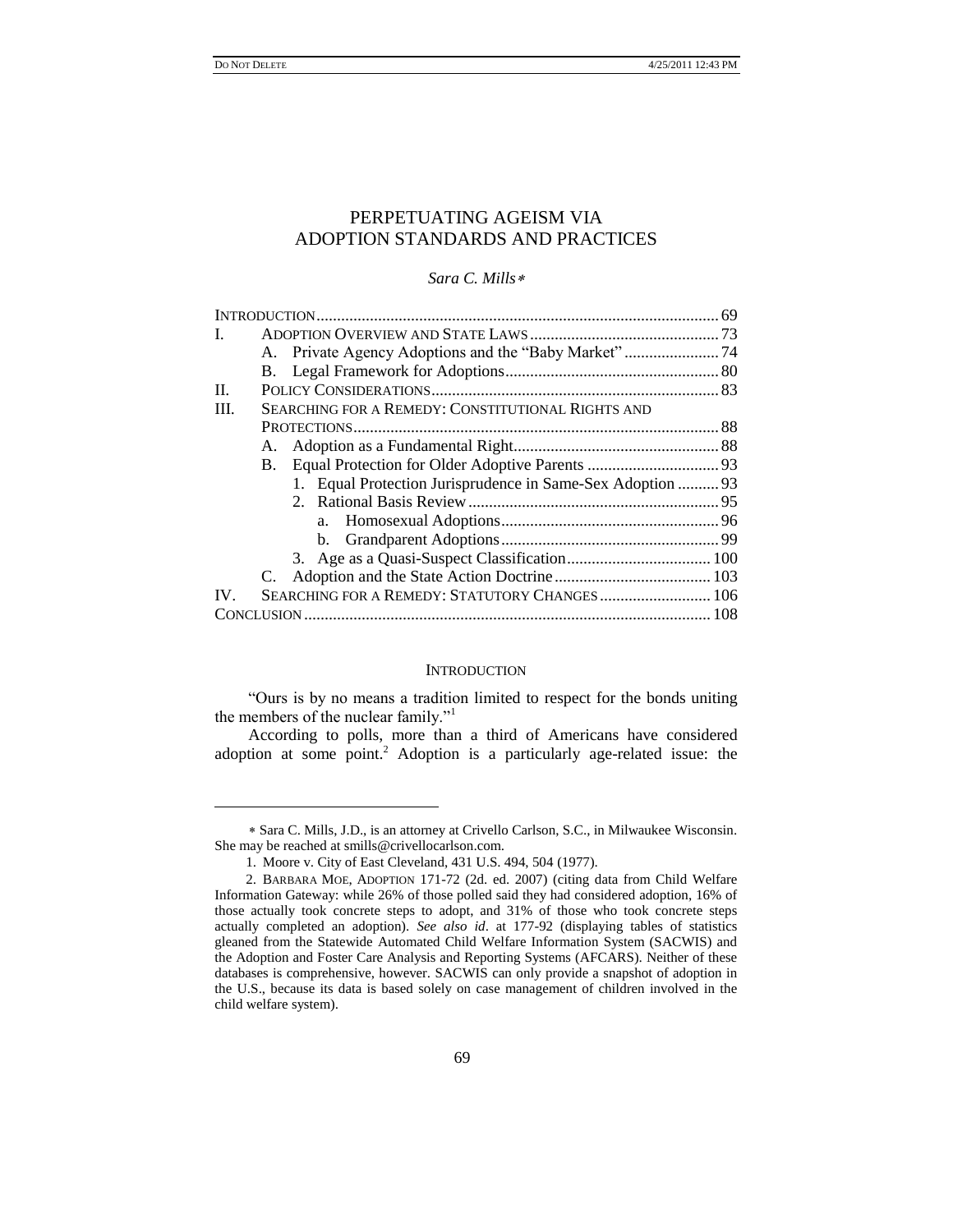## 70 *WISCONSIN JOURNAL OF LAW, GENDER & SOCIETY* [Vol. XXVI:1

majority of people adopting in the United States are age forty or older.<sup>3</sup> And while the population of prospective adoptive parents is primarily comprised of "older" Americans, many adoption agencies set age limits for applicants and some courts have denied placement due to an adoptive parent's age.<sup>4</sup> Some parental screening during the adoption process is undoubtedly necessary for the protection of the children involved; however, the pervasive age limitations placed upon older prospective parents do not always serve children's best interests. "Of all the stereotypes to which prospective adoptive parents have been subjected, that based on age is the most conspicuous."<sup>5</sup> And as one writer noted, "the moral views of every society have influenced its practice of adoption more heavily than have pragmatic considerations."<sup>6</sup> The systematic discrimination against older adoptive parents only preserves existing ageist stereotypes and propagates a narrow and unrealistic definition of what it means to be a family in the United States.

Although this topic has wide-reaching consequences for the thousands of Americans who consider adoption each year, there is a dearth of scholarly literature addressing the hurdles older adoptive parents face when navigating the process. Indeed, this article is the first in legal academic literature to examine the problem of age discrimination in adoptions. Additionally, it is also the first to suggest possible constitutional and statutory remedies. This is not to say that the issue has completely escaped notice; a small handful of authors have addressed age discrimination in adoption from a variety of other perspectives.<sup>7</sup> Some statutes and case law demonstrate that there has been at least minimal legislative and judicial recognition of the problem.<sup>8</sup> Still, the issue of age discrimination in adoption has received far less attention than has discrimination based on race or sexual orientation. Discrimination in adoption has been widely addressed by both opponents and proponents of same-sex adoption, and controversy in the early 1990s about mixed race adoptions also

<sup>3.</sup> Jo Jones, *Who Adopts? Characteristics of Women and Men Who Have Adopted Children*, 12 NCHS DATA BRIEF, Jan. 2009, at 2, *available at* [http://www.cdc.gov/nchs/data/databriefs/db12.pdf.](http://www.cdc.gov/nchs/data/databriefs/db12.pdf)

<sup>4.</sup> *See e*.*g*., *ADOPTION CRITERIA,* AN OPEN DOOR ADOPTION AGENCY, INC., http://www.opendooradoption.org/Content/Default/3/45/44/domestic-adoption/caucasianand-hispanic-adoption/adoption-criteria.html (prohibiting adoptive parents who are over the age of 45) (last visited April 15, 2011); Roman v. Dorado (*In re* Berth), 179 P.2d 572, 574 (Cal. Dist. Ct. App. 1947).

<sup>5.</sup> HAL AIGNER, ADOPTION IN AMERICA COMING OF AGE 178 (2d ed. 1992).

<sup>6.</sup> L. ANNE BABB, ETHICS IN AMERICAN ADOPTION 27 (1999) (quoting MARY BENET, THE POLITICS OF ADOPTION 13 (1976)).

<sup>7.</sup> *See* AIGNER, *supra* note 5, at 176-78; ELIZABETH BARTHOLET, FAMILY BONDS: ADOPTION & THE POLITICS OF PARENTING 72 (1993).

<sup>8.</sup> *See, e*.*g*., Madsen v. Chasten, 286 N.E.2d 505, 506 (Ill. App. Ct. 1972) (holding that age may not be the controlling factor in adoption petitions). *See also* Williams v. Neumann, 405 S.W.2d 556, 558-559 (Ky. 1966) (holding that, in the absence of statutory standards, age may not be controlling); *In re* Adoption of Brown*,* 85 So. 2d 617 (Fla. 1956) (holding that age should not be controlling, especially where future proceedings would result).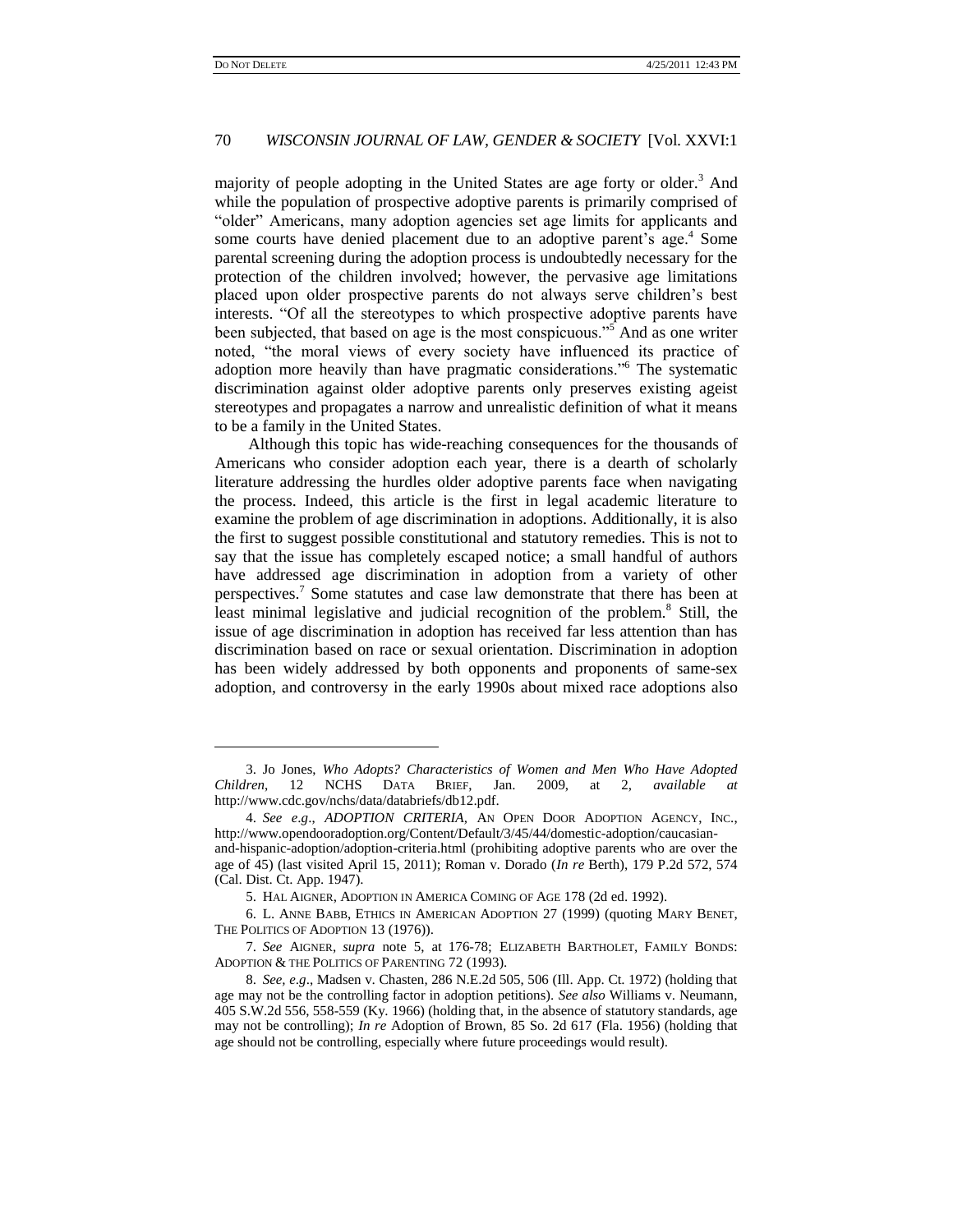### 2011] *PERPETUATING AGEISM* 71

generated discussion.<sup>9</sup> In fact, Congress passed the Multiethnic Placement Act in 1994 to prohibit discrimination on the basis of race, color, or national origin in the placement of children.<sup>10</sup> The debates over these other forms of discrimination centered largely on the moral dimensions of restricting adoptions. In particular, many of the arguments made in the debate over adoption by same-sex couples are also relevant to the age-discrimination issue; however, this is the first article to consider the extent to which those arguments may be extended to age discrimination.

The policy arguments in favor of allowing older adults to adopt are intrinsically related to the determination of a child's best interests. As a society, we use the "best interest" standard to define the values and goals we most respect. In 1998, the Joint Council on International Children's Services Ethics Committee (JCICS) issued recommended standards of practice to its member agencies regarding the proper values upon which to focus in adoption proceedings. Often reproduced, this study on the values underlying American adoptions reflects the importance of recognizing the innate worth and dignity in all human beings.<sup>11</sup> But when an older applicant is denied the right to adopt, the agency, the court, and ultimately, society, are saying that a child's best interests cannot be properly served by an adult over a certain age. The decision implicitly rejects the worth and dignity of older individuals.

Yet, it is difficult to quantify the exact reasons upon which each adoption decision is based; because so few contested cases reach the courts, there is a scant record from which to draw conclusions.<sup>12</sup> Nationally, one study found that only 0.1% of adoption cases are litigated, and even fewer involve contested adoptive parents  $(0.001\%)$ .<sup>13</sup> It is unclear how many of these contested cases are based on the age of the applicants. Similarly, many private agencies simply impose an absolute age limit for applicants above which no one is allowed to adopt.<sup>14</sup> But generally speaking, it is the perceived decrease in the health and

<sup>9.</sup> *See, e*.*g*., Michael S. Wald, *Adults' Sexual Orientation and State Determinations Regarding Placement of Children*, 40 FAM. L.Q. 381 (2006); John Lawrence Hill, *The Constitutional Status of Morals Legislation*, 98 KY. L.J. 1 (2009); Joan Heifetz Hollinger & Naomi Cahn, *Forming Families by Law: Adoption in American Today*, 36 HUMAN RIGHTS 16 (2009); Suzanne Brannen Campbell, *Taking Race Out of the Equation: Transracial Adoption in 2000*, 53 SMU L. REV. 1599 (2000); Kathryn Beer, *An Unnecessary Gray Area: Why Courts Should Never Consider Race in Child Custody Determinations*, 25 J. CIV. RTS. & ECON. DEV. 271, 289 (2011).

<sup>10.</sup> *See* JOAN HEIFETZ HOLLINGER & AMERICAN BAR ASSOCIATION CENTER ON CHILDREN AND THE LAW, A GUIDE TO THE MULTIETHNIC PLACEMENT ACT OF 1994 AS AMENDED BY THE INTERETHNIC ADOPTION PROVISIONS OF 1996 (1998).

<sup>11.</sup> *See generally* The National Council for Adoption Ad Hoc Committee on Ethical Standards in Adoption, 1991, *available in* VICTOR GROZA & KAREN F. ROSENBERG, CLINICAL AND PRACTICE ISSUES IN ADOPTION: BRIDGING THE GAP BETWEEN ADOPTEES PLACED AS INFANTS AND AS OLDER CHILDREN 111 (1998).

<sup>12.</sup> It is also difficult to gain perspective given the lack of published case law.

<sup>13.</sup> GROZA & ROSENBERG, *supra* note 11, at 159.

<sup>14.</sup> *See ADOPTION CRITERIA,* AN OPEN DOOR ADOPTION AGENCY, INC., http://www.opendooradoption.org/Content/Default/3/45/44/domestic-adoption/caucasianand-hispanic-adoption/adoption-criteria.html (prohibiting adoptive parents who are over the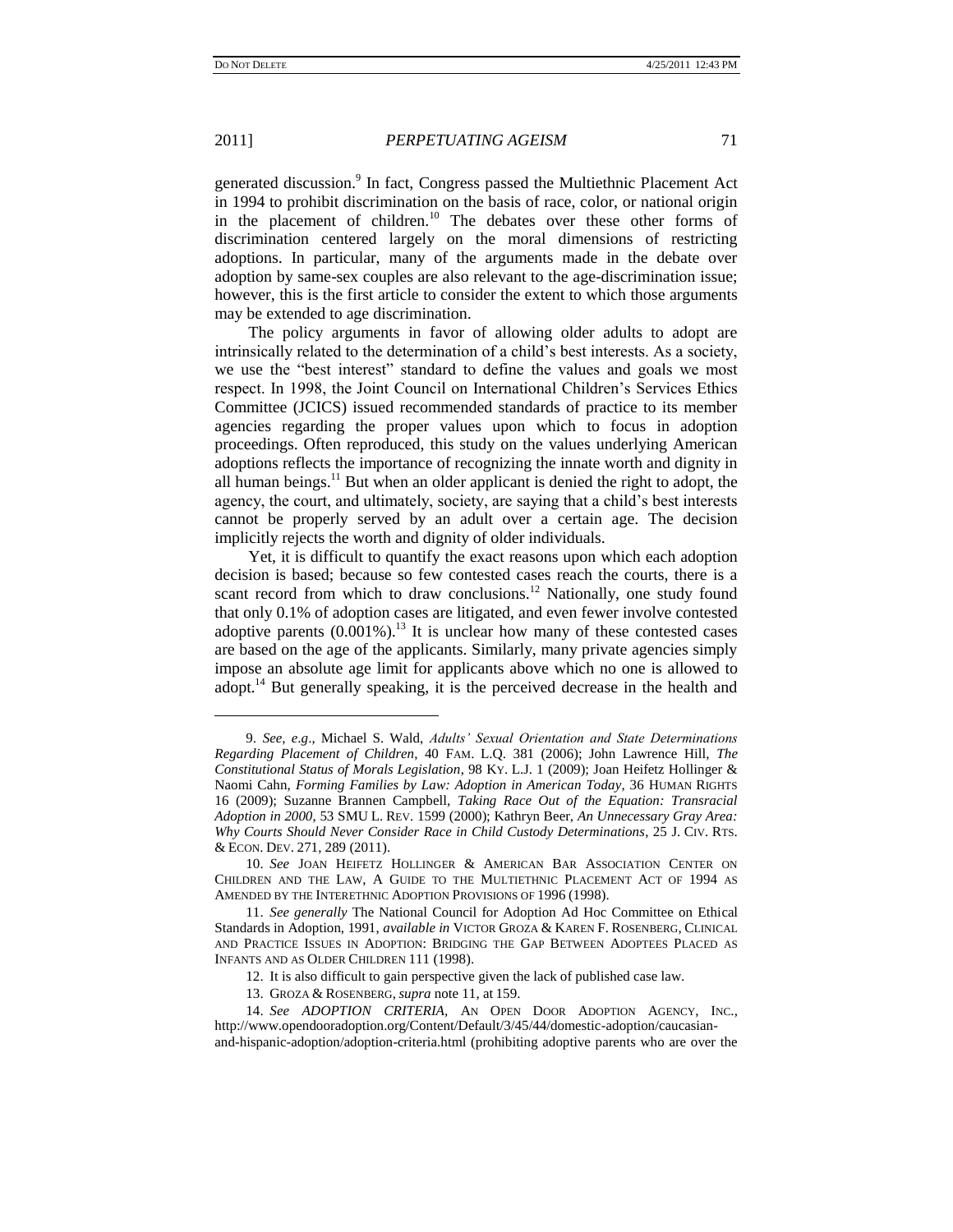## 72 *WISCONSIN JOURNAL OF LAW, GENDER & SOCIETY* [Vol. XXVI:1

quality of life lived by older adults, and therefore the quality of life of the potential adoptive children, that leads to the denial of placement.

I begin with an overview of the adoption process and how age factors into adoption petitions. Adoption occurs in the United States through many methods; the most common are public agency adoptions, private agency adoptions, independent adoptions, foster adoptions, intercountry adoptions, and kinship adoptions. As one scholar has explained, "for many prospective adoptive parents, independent and intercountry adoption[s] are attractive because of the lengthy waiting periods and application restrictions that characterize domestic agency adoption."<sup>15</sup> However, given the breadth of the topic, I will focus on non-relative adoptions occurring within the United States in this article. While it is impossible to say how widespread the problem is, age discrimination in adoption proceedings undoubtedly exists. The lack of case law and scholarly writing on the topic should not be read as an indication that there isn't a problem. Rather, courts and legislators should examine the factors perpetuating ageist discrimination in adoption. This perpetuation of discrimination, and the hurdles it creates, will deter older Americans from adopting children in need of homes.

Next, I explore policy reasons that favor adoptions by older applicants. Numerous articles and studies exist that analyze other types of discrimination in adoption proceedings, particularly placements that raise racial, single parent, or same-sex placement issues.<sup>16</sup> Treating the aged as a homogenous collection of disabled or soon-to-be-disabled individuals does not reflect reality. Yet, stereotypes persist. "At the least ageism is a tendency to stereotype old people as rigid, meddlesome, sexless, conservative, unhealthy, inactive, lonely, forgetful, and not very bright."<sup>17</sup> Additionally, medical and technological advances have fundamentally altered not only what it means to be "old," but also what it means to be a "family" in the  $21<sup>st</sup>$  century.

Consequently, I argue, given the societal realities and policy factors, age should not be a consideration in adoption proceedings. However, even though I argue that considerations of age are discriminatory, the path to remedying this discrimination is unclear. After an examination of constitutional protections

age of 45) (last visited April 15, 2011); *Older Parent Adoption*, ADOPTION.COM, <http://adopting.adoption.com/child/older-parent-adoption.html> (last visited April 14, 2011).

<sup>15.</sup> HARRY D. KRAUSE ET AL., FAMILY LAW: CASES, COMMENTS, AND QUESTIONS 369 (6th ed. 2007).

<sup>16.</sup> *See, e*.*g*.*, Developments in the Law – The Law of Marriage and Family*, 116 HARV. L. REV. 1996, 2065-74 (2003); Nancy D. Polikoff, *Recognizing Partners but Not Parents/Recognizing Parents but Not Partners: Gay and Lesbian Family Law in Europe and the United States*, 17 N.Y.L. SCH. J. HUM. RTS. 711 (2000); Candi Cushman, *Adoption Workers Are Wrongly Biased in Favor of Gays and Lesbians*, *in* ISSUES IN ADOPTION 188- 196 (William Dudley ed., 2004); NAOMI MILLER, SINGLE PARENTS BY CHOICE: A GROWING TREND IN FAMILY LIFE (1992); Dov Fox, *Racial Classification in Assisted Reproduction*, 118 YALE L.J. 1844 (2009); Ruth-Arlene W. Howe, *Race Matters in Adoption*, 42 FAM. L.Q. 465 (2008).

<sup>17.</sup> LAWRENCE A. FROLIK & ALISON MCCHRYSTAL BARNES, ELDER LAW: CASES AND MATERIALS 37 (4th ed. LexisNexis 2007).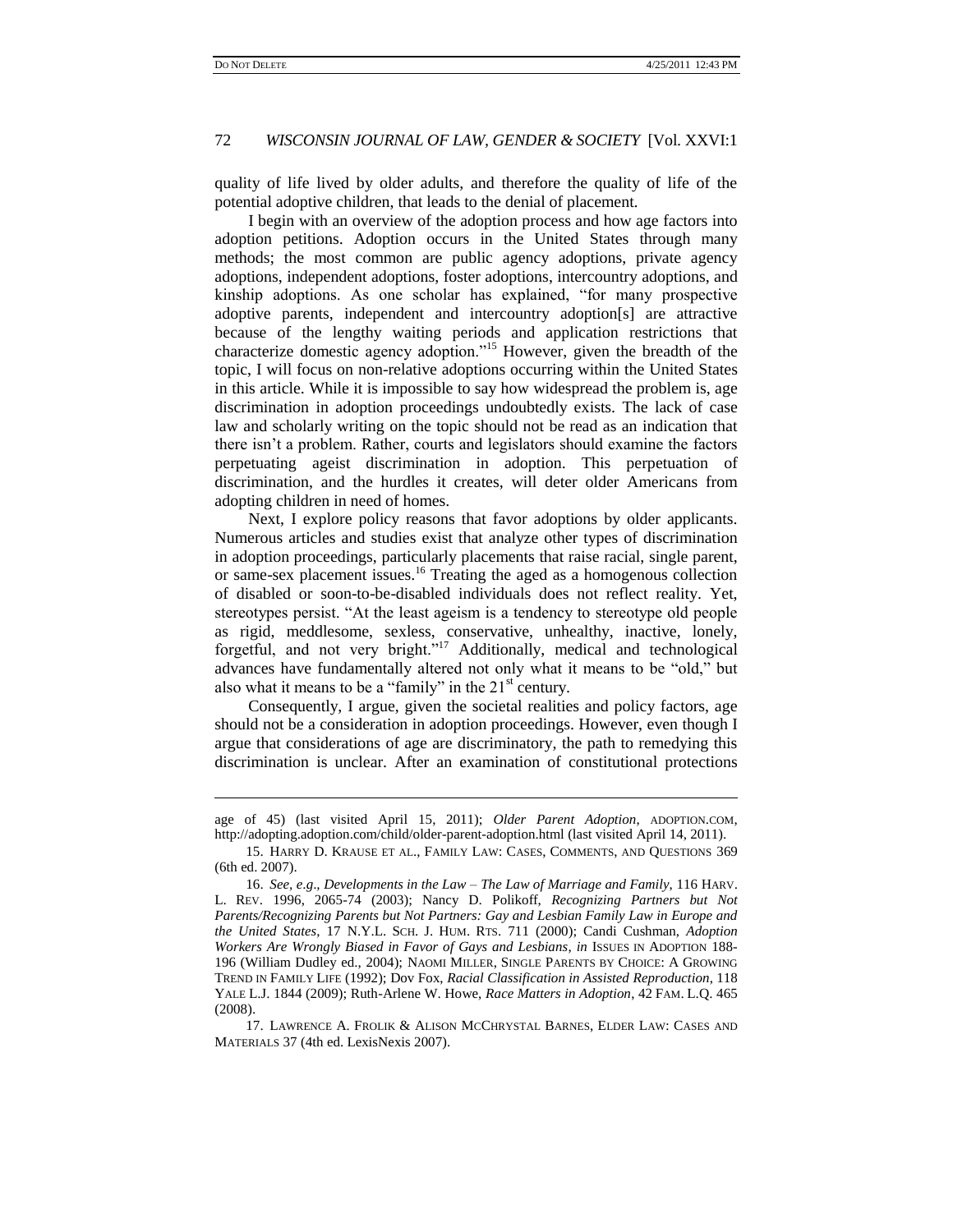and an analysis of state action, I follow with some possible reconfigurations of our current paradigm. I finish with a conclusion and suggestions for the future.

## I. ADOPTION OVERVIEW AND STATE LAWS

Adoption is a creature of state law, with federal laws supplementing to dictate the direction of funding. Although Model Acts and Uniform Laws exist, only eight states have adopted the 1971 version of the Uniform Adoption Act; therefore, there is very little uniformity across the nation in adoption law.<sup>18</sup> One thing, however, is consistent: those affected by these laws are generally 40 or older. Whereas the mean average age for first time parenthood in the United States is 25, the majority of those adopting in the U.S. are 40 or older.<sup>19</sup> Centers for Disease Control statistics on adoptive parents only categorize the age of adoptive parents up to 44 years. This research shows that about half of adoptive mothers fall into the 40-44 year old category, whereas only 3% of adoptive mothers are between  $18-29$  years of age.<sup>20</sup> However, in this same age group of 18-29 year olds, 27% of women are biological mothers.<sup>21</sup> Therefore, the current legislation governing adoptive parenthood affects older parents disproportionately. $^{22}$ 

Adoptions can be accomplished through many different routes, but a judge must approve every adoption.<sup>23</sup> Some adoptive children are foster children in a state welfare system, others are adopted by grandparents or step-parents, and still others are adopted from other countries. Some of these routes, such as open adoptions, are beyond the scope of this article.<sup>24</sup> Additionally, although many older adoptive parents choose international adoptions because of the relaxed age limits, $25$  international adoptions are also beyond the scope of this article.<sup>26</sup>

<sup>18.</sup> The ABA overwhelmingly endorsed the 1994 version of the UAA in 1995 and The National Council for Adoption also endorsed it. *See* Joel Tenenbaum, *Introducing the Uniform Adoption Act,* 30 FAM. L. Q. 333, 333-34 (1996).

<sup>19.</sup> Joyce A. Martin et al., *Births: Final Data for 2006*, 57 NATIONAL VITAL STATISTICS REPORT NO. 7 (2009), *available at* http://www.cdc.gov/nchs/data/nvsr/ nvsr57/nvsr57\_07.pdf; Jones, *supra* note 3.

<sup>20.</sup> Jones, *supra* note 3.

<sup>21.</sup> *Id*.

<sup>22.</sup> *See* Cheryl Wetzstein, *Census Reports on Adoptions: Adoptive Parents More Likely to be Married, Older, Wealthier*, WASH. TIMES, August 22, 2003.

<sup>23.</sup> For example, in Wisconsin, a licensed child welfare agency or county or state department must be involved in all Wisconsin adoptions. *See* LYNN J. BODI ET AL., ADOPTION LAW: START TO FINISH 10 (2008).

<sup>24.</sup> *See* 2 AM. JUR. 2D *Adoption* § 2 (2004) (describing open adoptions "as adoptions in which the court supplements an order of adoption with a provision directing that the adopted child have continuing contacts and visitation with members of his or her biological family"); 2 AM. JUR. 2D *Adoption* § 46 (2004) (explaining that "Congress has recognized that 1993 Hague Convention on Protection of Children and Co-operation in Respect of Intercountry Adoption and to that end enacted a federal law governing adoptions and prospective adoptions subject to the Convention involving United States residents").

<sup>25.</sup> Even these limits are changing, however. *See* Edward Cody & Jason Ukman, *China to Tighten Adoption Rules: Foreign Parents Must be Younger, Healthy, Married*,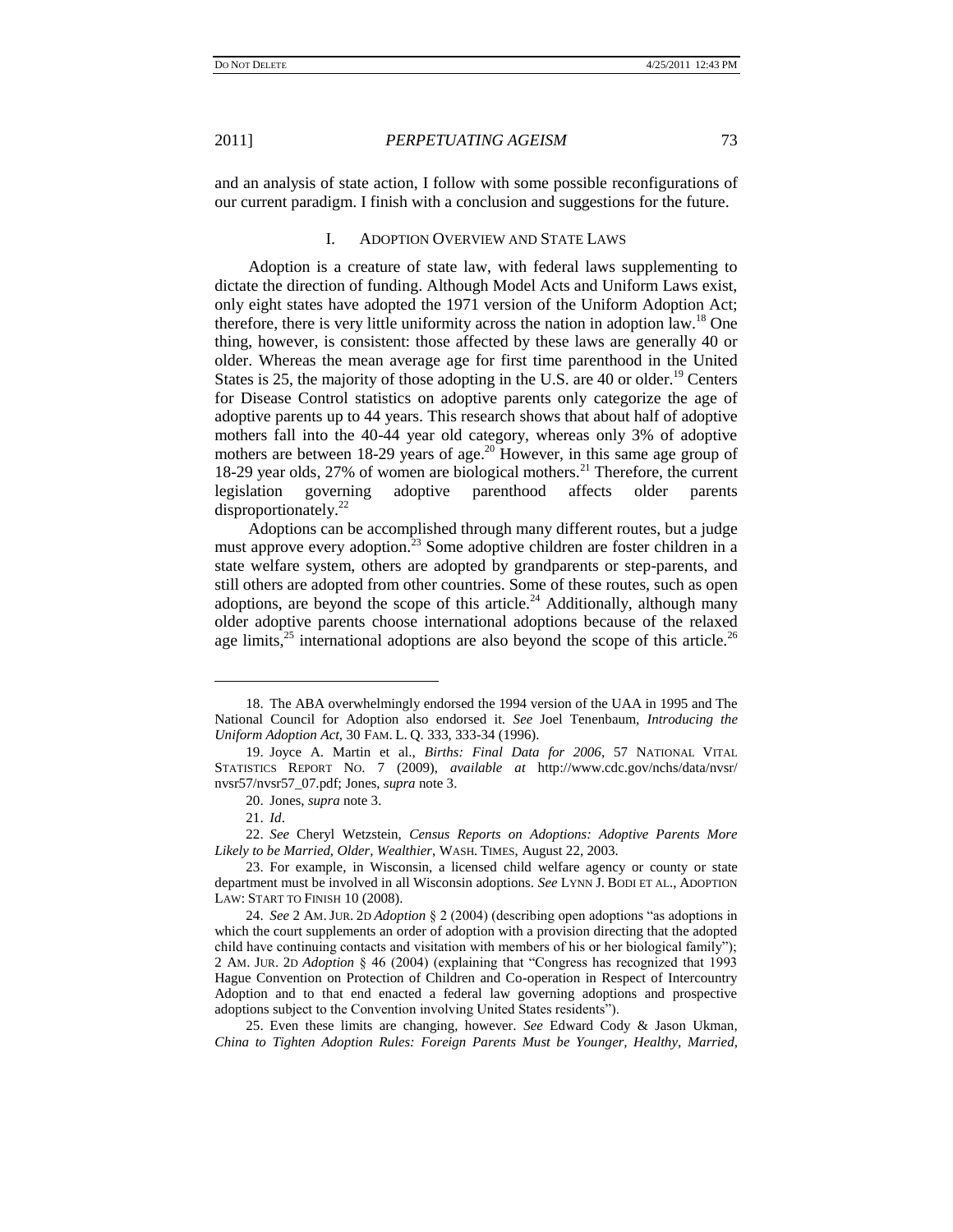### 74 *WISCONSIN JOURNAL OF LAW, GENDER & SOCIETY* [Vol. XXVI:1

Aside from those methods of adoption, the main differences in the types of adoption addressed by this article relate to the method by which prospective adoptive parents locate a child. Adoptions can generally be grouped into two categories: independent adoptions and agency adoptions. However, agency adoptions can also be further categorized as public agency adoptions or private agency adoptions. In independent adoptions, prospective adoptive parents usually contact the biological parent without the aid of an agency or service. This might be accomplished through friends, colleagues, church groups, or even the Internet.<sup>27</sup> In these situations, the adoptive child is relinquished directly to the adoptive parents; however, a court must still approve of the adoption for legal custody to transfer to the adoptive parents.<sup>28</sup> Some evidence suggests that biological parents prefer independent adoptions because it offers them an opportunity to have a degree of control over the process and placement.<sup>2</sup>

### *A. Private Agency Adoptions and the "Baby Market"*

In the case of agency adoptions, the biological parent's parental rights are terminated and custody of the child is relinquished directly to the agency. The agency then matches the child with prospective adoptive parents and conducts the requisite home studies and paperwork. If for any reason the agency, the court, or the prospective parents do not approve of the adoption, the legal custody of the child will remain with the agency.<sup>30</sup> Public agency adoptions, on the other hand, usually occur through the state's Department of Health and Family Services. In these situations, many adoptive children are considered less "desirable" because of special mental, emotional, or physical needs or because they are older than the typical child available via a private agency.<sup>31</sup> One recent

WASH. POST, Dec. 20, 2006, at A20 (stating that China's adoption regulations give last priority to adoptive parents over 50).

27. *See, e*.*g*., *I am pregnant*, AMERICAN ADOPTIONS, <http://www.americanadoptions.com/pregnant/> (last visited April 15, 2011).

28. *See, e*.*g*.*,* Andreas W. v. Stephanie M. (*In re* Baby Boy M.), 272 Cal. Rptr. 27, 28 (Cal. Ct. App. 1990); A.L. v. P.A., 517 A.2d 494, 497-98 (N.J. Super. Ct. App. Div. 1986).

29. Mark T. McDermott, *Agency versus Independent Adoption: The Case for Independent Adoption*, 3 FUTURE OF CHILDREN: ADOPTION 146, 147 (1993).

30. *See, e*.*g*., Gomez v. Savage, 580 N.W.2d 523, 531 (Neb. 1998).

31. *What Are Special Needs?*, ADOPTION.COM [http://special](http://special-needs.adoption.com/children/what-are-special-needs.html)[needs.adoption.com/children/what-are-special-needs.html](http://special-needs.adoption.com/children/what-are-special-needs.html) (last visited April 15, 2011); *see also* Mary Boo, North American Council on Adoptable Children, *Successful Older Child Adoption: Lessons Learned from the Field*, http://www.nacac.org/adoptalk/ OlderChAdoptions.html (last visited April 18, 2011); Wisconsin Department of Children & Families, *Reimbursable Expenses when Adopting Children with Special Care Needs*, *available at* [http://dcf.wisconsin.gov/publications/pdf/dcf\\_p\\_pfs0747.pdf](http://dcf.wisconsin.gov/publications/pdf/dcf_p_pfs0747.pdf) and *Adoption Assistance Information*, *available at* http://dcf.wisconsin.gov/publications/pdf/ dcf\_p\_pfs0105.pdf; Colorado Department of Human Services, *Waiting Children*,

<sup>26.</sup> *See Parental Age Limits in International Adoption*, ADOPTION.COM, [http://older](http://older-parent.adoptionblogs.com/weblogs/parental-age-limits-in-international-ado)[parent.adoptionblogs.com/weblogs/parental-age-limits-in-international-ado](http://older-parent.adoptionblogs.com/weblogs/parental-age-limits-in-international-ado) (list of various countries and their age limitations for prospective adoptive parents) (last visited April 15, 2011).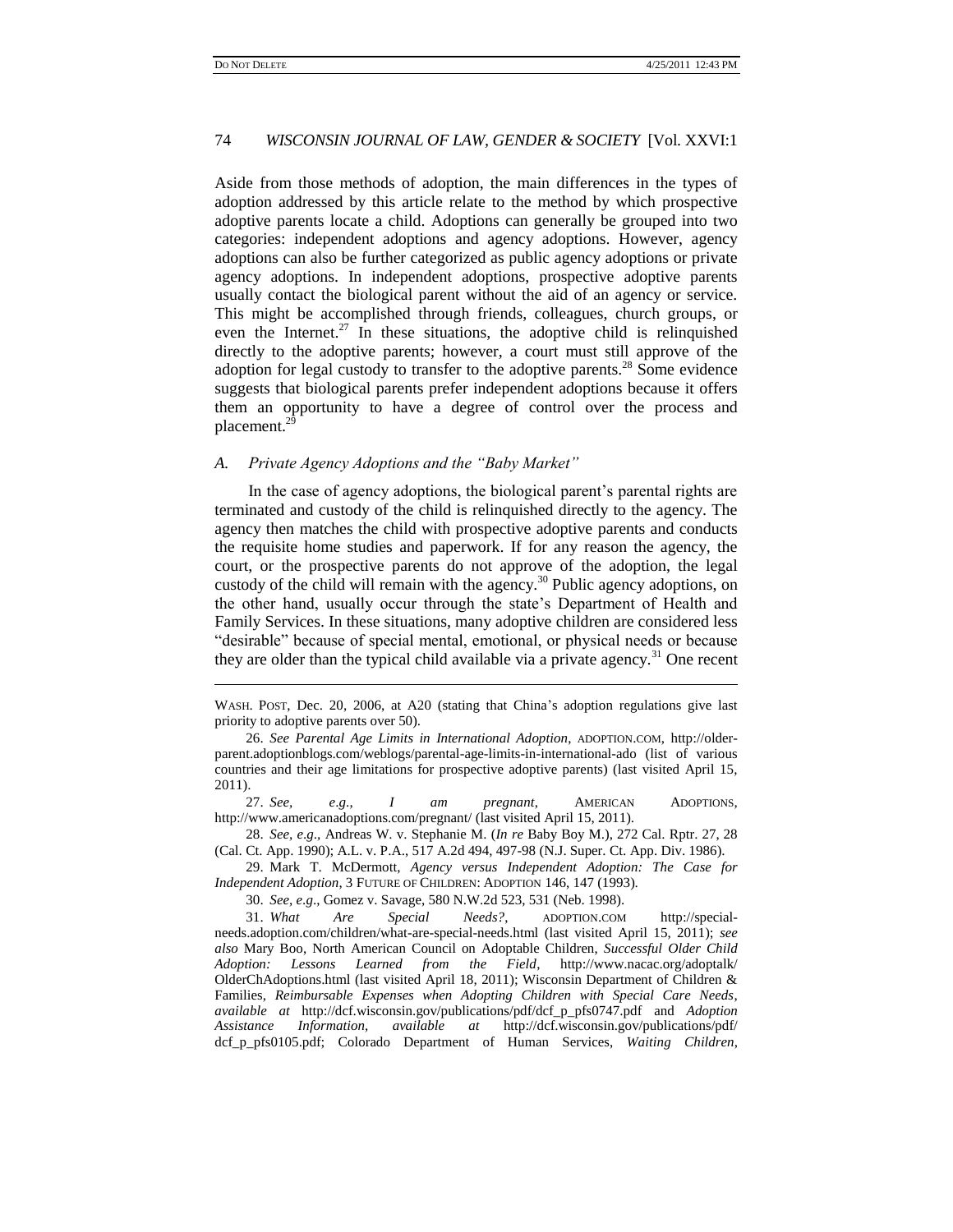study found that of children exiting state foster care programs through adoption in 2004, only 24% were ages three or younger.<sup>32</sup> And although many adoptive parents desire to adopt infants, only 2% of children adopted from foster care were under one year of age.<sup>33</sup> In fact, age can be such a negative factor for a child awaiting adoption, social workers often categorize children over the age of seven as "special needs."<sup>34</sup> Additionally, of all children leaving foster care in 2004, only  $18\%$  exited the system via adoption.<sup>35</sup> And there is also a disparity between the racial and ethnic make-up of children who are adopted from foster care: of those children in foster care waiting for adoption, 38% were white; however, of the children who exited foster care, 45% were white.<sup>36</sup> For black children, the statistics showed the opposite trend: while 38% of children waiting for adoption were black, only 29% of those who exited the system via adoption were black. $37$  Like older children, children of color are also often categorized as "special needs" because of these divergent adoption trends.<sup>38</sup>

This data shows that public agency adoptions are demographically different from many private agency adoptions. This may be a contributing factor to adoptive parents' preference for private adoptions. Although numbers can vary significantly from year to year, in 2000, only 18% of adoptions were completed through public agencies.<sup>39</sup>

The methods by which adoptions are accomplished are fundamentally related to the perpetuation of discrimination in the adoption process. Because adoptions are stressful on both the child and the parents, home visits, placement studies, and interviews usually preface the formalization of the adoption. In the case of private agency adoptions, the case managers and social workers conduct

32. MOE, *supra* note 2, at 182.

33. *Id*. at 190.

 $\overline{a}$ 

34. *Id.* at 5 (based on a review of sources classifying children as "special needs" based on their age, race, or disability does not necessarily appear to alter adoption patterns. However, it may be useful when matching foster parents or more experience adoptive parents with children. *See, e*.*g*., Arizona Department of Economic Security, *Child Welfare Reporting Requirements Semi-Annual Report for the Period of April 1, 2010 through Sep*. *30, 2010*, *available at* https://www.azdes.gov/InternetFiles/Reports/pdf/ action\_24215\_semi\_annual\_child\_welfare\_report\_apr\_sep\_2010.pdf at 62, indicating that the rate of placement based on the ethnicity of children is roughly the same for each listed ethnicity; *but see id*. at 61, indicating that of all children in the public welfare system available for adoption, a much higher percentage of those aged one and younger are listed as "placed" than the percentage of those listed as "placed" in all other age categories.).

35. *Id*. at 183.

36. *Id*. at 184-85; note that the statistics do not distinguish between the method of exiting foster care, e.g., adoption and another form of exiting such as reunification with parents or runaway.

37. *Id*.

38. *Id*. at 5.

<http://www.changealifeforever.org/waiting.htm> (lists African American and Hispanic children as "special needs") (last visited April 18, 2011); Minnesota Department of Human Services, *Definitions of Common Special Needs Terminology*, http://www.mnadopt.org/ definitions.html (explaining common terms used by public agencies when dealing with special needs children) (last visited April 18, 2011).

<sup>39.</sup> *Id*. at 171. However, in 2001, public agency adoptions rose to 39%. *Id*.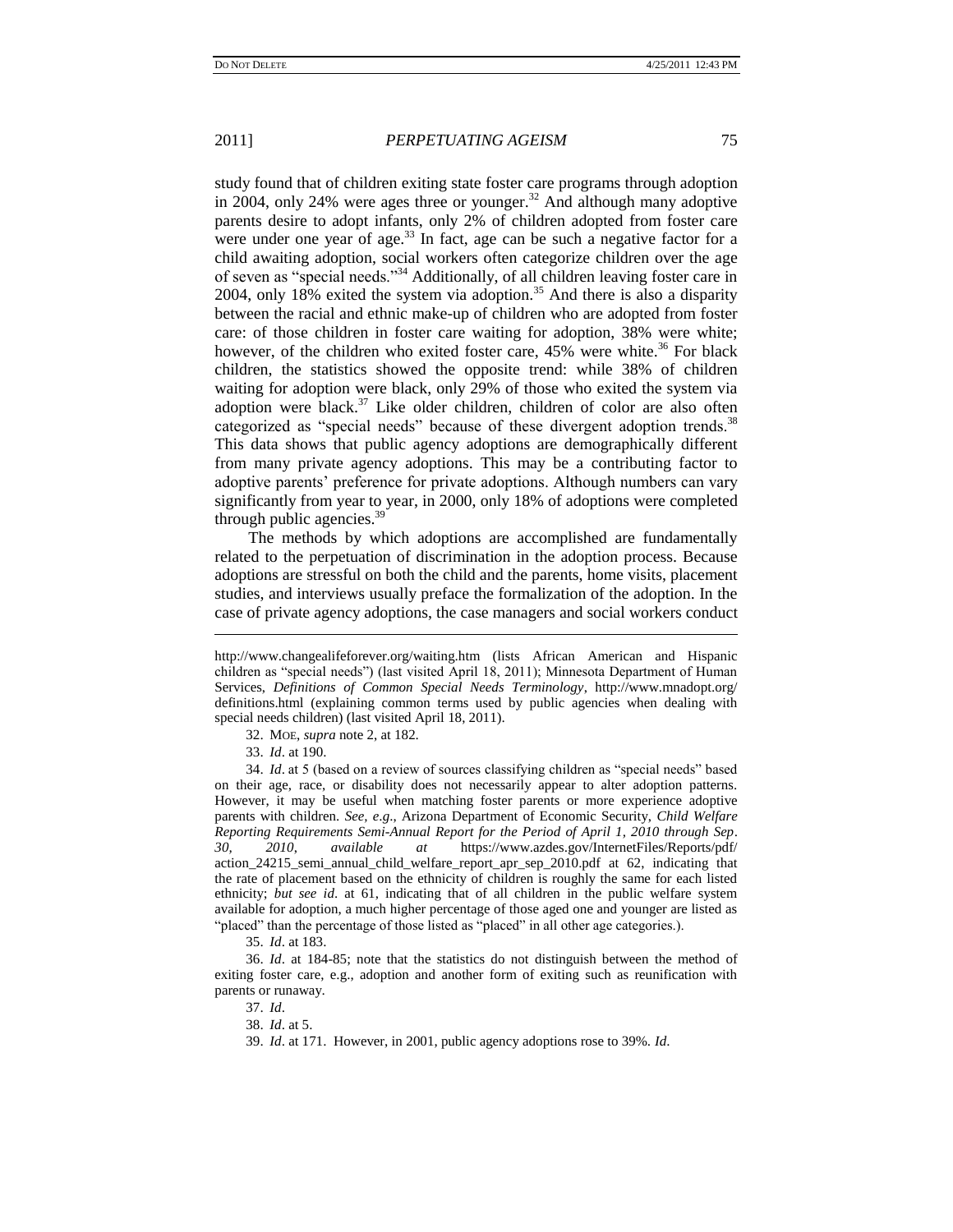these preliminary matters according to agency standards and criteria as well as state guidelines. For example, in Wisconsin, at a minimum, the following areas must be assessed: "motivation and commitment to adoption, physical and mental health, coping and problem solving, social and relationship history, criminal and caretaker background checks, parenting history and future plans, attitudes toward adoption and open adoptions, and safety of the home to be licensed for foster care."<sup>40</sup> Other states require physical exams of prospective parents, letters of reference, proof of marriage, and examinations of employment and financial history.<sup>41</sup> All of these steps required for approval are imposed in addition to agency-set limits such as marital status and age. A cursory search of private agency websites shows a strong preference for married couples, those who attend a Christian church, and prohibitions of applicants who are anywhere from 40 to 50 years old.<sup>42</sup> However, private agencies do exist that promote non-discriminatory policies regarding age, race,

<sup>40.</sup> *See* BODI, *supra* note 23.

<sup>41.</sup> MOE, *supra* note 2, at 3.

<sup>42.</sup> *See, e*.*g*., AMERICAN ADOPTIONS, http://www.americanadoptions.com/adopt/ adoption\_program (stating that to be eligible couples must be married and not over the age of 50) (last visited April 15, 2011); *How to Become a Foster Parent*, CATHOLIC CHARITIES DIOCESE OF FORT WORTH, INC., [http://www.catholiccharitiesfortworth.org/programs/child](http://www.catholiccharitiesfortworth.org/programs/child-welfare-services/international-foster-care/how-to-become-a-foster-parent/)[welfare-services/international-foster-care/how-to-become-a-foster-parent/](http://www.catholiccharitiesfortworth.org/programs/child-welfare-services/international-foster-care/how-to-become-a-foster-parent/) (click ―Requirements‖ link) (Stating that no one over the age of 65 is eligible to be a foster parent) (last visited April 15, 2011); *Domestic Adoption: Adoptive Parents Intake*, ADOPTION NETWORK LAW CENTER, http://www.adoptionnetwork.com/adoptiveparents/ parentsintake.shtml (stating that preference is given to those under 50) (last visited April 15, 2011); *Hoping to Adopt a Baby*, ANGEL ADOPTION, INC., http://www.angeladoptioninc.com/ hoping-to-adopt.html (stating that there is no age limit, but the final decision is given to the birth mother) (last visited April 15, 2011); *FAQ*, SPENCE-CHAPIN ADOPTION AGENCY, [http://www.spence-chapin.org/adoption-programs/b4\\_faqA.php](http://www.spence-chapin.org/adoption-programs/b4_faqA.php) (click on "Are there age or health restrictions? What about past history?" link) (stating that preference is given to those under 50) (last visited April 15, 2011); *Options for Adoption*, ADOPTION SUPPORT CENTER, [http://www.adoptionsupportcenter.com/options\\_adoptive.html](http://www.adoptionsupportcenter.com/options_adoptive.html) (stating that for those "older than 40, [it] may take as long as 18 months for a successful placement") (last visited April 15, 2011); *Adoptive Parent FAQ's*, ADOPTION ANGELS, http://www.adoptionangels.com/ adoption-faqs.htm (stating that eligible couples are between the ages of 25 and 50) (last visited April 15, 2011); *Adoptive Family Information*, ADOPTION PLANNING, INC., <http://www.adoptionplanning.org/adoptivefamily.html> (stating that eligible applicants should be not be over the age of 45) (last visited April 15, 2011); *Center for Adoptive Services: Forms*, CATHOLIC CHARITIES DIOCESE OF ARLINGTON, <http://www.centerforadoptionservices.org/forms.html> (click on "Eligibility Requirements for domestic adoption" link) (stating that applicants over the age of 48 are not eligible) (last visited April 15, 2011); *Adoptive Services*, CHILD PLACE, http://www.childplace.org/ ProgramServices/AdoptionServices/AdoptiveParents.aspx (stating that applicants one over the age of 45 are not eligible) (last visited April 15, 2011); DEACONESS PREGNANCY & ADOPTION SERVICES, http://www.deaconessadoption.org/adoptive\_parents/ index.cfm?page=adoptiveparentfaqs (stating that applicants over the age of 45 are not eligible) (last visited on April 15, 2011); *Domestic Adoption Eligibility*, NIGHTLIGHT CHRISTIAN ADOPTIONS,<http://www.nightlight.org/adoption-services/domestic/eligibility.aspx> (last visited April 15, 2011) (stating that preference will be given for those in their 30s or very early 40s).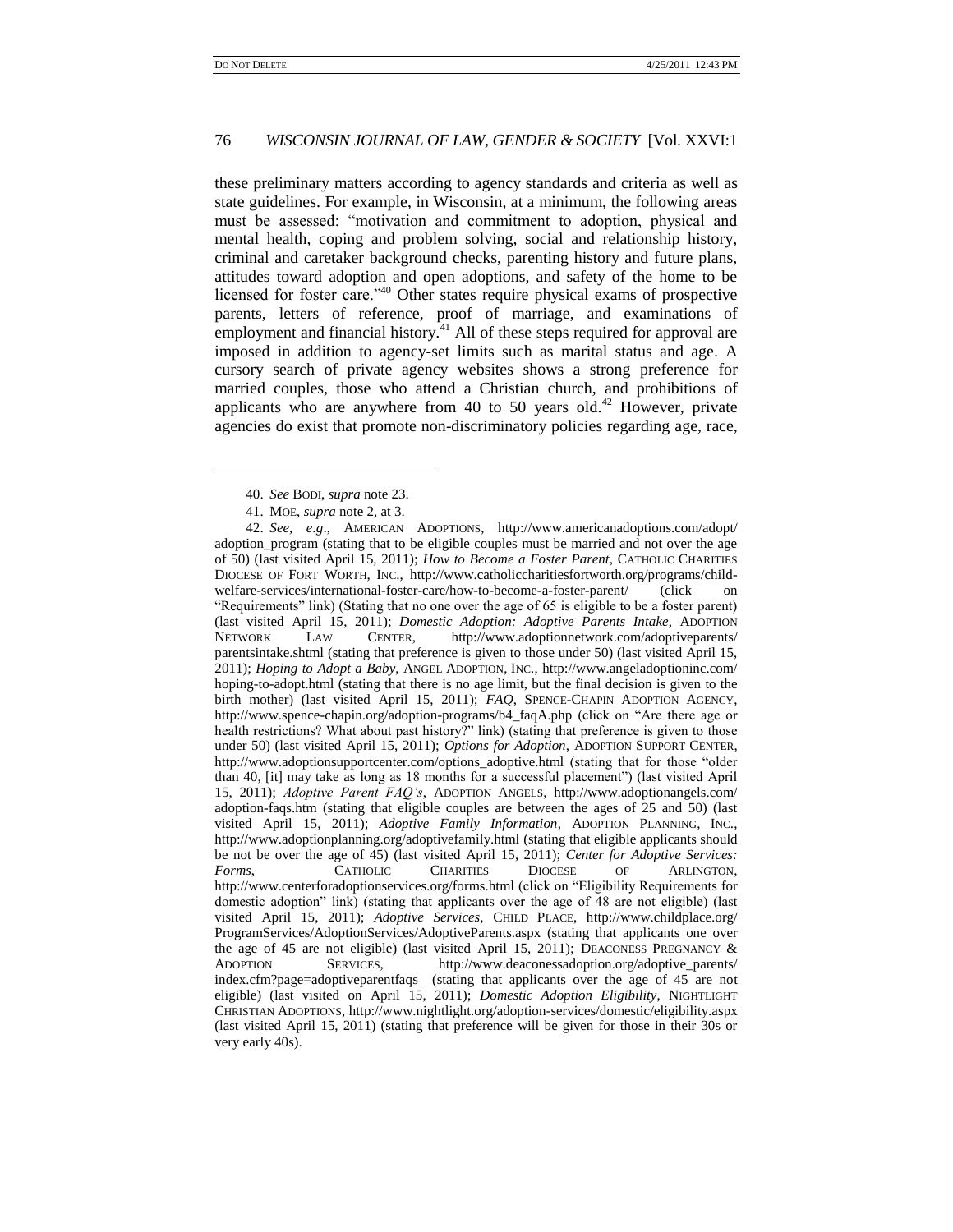sexuality, and marital status.<sup>43</sup> When an agency's values and beliefs are part of the rubric for measuring appropriate placement, discrimination is more likely to occur.

Additionally, many private agency adoptions are, in their simplest form, for-profit business transactions.<sup>44</sup> Public agencies receive tax money to help fund their operations, but most private agencies' main source of income are the fees charged for their services.<sup>45</sup> Thirty-two percent of people who used private agencies reported spending over \$10,000 on the adoption process.<sup>46</sup> In contrast, only 15% of those who used public agencies reported spending over \$5,000 on the adoption process.<sup>47</sup> While no one likes to imagine adoption as a for-profit enterprise,<sup>48</sup> and despite laws prohibiting the exchange of money during adoptions, many services are "selling" prospective adoptive parents to biological parents who are planning to give up their child. For example, on one website, an agency touts its fast turnaround time as a result of its "aggressive" and "results driven" marketing.<sup>49</sup> In one instance, a site separates "categories" of prospective adoptions into Caucasian/Hispanic and African American adoptions, and another site offers incentives for families looking to adopt African American children.<sup>50</sup> Another site states, "[b]ecause there is such a need for adoptive families for Black American, Biracial and special needs

46. SHARON VANDIVERE ET AL., US DEP'T OF HEALTH AND HUMAN SERV., ADOPTION USA: A CHARTBOOK BASED ON THE 2007 NAT'L SURVEY OF ADOPTIVE PARENTS 43 (2009), *available at* [http://aspe.hhs.gov/hsp/09/NSAP/chartbook/.](http://aspe.hhs.gov/hsp/09/NSAP/chartbook/)

<sup>43.</sup> *See IAC's Adoption Fees*, INDEP. ADOPTION CENTER, http://www.adoptionhelp.org/ adoption/fees.html (last visited April 15, 2011) ("IAC is one of the only adoption agencies in the country that has never had any exclusionary policies for adoptive parents, including age, sexual orientation, marital status, religion, ethnic background, color, or race").

<sup>44.</sup> *See, e*.*g*.*,* Alan Judd, *Nonprofit Adoption Agencies Often Profit Someone Other than Children, Families*, ATLANTA J.-CONST. (Apr. 26, 2010, 4:53am), <http://www.ajc.com/news/nonprofit-adoption-agencies-often-493623.html> (last visited April 15, 2011).

<sup>45.</sup> Adoption Assistance and Child Welfare Act of 1980, Pub. L. No. 96-272, 94 Stat 504 (1980).

<sup>47.</sup> *Id*.

<sup>48.</sup> This statement should be qualified with a mention of Judge Richard Posner's traditionally economist bent on the topic. He advocated a "legal baby market" with fellow economist Elizabeth M. Landes, arguing that the cost of adoption would probably decrease if a "free market" were established. *See* Elizabeth M. Landes & Richard A. Posner, *The Economics of the Baby Shortage*, 7 J. LEGAL STUD. 323 (1978).

<sup>49.</sup> *How to Adopt a Beautiful Newborn Baby*, ADOPTION NETWORK LAW CENTER, <http://www.adoptionnetwork.com/adoptiveparents/domestic-adoption.shtml> (last visited April 15, 2011).

<sup>50.</sup> *African-American Adoption*, OPEN DOOR ADOPTION AGENCY, INC., [http://www.opendooradoption.org/Content/Default/3/46/0/domestic-adoption/african-](http://www.opendooradoption.org/Content/Default/3/46/0/domestic-adoption/african-american-adoption.html)

[american-adoption.html;](http://www.opendooradoption.org/Content/Default/3/46/0/domestic-adoption/african-american-adoption.html) *Transracial Adoption*, AMERICAN ADOPTIONS, [http://www.americanadoptions.com/adopt/transracial\\_adoption](http://www.americanadoptions.com/adopt/transracial_adoption) (last visited April 15, 2011). (The agency offers subsidies to adopt African American children.).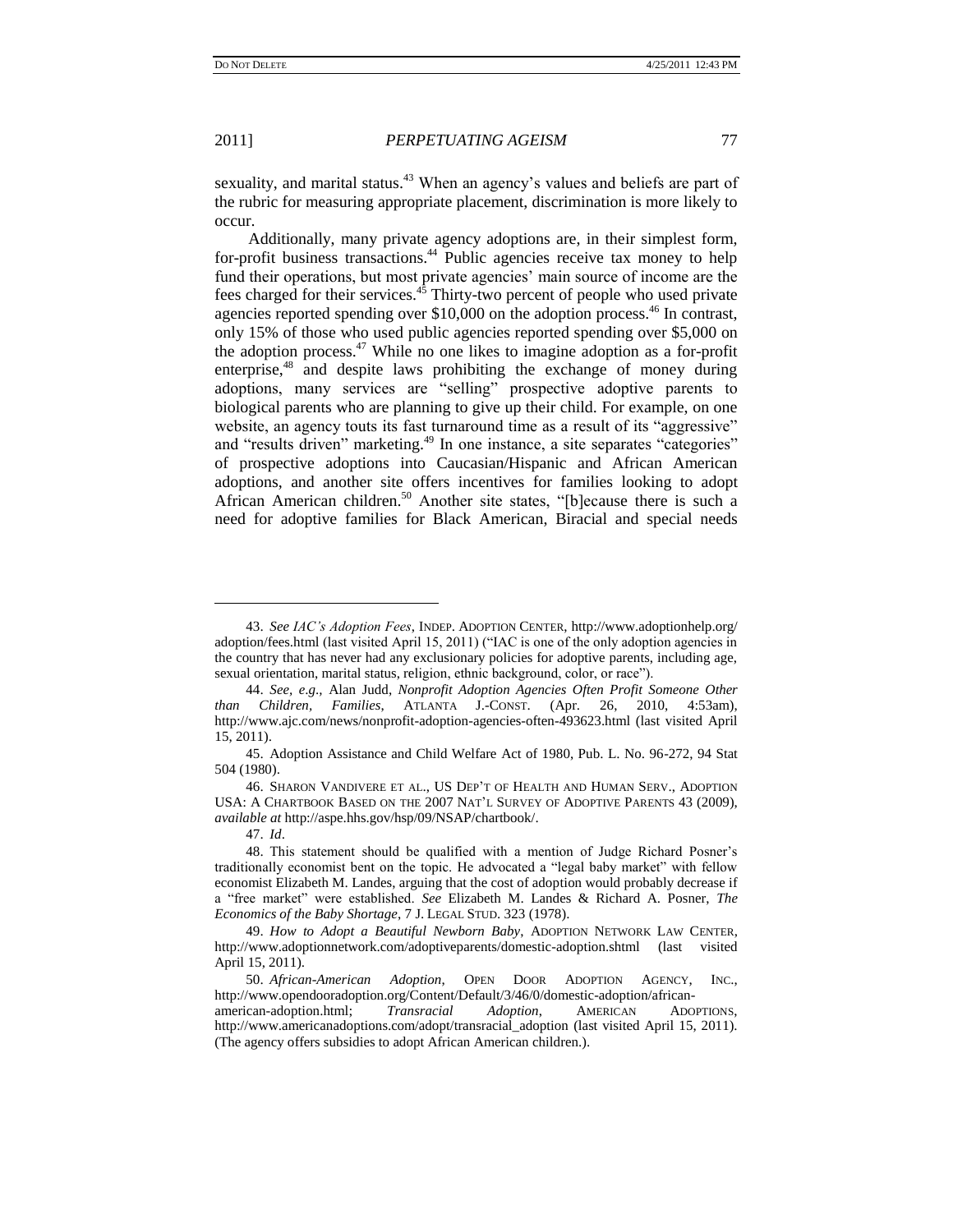children, our hearts are in these placements and it is where we place special focus." $51$ 

Regrettably, certain ethnicities appear to have less "value" than others: one private agency "subsidizes" \$5,500 of adoption fees for African American and biracial children.<sup>52</sup> When women who were actively seeking to adopt were polled, definite preferences for certain types of children emerged. Girls were preferred by 34.6% of respondents, whereas boys were preferred by only 28.9% of respondents.<sup>53</sup> Younger children are overwhelmingly favored: 49.2% of respondents preferred a child under the age of two.<sup>54</sup> The adoption process can be particularly difficult for older children, because they are hardest to place.<sup>55</sup> Only 30.9% of respondents said they "would accept" a child age 13 or older.<sup>56</sup> But the widest disparity between supply and demand was based on race: *no* prospective adoptive white women responded that they would "prefer" an African American child; additionally, when they were asked if they "would accept" an African American child,  $83.6\%$  said they would.<sup>57</sup> Prospective African American adoptive women showed the same preference in reverse: while 75% "would accept" a white child, *none* preferred a white child.<sup>58</sup> These preferences support the supply and demand discussions that often permeate the adoption discourse. The economics of "market demand" show that certain children are more likely to be adopted than others, and certain adoptive children are more "desired" than others.

Thus, older adoptive parents are faced with fewer agencies with which they can work to find a child because of age limits. Additionally, these private agencies are often the primary source for "desirable" children, as most older children and those with physical or mental impairments enter the adoption process through state foster programs. As one writer noted, the "state-run domestic market—comprised nearly entirely of older, minority, and special needs children—is one of the few sectors of the domestic baby trade not lacking in supply: In 2004, 118,000 foster children were available for adoption, more than double the 52,000 children actually adopted from the system that

<sup>51.</sup> HEAVEN SENT ADOPTION SERVICES,<http://www.heavensentadopt.com/> (last visited April 15, 2011).

<sup>52.</sup> *Transracial Adoption*, AMERICAN ADOPTIONS, http://www.americanadoptions.com/ adopt/transracial\_adoption (last visited April 15, 2011). (The agency does not appear to offer the same incentive for adoptions of Hispanic, Asian, or Native American children)

<sup>53.</sup> Centers for Disease Control and Prevention, *Adoption Experiences of Women and Men and Demand for Children to Adopt by Women 18-44 Years of Age in the United States, 2002,* VITAL AND HEALTH STAT., August 2008, at 33, *available at* [http://www.cdc.gov/nchs/data/series/sr\\_23/sr23\\_027.pdf.](http://www.cdc.gov/nchs/data/series/sr_23/sr23_027.pdf)

<sup>54.</sup> *Id*. (The percentage of those asked who would prefer a child aged 13 or older was reported as a figure that "does not meet standards of reliability or precision.")

<sup>55.</sup> *See, e.g.*, IND. CODE ANN. § 31-9-2-51(LexisNexis 2007) (codifying "hard to place children" by ethnic background, race, color, language, physical, mental, or medical disability, and age).

<sup>56.</sup> Centers for Disease Control and Prevention, *supra* note 53.

<sup>57.</sup> *Id*.

<sup>58.</sup> *Id*.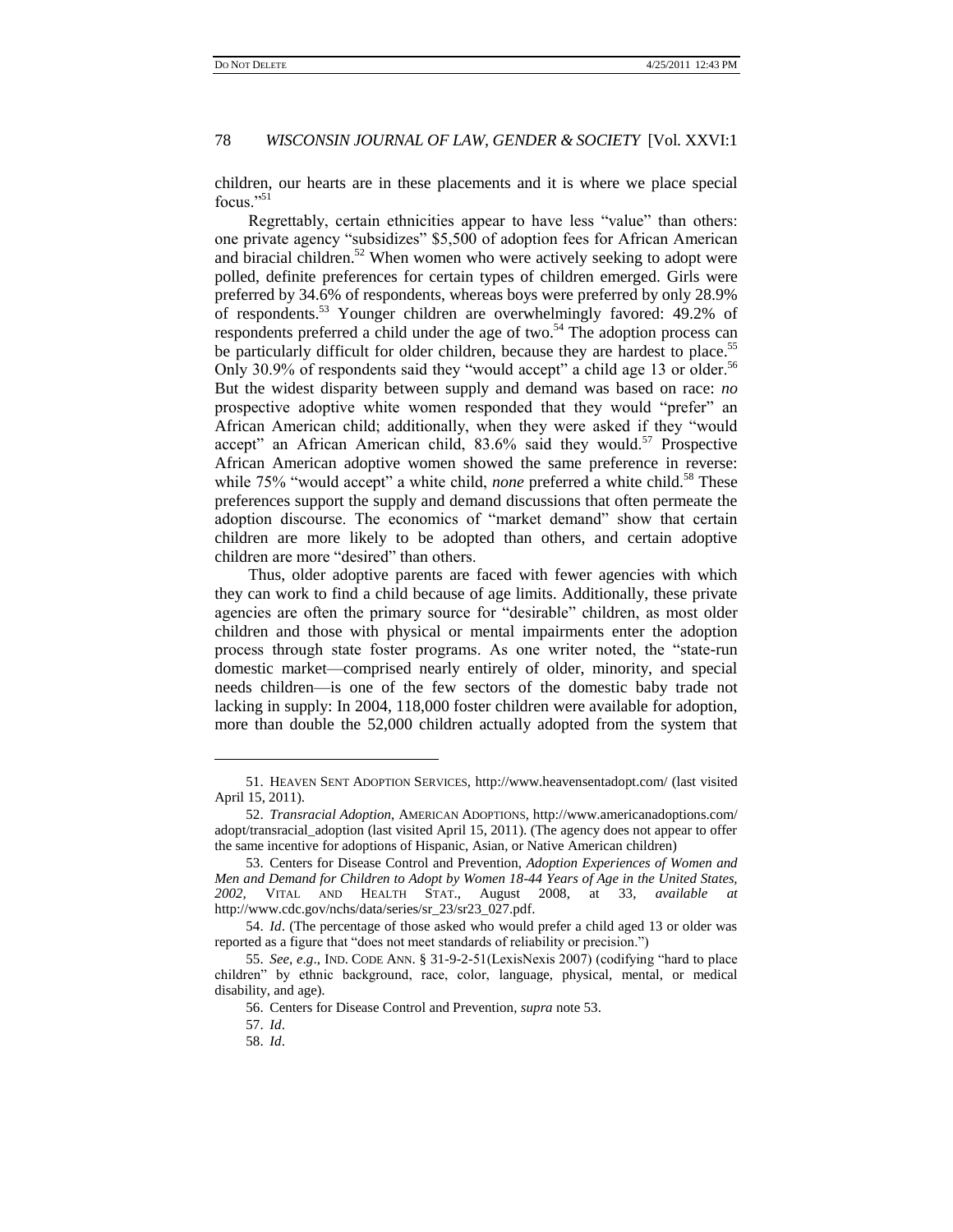2011] *PERPETUATING AGEISM* 79

year."<sup>59</sup> Furthermore, because the private agencies traditionally place more "desirable" infants and children for adoption than public agencies, older adoptive parents are also often at a disadvantage when trying to be matched with a traditionally "desired" child via a private agency. These limitations are even further compounded, because most private agencies allow biological parents to play an integral role in the selection process.

While the exact amount of control that a biological parent has over the adoption process varies, many private adoption agencies proactively advertise expanded involvement to biological mothers as a "selling point."<sup>60</sup> Many go so far as to advertise that the biological mother can have complete control over the choice of adoptive parents.<sup>61</sup> Most websites feature adoptive parent "profiles" so that incoming biological parents can get a sense of the types of families served. These profiles almost uniformly include pictures of young, attractive, white couples.<sup>62</sup> The websites also often have separate sections that advise biological mothers about how they should select adoptive parents. Websites regularly recommend that biological mothers consider the age of prospective adoptive parents when making their choice. $63$  Because most private agencies screen adoptive parents before biological parents can see their profiles, most biological parents will never even consider older prospective parents. And even where older couples or individuals are not filtered out, the biological parents can still make their ultimate determination based on the age of the adoptive parents. This sort of "double filtering process" means that older adoptive parents face an even greater risk of being rejected during the private agency adoption process.

<sup>59.</sup> Kimberly D. Krawiec, *Altruism and the Intermediation in the Market for Babies*, 66 WASH. & LEE L. REV. 203, 230 (2009).

<sup>60.</sup> *See, e*.*g*., *The Choice is Yours*, ACADIA ADOPTION CENTER, <http://birthmothersjourney.iarbiz.com/6WKmy%7Ct4NxE=> (last visited April 15, 2011) (―we'll support and empower you‖); *What Choices Do I Have In Adoption*, FRIENDS IN ADOPTION, http://www.friendsinadoption.org/if\_you\_are\_pregnant/adoption\_choices\_ pregnant\_woman.asp (last visited April 15, 2011) ("The plan will be defined as yours by the choices you make.").

<sup>61.</sup> *See Are You Pregnant?: Frequently Asked Questions*, ADOPTHELP, <http://www.adopthelp.com/pregnant/birthmother-faqs.html> (last visited April 15, 2011) (―Can I choose my adoptive parents? Yes! You may choose your adoptive parents. You tell us what is important to you in a family (i.e., race, religion, age, other children, etc.) and we will present profiles of families that match what you are looking for."); *Frequently Asked Questions for Birthmothers*, ANGEL ADOPTION, INC., http://www.angeladoptioninc.com/ birthmothers/adoption-questions.html#faq6 (last visited April 15, 2011) ("Can I be involved in choosing the family for my baby? Yes! We would encourage you to choose your adoptive family from the pool of families that Adoption Links Worldwide has approved.").

<sup>62.</sup> *See, e*.*g*., *Unplanned Pregnancy, Need Help?*, NIGHTLIGHT CHRISTIAN ADOPTION SERVICES, <http://www.nightlight.org/adoption-services/domestic/pregnant/default.aspx> (last visited April 15, 2011); *Waiting Families*, DEACONESS PREGNANCY AND ADOPTION SERVICES, <http://www.deaconessadoption.org/pregnant/index.cfm?page=waitingfamilies> (last visited April 15, 2011); *Waiting Families*, EVERLASTING ADOPTIONS, <http://www.everlastingadoptions.com/waitfamilies.php> (last visited April 15, 2011).

<sup>63.</sup> *See, e*.*g*., NIGHTLIGHT CHRISTIAN ADOPTION SERVICES, *supra* note 62.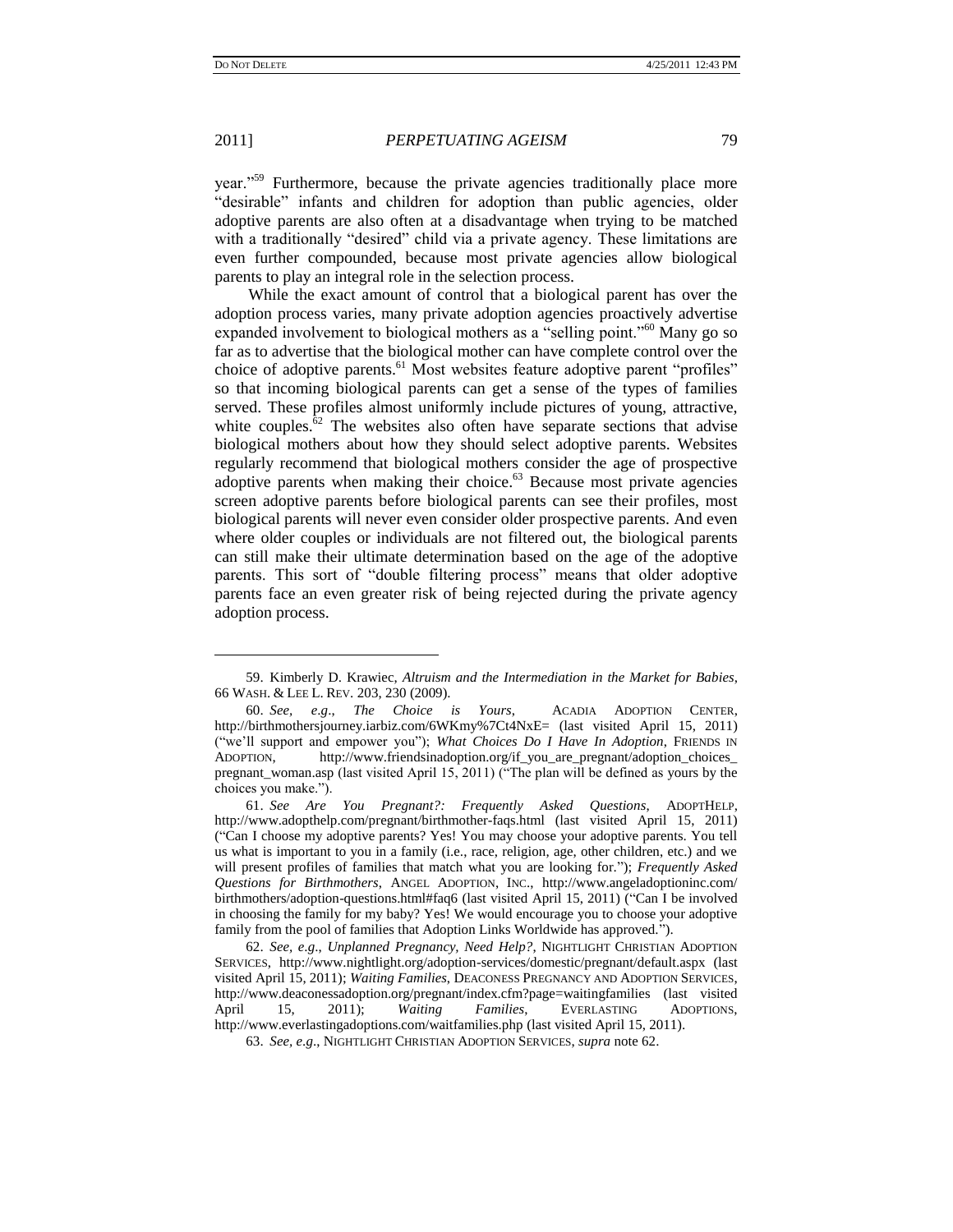So what incentive does a private agency have to discriminate against an older adoptive parent? It is nearly impossible to identify an agency's motives with any certainty, but the reality of the "baby market" is undeniable.<sup>64</sup> Simply put, the number of children available for adoption has decreased dramatically over the last several decades, $65$  but the demand for adoptive children does not appear to have followed suit.<sup>66</sup> It is possible, that when setting their age limits, some agencies may simply adhere to outmoded stereotypes that promote the idea of older adults' diminished capacities and abilities.<sup>67</sup> However, given the high costs associated with adoption, and biological parents' general preference for younger couples, it is in the adoption agencies' financial interests to maintain a pool of "desirable" adoptive parents. "It is a seller's market."<sup>68</sup> The more desirable the adoptive parents, the more likely the biological parent will choose to relinquish her "desirable" child to that specific agency. Hence, the cycle perpetuates itself: the more desirable children an agency has to offer, the more likely potential "customers" are to select that agency for their adoption.

#### *B. Legal Framework for Adoptions*

Federal laws, while silent on age, prohibit denial or delay of the opportunity to become an adoptive or foster parent on the basis of race, color, or national origin.<sup>69</sup> And while no state statute allows age to be the sole determining factor in the disapproval of an adoption petition, many statutes explicitly or implicitly allow age to be considered.<sup>70</sup> For example, in Wisconsin, the statutes prohibit the denial of an adoption petition to an otherwise fit person because of religious belief, physical handicap, race, color, ancestry, or national origin.<sup>71</sup> Because age is omitted from the statute, it is a permissible consideration in adoption proceedings.<sup>72</sup> Further, some states that prohibit the denial of adoptions for racial, ethnic, and religious reasons have carved out exceptions that allow the biological parent to discriminate for those reasons.<sup>73</sup> Additionally, even in those states where legal precedent has

<sup>64.</sup> *See* Landes & Posner, *supra* note 48; Krawiec, *supra* note 59, at 247-49.

<sup>65.</sup> Centers for Disease Control and Prevention, *supra* note 53, at 2.

<sup>66.</sup> *See id*. at 2-3.

<sup>67.</sup> *See, e*.*g*, LOUISE RAYMOND, ADOPTION AND AFTER 7-8 (Collette Taube Dywasuk ed., 1955).

<sup>68.</sup> Krawiec, *supra* note 59, at 231.

<sup>69.</sup> *See* 42 U.S.C. § 671(a) (18) (2006) (preconditioning receipt of federal funding).

<sup>70.</sup> For examples of cases interpreting state laws, see David B. Harrison, Annotation, *Age of Prospective Adoptive Parent as Factor in Adoption Proceedings*, 84 A.L.R.3d 665 (1978).

<sup>71.</sup> WIS. STAT. § 48.82(4)-(6) (2007-08).

<sup>72.</sup> *But see* Shehow v. Plier (*In re* Adoption of Tachick), 210 N.W.2d 865, 870 (Wis. 1973) (noting that although agencies often set disqualifying age limits, the age of the applicant must not be conclusive).

<sup>73.</sup> *See, e.g.*, Ky. REV. STAT. ANN. § 199.471 (LexisNexis 2007) ("Petitions for adoption of children placed for adoption by the cabinet or a licensed child-placing institution or agency shall not be denied on the basis of the religious, ethnic, racial, or interfaith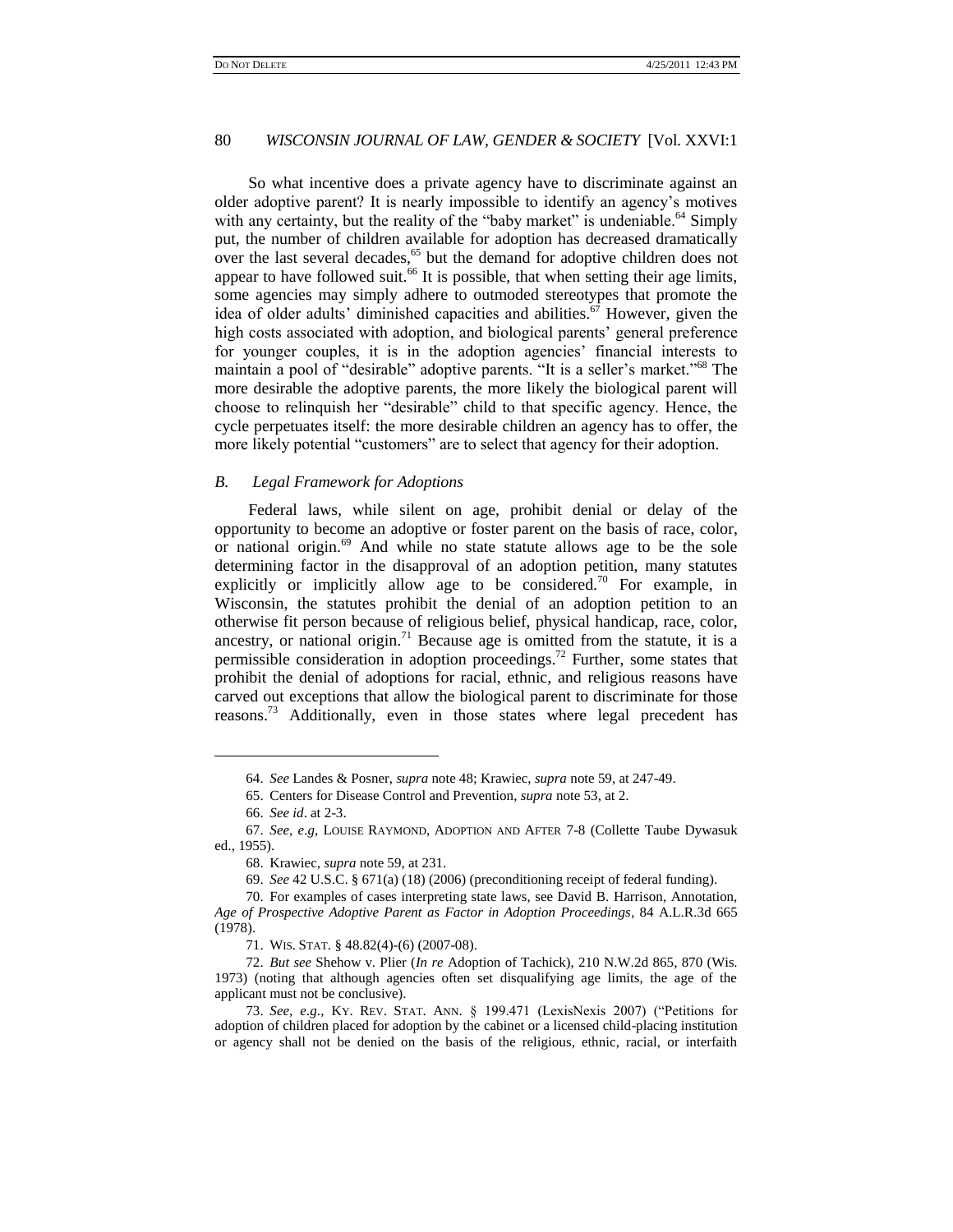established that age must not be the sole determining factor in the denial of an adoption petition, case law often exists to illustrate that decisions have been made on this basis regardless of precedent.<sup>74</sup> In examining the age of petitioners, courts have made reference to the relationship between an adoptive parent's advanced age and the likelihood that the child will suffer the loss of the parent during the child's growth period, the ability of an older adoptive parent to supply the material needs of the child, the psychological burden a child might bear in having an adoptive parent old enough to be a grandparent, the circumstance that as people grow old they tend to become more fixed and inflexible in their mental attitudes, the (in)ability of the adoptive parent to participate in various social and school activities with the child as they advance in age, and that an older adoptive parent may find it more difficult to muster the physical effort required to control a young child.<sup>15</sup>

Courts have held that a great age difference between a prospective adoptive parent and the child will preclude the adoption, usually in addition to other negative factors. For example, in *H v. Children's Service Division*, an Oregon court called the petitioners' ages, 57 and 31 respectively, "evidence" unfavorable" to the adoption petition.<sup>76</sup> Not only did the court note that the father would be 70 when the child reached the age of 13, but the court looked negatively upon the age disparity between the husband and wife.<sup>77</sup> In another case, prospective adoptive parents who were in their 50s were denied an adoption where other negative factors included the fact that another couple wished to adopt the child in which both the man and woman were in their 20s.<sup>88</sup> Additionally, in *Adoption of Driscoll*, despite the fact that the California State Department of Social Welfare recommended approval of the adoption petition, the court remanded to the trial court, which ultimately denied placement to a couple of "advanced age" who were 61 and 58 years old.<sup>79</sup> In that case, the prospective adoptive father's health was also considered; although at the time of the petition he was in perfectly good health, the fact that he had previously suffered from cerebral arteriosclerosis was considered a negative factor related to his age.<sup>80</sup> And in *In re Adoption of Brown*, the court denied the adoption

background of the adoptive applicant, unless contrary to the expressed wishes of the biological parent $(s)$ ").

<sup>74.</sup> *See, e*.*g*.*,* Madsen v. Chasten, 286 N.E.2d 505 (Ill. App. Ct. 1972) (holding that age may not be the controlling factor in adoption petitions); *see also* Williams v. Neumann, 405 S.W.2d 556 (Ky. 1966) (holding that, in the absence of statutory standards, age may not be controlling); *In re* Adoption of Brown*,* 85 So.2d 617 (Fla. 1956) (holding that age should not be controlling, especially where future proceedings would result).

<sup>75.</sup> *See* Harrison, *supra* note 70.

<sup>76.</sup> H. v. Children's Service Division, 522 P.2d 225, 228 n. 1 (Or. Ct. App. 1974).

<sup>77.</sup> *Id*.

<sup>78.</sup> Roman v. Dorado (*In re* Berth), 179 P.2d 572, 573 (Cal. Dist. Ct. App. 1947); *but see* Matter of Infant S., 48 A.D.2d 425 (N.Y. App. Div. 1975) (allowing adoption despite similar factors).

<sup>79.</sup> Adoption of Driscoll, 75 Cal. Rptr. 382 (Cal. Ct. App. 1969).

<sup>80.</sup> *Id*. at 384.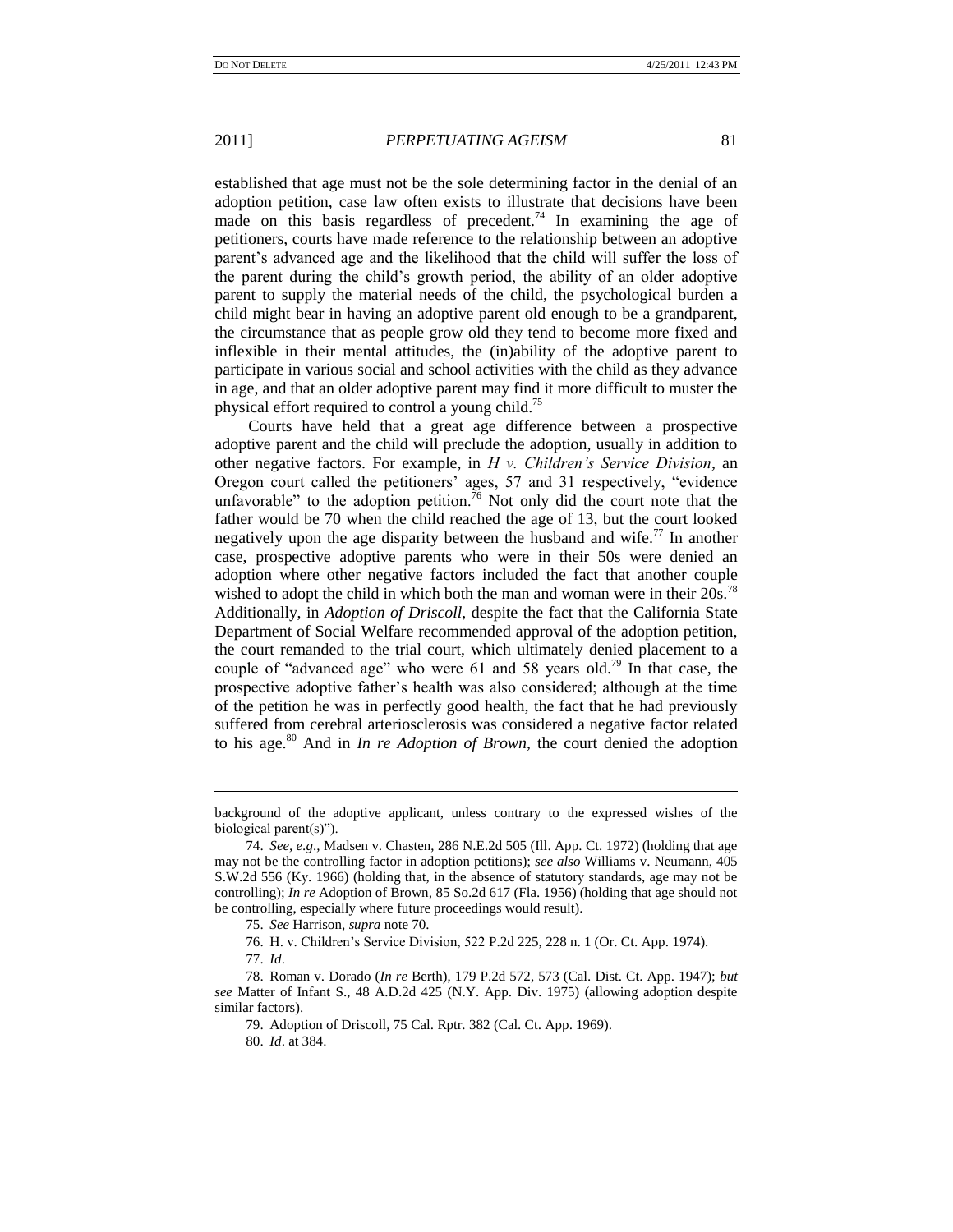petition of a couple who had been capably caring for a child for two years.<sup>81</sup> The husband was 42 and the wife was 50, and the court held that the department of public welfare, as guardian of child, was not arbitrary or capricious in denying their petition because of their ages.<sup>82</sup>

Even where the language of statutes appears flexible and pragmatic with respect to the age of petitioners, courts and agencies can and have applied the standards improperly. For example, the guidelines of the California State Department of Health in effect in 1975 stated the age of petitioners:

should be evaluated in relation to other factors, recognizing that the ability of a person of a given age to care for a child will vary according to his physical and emotional health as well as his flexibility and general outlook on life. In the total evaluation, the age of the adopting parent should be considered only as it relates to all the study factors, including the length of time that the child has been in the home and the relationships that have been established.<sup>83</sup>

However, that language was improperly read to deny the prospective adoptive parents' petition because of their ages  $(70 \text{ and } 54)$ .<sup>84</sup> Their ages were the only factors considered by the California Department of Health in denying the adoption. In overruling the Department, the court held that age alone cannot be used to automatically exclude a prospective adoptive parent.<sup>85</sup> However, the language in that guideline was not included in the California Civil Code, and the current California Family Code only provides that an adoptive parent must be ten years older than the prospective adoptive child.<sup>86</sup> Given that even "ageneutral" guidelines are inappropriately applied, it is likely that agencies and courts deny adoptions to otherwise fit parents solely because of their age. In addition, it is just as likely that analysis of these decisions will be hampered due to the lack of litigation.

Additionally, in those cases where prospective adoptive parents of "advanced age" succeed in their adoption petitions, the court often looks to other factors to justify the adoption. Rather than being irrelevant to the determination, the petitioners' ages are still seen as an impediment to be overcome or as a negative influence that must be balanced by other beneficial factors. For example, in *Adoption of Michelle Lee T*., the court granted the

<sup>81.</sup> Peebles v. Milwaukee County Dep't of Public Welfare (*In re* Adoption of Brown), 92 N.W.2d 749 (Wis. 1958).

<sup>82.</sup> *Id*.

<sup>83.</sup> Ralph Edward B. v. State Dep't of Health (*In re* Adoption of Michelle Lee T.), 117 Cal. Rptr. 3d 856, 858 (Cal. Ct. App. 1975) (quoting Dep't Guideline No. AD-322.1(L)).

<sup>84.</sup> *Id*.

<sup>85.</sup> *Id*. at 862; *see also In re* Haun, 286 N.E.2d 478 (Ohio Ct. App. 1972) (finding that an agency's denial of adoption petition to couple solely because they were aged 68 and 55 was arbitrary and capricious). *See* AIGNER, *supra* note 5, at 176-78 for a discussion and analysis of the case.

<sup>86.</sup> CAL. FAM. CODE § 8601 (West 1994); *see also* N.J. STAT. ANN. § 9:3-43 (West 2002).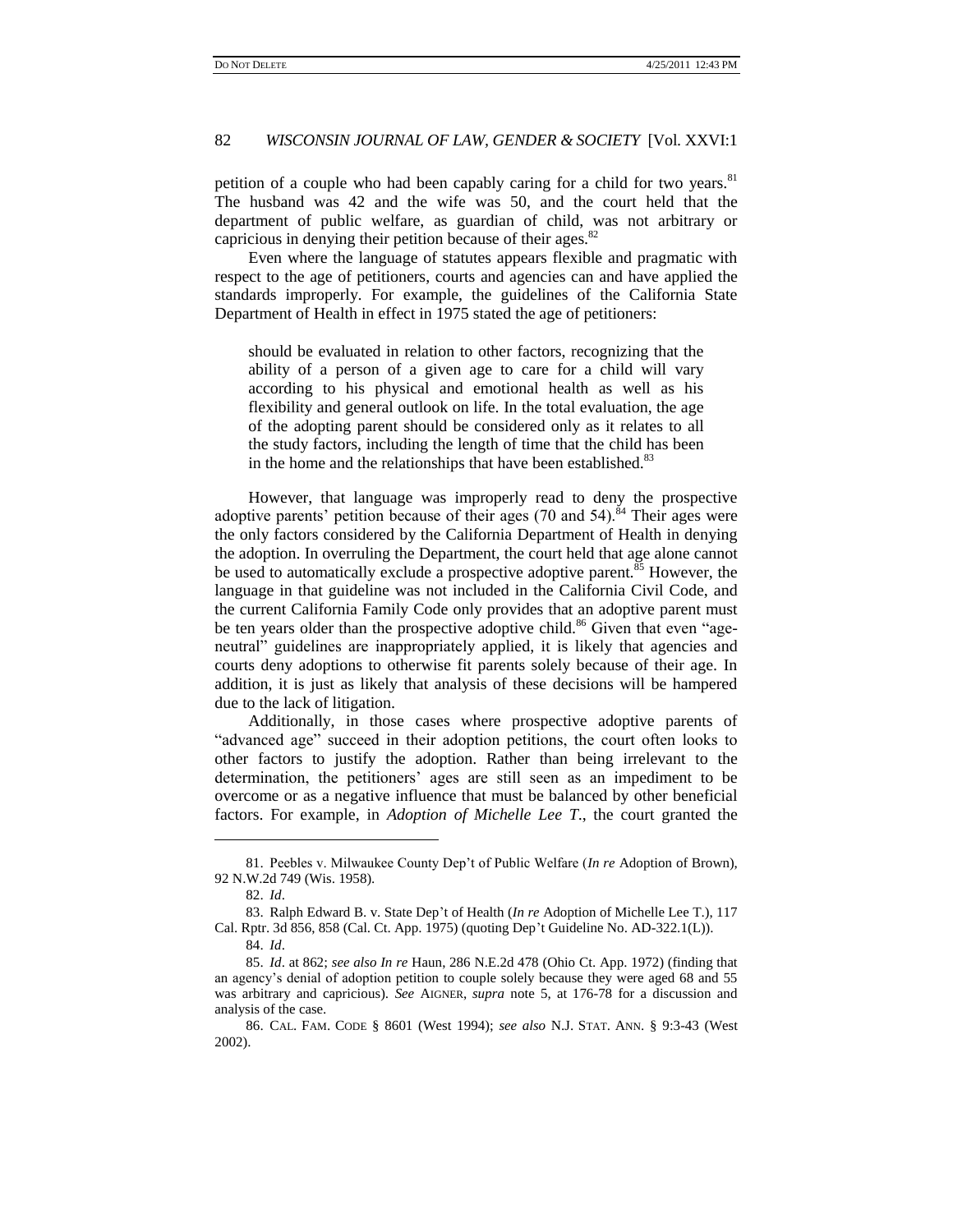petition of a prospective adoptive couple who were 54 and  $71.87$  The court felt that other factors militated against the petitioners' ages, including that the child had lived with the couple since its birth, the mother had a life expectancy that was sufficient to guide the child to adulthood, and because of the excellent health of both petitioners.<sup>88</sup> Despite the fact that the couple was otherwise fit, had a stable marriage, and was financially secure, the court still focused on "overcoming" the impediment of age.

States also determine a child's best interest in varying ways, which adds to the complexity of the adoption process. States generally provide a flexible statutory basis by which they can measure how a child's best interests will be affected by adoption. As a general rule, courts required to make a child custody determination must be guided by the "best interest" and welfare of the child.<sup>89</sup> While the "best interests" standard is well recognized, it is often difficult to apply because it requires consideration on a case-by-case basis of numerous factors. The Wisconsin Statutes provide a typical example of factors that courts must consider during custody and placement determinations. They include the wishes of the parent(s), the wishes of the child, the age and development of the child, the existence of criminal records, reports from experts, and a broad catch-all: "such other factors as the court may in each individual case determine to be relevant."<sup>90</sup> And while courts may apply these factors inconsistently, private adoption agencies, which often play the primary role of intermediary and broker, also often use these factors in divergent ways.<sup>91</sup>

#### II. POLICY CONSIDERATIONS

Many commentators believe that, on a very basic level and without considering motivations behind such practices, denial of adoption petitions because of age is discriminatory and unacceptable. Even without examining factors such as longevity, health, and finances, there is an inherent unfairness in denying a willing and fit party the right to adopt a child who needs a home. As Elizabeth Bartholet, herself an adoptive mother over 40, opined, "Why would anyone think that those who consciously plan to adopt someone else's child pose more of a risk than those who fall unwittingly into pregnancy? What real threat do adoptive parents pose to children who cannot in any event be raised by their biologic parents—to children who are being raised by foster families or in institutions or on the streets?"<sup>92</sup> When faced with placing a child into a prospective adoptive family, private agencies rank the potential parents in ways that often favor those applicants who most closely resemble a "socially

<sup>87.</sup> *Ralph Edward B*.*,* 117 Cal. Rptr. 3d.

<sup>88.</sup> *Id*. at 857, 861.

<sup>89.</sup> Robin Fretwell Wilson, *Trusting Mothers: A Critique of the American Law Institute's Treatment of De Facto Parents*, 38 HOFSTRA L. REV. 1103, 1115 (2010).

<sup>90.</sup> WIS. STAT. § 767.41(5) (2007-08).

<sup>91.</sup> MOE, *supra* note 2, at 2-3, 74-75, 223.

<sup>92.</sup> BARTHOLET, *supra* note 7, at 69.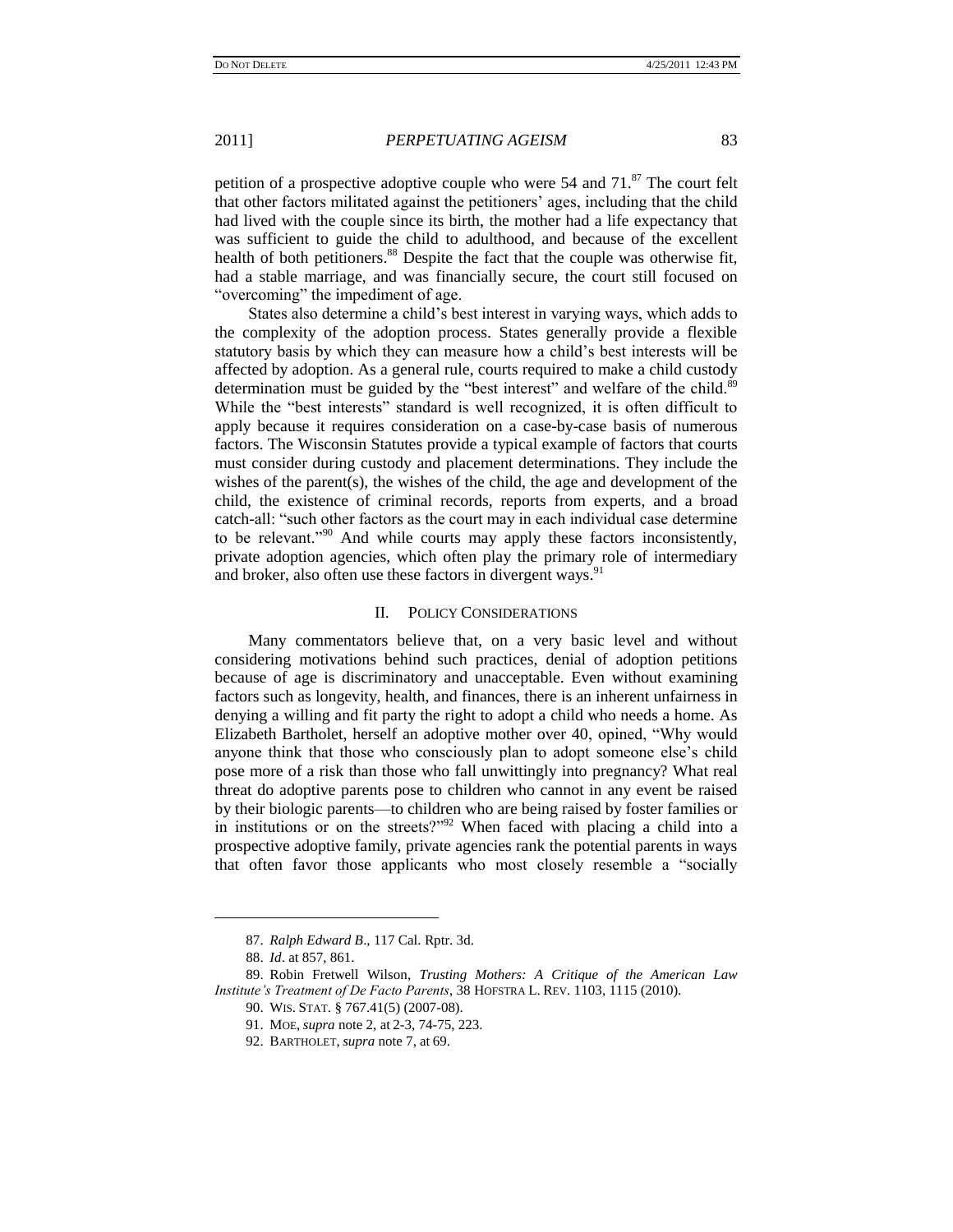traditional family model.<sup>993</sup> Those who do not fit this model, including single people, older people, gay people, and disabled people, are either placed lower on the list or excluded altogether.<sup>94</sup> This system led Bartholet to conclude, ―Discrimination is the name of the game in adoptive parenting. Those who procreate live in a world of near-absolute parenting rights . . . increasingly the law forbids discrimination . . . It is only in the area of adoption that our system proclaims not simply the right to discriminate but the importance of doing so."<sup>95</sup>

Further, even the "traditional" concept of family upon which adoption agencies and state courts base their decisions is rapidly becoming a fallacy. The intact, nuclear family is in many ways an illusion, yet it is one that we as a society seem particularly reluctant to part with. The "family" is evolving in countless ways: single parents head a major portion of households, grandparents increasingly raise their grandchildren, gay couples have begun to both adopt and use fertility treatments, and divorce has continued to shape the concept of family.<sup>96</sup> Particularly, as more women delay pregnancy in favor of pursuing a career, many women become first-time mothers after the age of 40 even without the help of fertility treatments.<sup>97</sup> These first-time parents often take additional steps to ensure that their quality of life and longevity will be sufficient to see their children into adulthood; simply because they become parents later in life does not mean they fail to take proactive steps to ensure a loving and stable home for their children.<sup>98</sup> And given the advancement of Assisted Reproductive Technology (ART), women are able to become biological parents far later in life than ever before.<sup>99</sup>

Assisted Reproductive Technology is mooting many of the arguments advanced by those who do not support older parenthood. Infertility affects about 7.3 million women and their partners in the U.S., which is about 12% of

<sup>93.</sup> *Id*. at 70.

<sup>94.</sup> *Id*. at 70-71; *see also* Benjamin C. Morgan, *Adopting Lawrence: Lawrence v*. *Texas and Discriminatory Adoption Laws*, 53 EMORY L.J. 1491, 1503 (2004) (not all agencies abide by this placement hierarchy).

<sup>95.</sup> Elizabeth Bartholet, *What's Wrong with Adoption Law?*, 4 INT'L J. OF CHILDREN'S RTS. 263, 265-266 (1996).

<sup>96.</sup> *See, e*.*g*., Susan F. Paikin & William L. Reynolds, *Parentage and Child Support: Interstate Litigation and Same-Sex Parents*, DELAWARE LAWYER, Spring 2006, at 26.

<sup>97.</sup> *See* Joan Raymond, *Modern Maternity – Risks and Rewards of Becoming a Mother after 40*, NEWSWEEK, September 15, 2008 (web exclusive), [http://www.seniorsworldchronicle.com/2008/09/usa-modern-maternity-risks-and](http://www.seniorsworldchronicle.com/2008/09/usa-modern-maternity-risks-and-rewards.html)[rewards.html.](http://www.seniorsworldchronicle.com/2008/09/usa-modern-maternity-risks-and-rewards.html)

<sup>98.</sup> *See, e*.*g*.*,* Linda Carroll, *Staying Power: Older Moms Aim to Live Longer*, MSNBC, January 5, 2010, *available at* [http://www.msnbc.msn.com/id/34646356/ns/health](http://www.msnbc.msn.com/id/34646356/ns/health-womens_health/)[womens\\_health/.](http://www.msnbc.msn.com/id/34646356/ns/health-womens_health/)

<sup>99. &</sup>quot;The average age of women using ART services in 2005 was 36." CENTERS FOR DISEASE CONTROL, 2005 ASSISTED REPRODUCTIVE TECHNOLOGY (ART) REPORT 15 (2005), *available at* [http://cdc.gov/art/PDF/508PDF/2005ART508.pdf.](http://cdc.gov/art/PDF/508PDF/2005ART508.pdf) 10% of ART cycles performed in 2005 were among women aged 41–42, and 9% were among women older than 42. Id.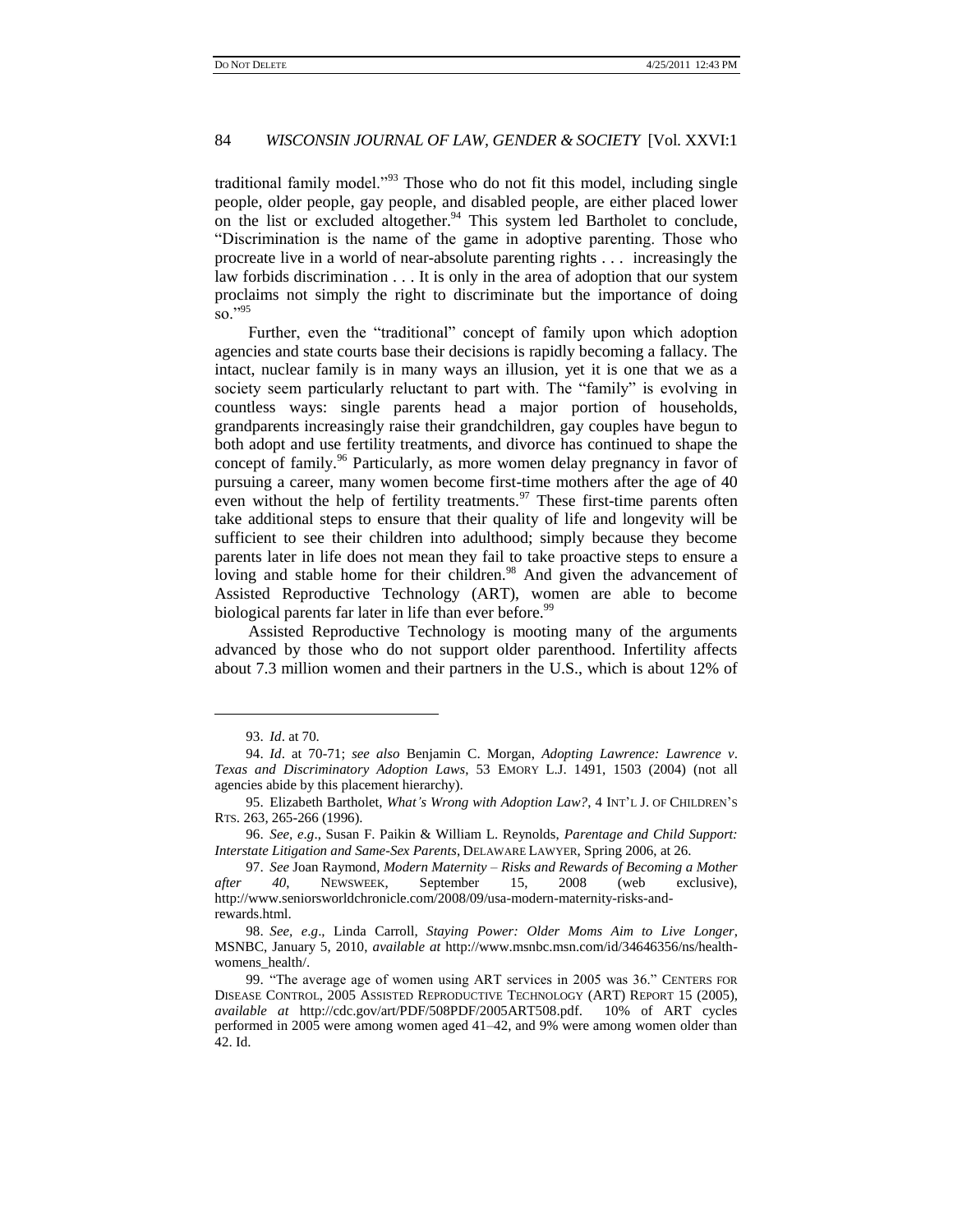the reproductive-age population.<sup>100</sup> Many couples whose ages surpass those in the traditional reproductive-age category are also turning to ART in order to build a family. In 2003, "there were  $1,512$  first-time mothers between the ages of 45 and 54" in the United States.<sup>101</sup> This growth trend is also present in other countries, such as the United Kingdom, where birth rates for every age group above 30 have risen while birth rates for those under 30 have dropped.<sup>102</sup> These new methods of procreation allow older couples to conceive who wouldn't be able to before, and there are virtually no established and enforced age limitations on these procedures. Medical and legal ethicists have commented on the potential for abuse, and highly publicized examples of the downsides of ART are everywhere. Not only do we see stories about those in their 20s and 30s making perhaps unwise reproductive decisions (the "Octo-Mom" being a ripe example), those in their 50s, 60s, and beyond have come under similar scrutiny.<sup>103</sup>

Who regulates these decisions? In some European countries, the State has enmeshed itself in the process by establishing some regulations. In Denmark, "the State pays for three rounds of fertility treatment for any woman needing them—but only three rounds, and only if the woman is under the age of forty."<sup>104</sup> Also, in Italy, the Italian Parliament passed the Medically Assisted Reproduction Law that does not allow certain classes of people—including women past child-rearing age—to reproduce if they cannot do so naturally.<sup>105</sup> The Italian law applies regardless of the person's stability or level of commitment to parenthood.<sup>106</sup> But in the United States, there certainly is no third party examining the best interests of the children in each case involving  $ART.^{107}$  Procreation is a fundamental right in the U.S., and so any state

<sup>100.</sup> National Center for Health Statistics, *FastStats*, CENTER FOR DISEASE CONTROL AND PREVENTION[, http://www.cdc.gov/nchs/fastats/fertile.htm](http://www.cdc.gov/nchs/fastats/fertile.htm) (last visited April 18, 2011).

<sup>101.</sup> *More Older Women Having Babies, Study Says*, MSNBC, Nov. 23, 2004, *available at* [http://www.msnbc.msn.com/id/6567698/ns/health-womens\\_health/.](http://www.msnbc.msn.com/id/6567698/ns/health-womens_health/)

<sup>102.</sup> Daniel Martin, *Britain's Legion of 45-Year Old First-Time Mothers*, DAILY MAIL, February 27, 2007 (Mail Online), *available at* [http://www.dailymail.co.uk/health/article-](http://www.dailymail.co.uk/health/article-438757/Britains-legion-45-year-old-time-mothers.html)[438757/Britains-legion-45-year-old-time-mothers.html.](http://www.dailymail.co.uk/health/article-438757/Britains-legion-45-year-old-time-mothers.html)

<sup>103.</sup> For example, one woman made headlines when she died at the age of 69, leaving her 3 year-old twin sons parentless. Graham Keeley, *Oldest mother, Maria Carmen del Bousada, dies at 69, leaving baby orphans*, TIMES, July 16, 2009, *available at*

[http://www.timesonline.co.uk/tol/news/world/europe/article6714820.ece.](http://www.timesonline.co.uk/tol/news/world/europe/article6714820.ece) She conceived the boys at the age of 66 using ART. *Id*. However, other news stories chronicle the lives of firsttime mothers in their mid- to late-fifties who live seemingly healthy and happy lives with their biological children. *See, e*.*g*.*, More older women reveling in motherhood*, MSNBC, Dec. 3, 2004, *available at* [http://www.msnbc.msn.com/id/6593933.](http://www.msnbc.msn.com/id/6593933)

<sup>104.</sup> Debora L. Spar, *As You Like It: Exploring the Limits of Parental Choice in Assisted Reproduction*, 27 LAW & INEQ. 481, 489 (2009).

<sup>105.</sup> Erica DiMarco, *The Tides of Vatican Influence in Italian Reproductive Matters: From Abortion to Assisted Reproduction*, 10 RUTGERS J. L. & RELIGION 1, 16 (2009).

<sup>106.</sup> *Id*.

<sup>107.</sup> *See, e*.*g*., Stephanie Saul, *Building a Baby, With Few Ground Rules*, N.Y. TIMES, Dec. 13, 2009, at A1, *available at* http://www.nytimes.com/ 2009/12/13/us/13surrogacy.html?pagewanted=1&\_r=1.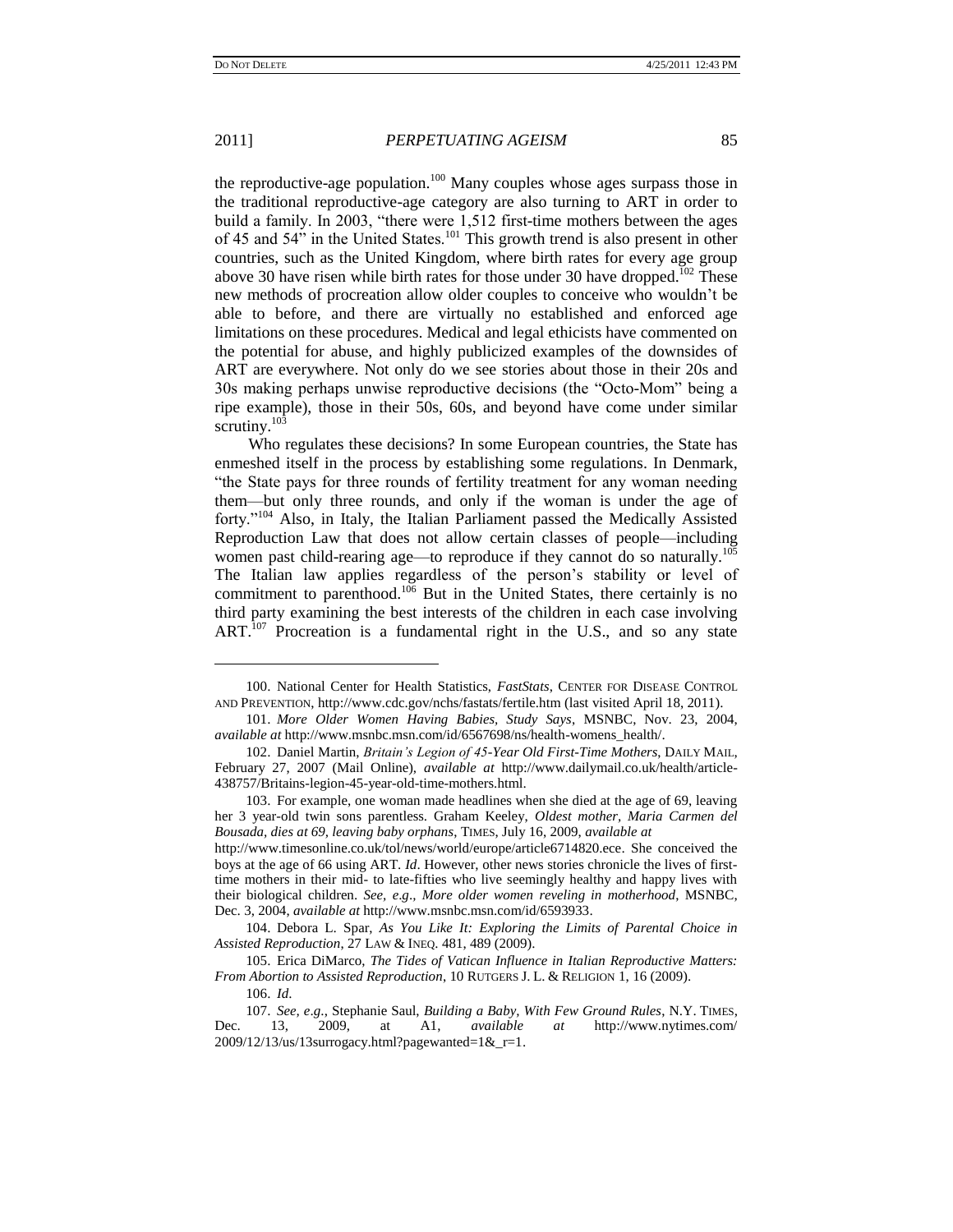regulation of ART and its consequences will be difficult given the required strict scrutiny analysis.<sup>108</sup> Indeed, even the ABA Model Act Governing Assisted Reproductive Technology makes no mention of the age of prospective parents at all.<sup>109</sup> Ultimately, this process allows older adults, who would otherwise be denied the opportunity to adopt, an alternative avenue to becoming parents.

Now that older adults are able to become biological parents, and now that substantial numbers of older adults are embracing these opportunities, adoption agencies and courts need to rethink how they select appropriate applicants. If an older adult is determined to become a parent, he or she has multiple options to do so; foreclosing adoption completely is not an appropriate response. When an agency turns away an older applicant, not only is it possible that the person will find other ways to become a parent, it is also very possible that a child has been denied a loving home. These misguided ideologies should not take precedent over the best interests of the child. According to the Adoption and Foster Care Analysis and Reporting Systems (AFCARS), in 2004 there were 118,000 children in foster care with an identified goal of adoption and/or whose parents' parental rights had been terminated.<sup>110</sup> Forty-five percent of those "waiting" children had been in continuous foster care for three or more years.<sup>111</sup> Clearly, there is a glut of children in need of adoptive homes, and older Americans are finding ways other than adoption to become parents. However, given the balancing of interests involved in adoption proceedings—those of the child, the biological parents, the adoptive parents, and even the state itself simply eliminating any and all bars to adoption may not be a tenable goal. Instead, rebutting the pre-existing presumptions that color society's perceptions of older adults may lead to increased access and success for those older adoptive parents in an inherently discriminatory process.

Certainly as medicine and technology have progressed, older Americans are able to live longer and enjoy a greater quality of life as they age. The life expectancy of the average American in 2010 was estimated at 78.24 years.<sup>112</sup> In the CDC's Health-Related Quality of Life study, completed in 2007, researchers found that in addition to age, factors such as income and education

<sup>108.</sup> Skinner v. Oklahoma, 316 U.S. 535, 541 (1942) ("Marriage and procreation are fundamental to the very existence and survival of the race."); Planned Parenthood v. Casey, 505 U.S. 833 (1992).

<sup>109.</sup> MODEL ACT GOVERNING ASSISTED REPRODUCTIVE TECHNOLOGY (American Bar Ass'n 2008), *available at* [http://www.abanet.org/family/committees/artmodelact.pdf.](http://www.abanet.org/family/committees/artmodelact.pdf)

<sup>110.</sup> MOE, *supra* note 2, at 184, T. 6.13.

<sup>111.</sup> *Id*. at 185, T. 6.14.

<sup>112.</sup> *Country Comparison: Life Expectancy at Birth*, CIA WORLD FACTBOOK, *available at* https://www.cia.gov/library/publications/the-world-factbook/rankorder/ 2102rank.html (last visited April 15, 2011). For life expectancy trends, see Melonie Heron et al., *Deaths: Final Data for 2006*, 57 NATIONAL VITAL STATISTICS REPORT NO. 14, 27 (2009), *available at* [http://www.cdc.gov/nchs/data/nvsr/nvsr57/nvsr57\\_14.pdf](http://www.cdc.gov/nchs/data/nvsr/nvsr57/nvsr57_14.pdf) (showing that life expectancy has increased nearly 8 years in the last half-century).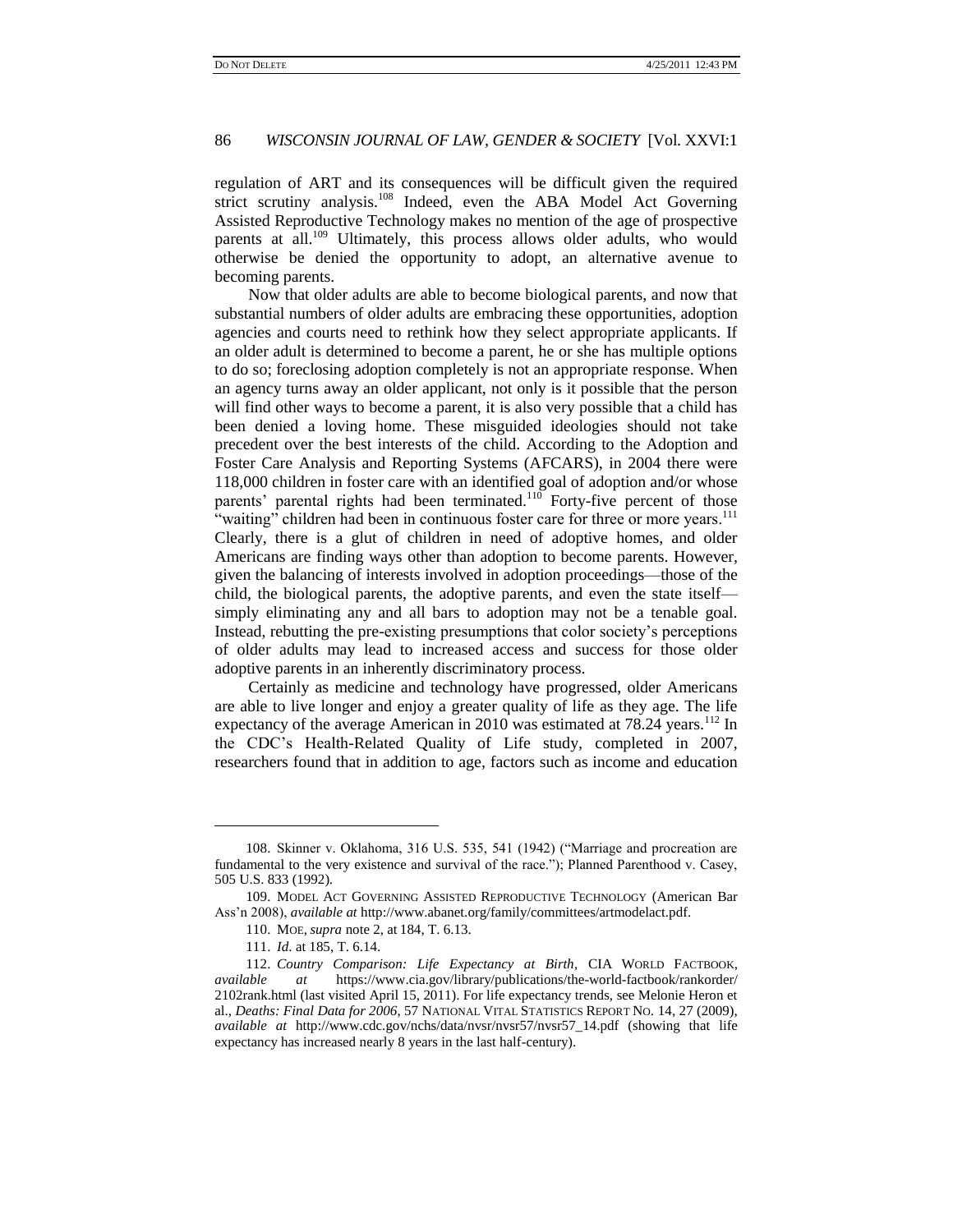affected quality of life perceptions.<sup>113</sup> Research also showed that younger Americans aged 18-24 suffered the most mental health stress.<sup>114</sup> However, older adults still reported having the most poor physical health days and the most activity limitations.<sup>115</sup> Although it is certain that as we age, we will decline in health and suffer from physical and mental limitations, these types of limitations do not necessarily reduce or eliminate those skills necessary to raise children. Legislatures have seen fit to exclude physical handicap from consideration in adoption proceedings; it is unclear why physical limitations that accompany advanced age should be treated differently. And yet, adoption guides are blunt about the perceived lack of ability and capacity of older adults. ―Anyone nearing middle age who is considering adoption of a very young child should remember: . . . if you're pushing forty-five. . .daily chores that a toddler creates may so deplete your energy and frazzle your nerves that you just can't be the warm, sunny, unruffled mother he is entitled to have."<sup>116</sup> That statement, from a book published 35 years ago, may strike even the most prejudiced of ears as being, at best, trite; as technology, medicine, and lifestyles have evolved, the amount of "middle-agers" who both conceive children and successfully manage their upbringing is becoming a common occurrence. Moreover, plenty of "young" parents can only charitably be called "frazzled" or "ruffled" during the worst toddler meltdowns. But the fact remains that a large portion of society, particularly those whose business is adoption, still believes that older people simply can't succeed as parents. $117$ 

Additionally, the concept of a "traditional" adoptive child is disappearing. Infants do not make up the majority of children adopted in the United States, and it is estimated that 11.8% of adopted children had at least one disability as of the year 2000 (compared with  $5.2\%$  of biological children).<sup>118</sup> As the makeup of the pool of adoptive children changes to include older children, those with varied racial and ethnic backgrounds, and children with traumatic upbringings, the complexity and importance of the child's best interests are magnified. Despite the possibility of physical limitation, older adults with established marriages, jobs, finances, and lives may often be best suited to guide these children into adulthood. Whereas twenty-somethings may be dealing with stresses related to establishing their careers, finances, and marriages, "older" adults who have already encountered and conquered these life issues may be able to devote more time to a needy child.<sup>119</sup> Considering

<sup>113.</sup> *Health-Related Quality of Life: Findings*, CENTERS FOR DISEASE CONTROL AND PREVENTION, [http://www.cdc.gov/hrqol/key\\_findings.htm](http://www.cdc.gov/hrqol/key_findings.htm) (last visited April 15, 2011).

<sup>114.</sup> *Id*.

<sup>115.</sup> *Id*.

<sup>116.</sup> RAYMOND, *supra* note 67. For more current advice for older adoptive parents, see *16 Steps to Older Parent Adoption*, ADOPTING.ORG, [http://www.adopting.org/adoptions/16](http://www.adopting.org/adoptions/16-steps-to-older-parent-adoption.html) [steps-to-older-parent-adoption.html](http://www.adopting.org/adoptions/16-steps-to-older-parent-adoption.html) (last visited April 15, 2011).

<sup>117.</sup> *See supra* note 42.

<sup>118.</sup> ROSE M. KREIDER, ADOPTED CHILDREN AND STEPCHILDREN: 2000, CENSUS 2000 SPECIAL REPORTS, October 2003, *available at* [http://www.census.gov/prod/2003pubs/censr-](http://www.census.gov/prod/2003pubs/censr-6.pdf)[6.pdf.](http://www.census.gov/prod/2003pubs/censr-6.pdf)

<sup>119.</sup> *See* Wetzstein, *supra* note 22.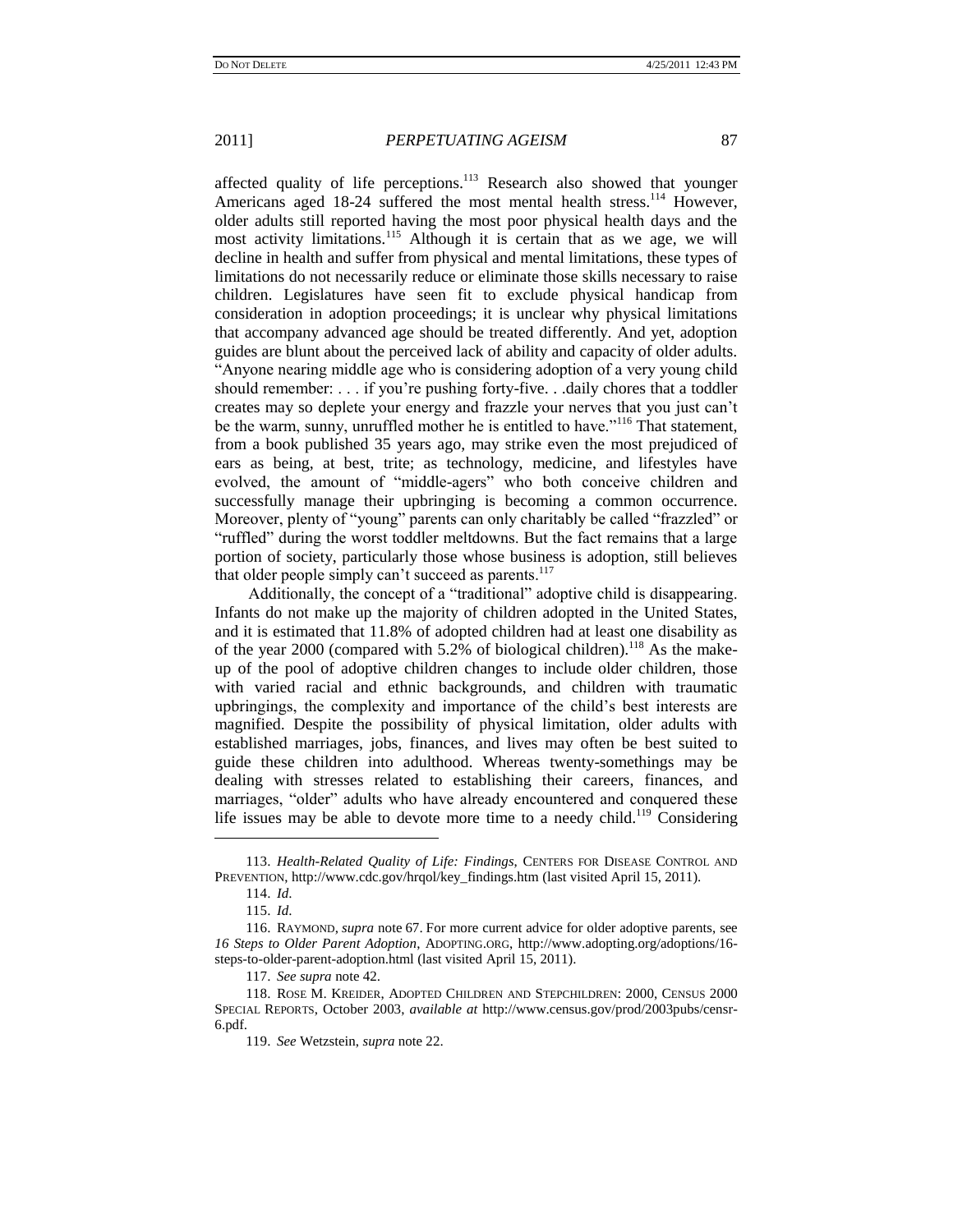that the adoption process is contingent upon "matching" prospective adoptive parents with "appropriate" children, capable older adults may often present the best possible fit in any given adoption case.

## III. SEARCHING FOR A REMEDY: CONSTITUTIONAL RIGHTS AND PROTECTIONS

While courts and legislatures have addressed age discrimination in many areas of daily life, they have yet to prohibit or even acknowledge age discrimination in adoption. Admittedly, the issue presents a very complicated and controversial conundrum, but it is a practice that should no longer be condoned. Federal laws exist that prevent age discrimination in employment, $120$ but there are currently no federal laws that serve to protect older Americans who want to expand their families. Additionally, Titles III and IV of the Civil Rights Act only protect against classifications based on race, color, religion, and national origin;<sup>121</sup> there is no mention of age. So how is someone who is discriminated against to proceed? At first glance, this type of discrimination may appear to be a violation of the U.S. Constitution. The Supreme Court long ago held that the Constitution protects an individual's right "to marry, establish a home, and bring up children." $122$  However, current Due Process and Equal Protection jurisprudence does not provide convincing support for age discrimination claims. Additionally, cases in which homosexuals have challenged adoption denials using similar Constitutional arguments have also failed.<sup>123</sup> Absent legislation, in order for older adoptive parents to be granted the highest level of protection, adoption must either be classified as a fundamental right, or age must be considered a suspect classification. Neither avenue has proved successful, as the Constitution has failed to provide a solution for other age-related and adoption discrimination claims. Nevertheless, courts should become more receptive to Equal Protection claims, while legislatures should proactively work to end the problem.

#### *A. Adoption as a Fundamental Right*

 $\overline{a}$ 

The first of the two constitutional arguments is that adoption is a fundamental right protected by the Due Process Clause, though it is the less explored and developed of the two. This assertion may seem at odds with the established fact that procreation *is* considered a fundamental right.<sup>124</sup> However,

<sup>120.</sup> Age Discrimination in Employment Act of 1967, 29 U.S.C. § 623 (2000); Age Discrimination Act of 1975, 42 U.S.C. § 6101 (2001).

<sup>121.</sup> Civil Rights Act of 1964, Pub. L. No. 88-352, 78 Stat. 241, 246 (1964).

<sup>122.</sup> Meyer v. Nebraska, 262 U.S. 390, 399 (1923).

<sup>123.</sup> *See, e*.*g*., Lofton v. Sec'y of Dep't of Children and Family Services, 377 F.3d 1275 (11th Cir. 2004), *cert*. *denied* 543 U.S. 1081 (2005); Ann M. Reding, *Lofton v*. *Kearney: Equal Protection Mandates Equal Adoption Rights*, 36 U.C. DAVIS L. REV. 1285, 1300 (2003).

<sup>124.</sup> Even this right is limited: the right to "procreate" does not survive incarceration. Gerber v. Hickman, 291 F.3d 617, 619 (9th Cir. 2002). The *Gerber* case raises an interesting question, but one that is beyond the scope of this paper: does the fundamental right of procreation survive physical incapacity?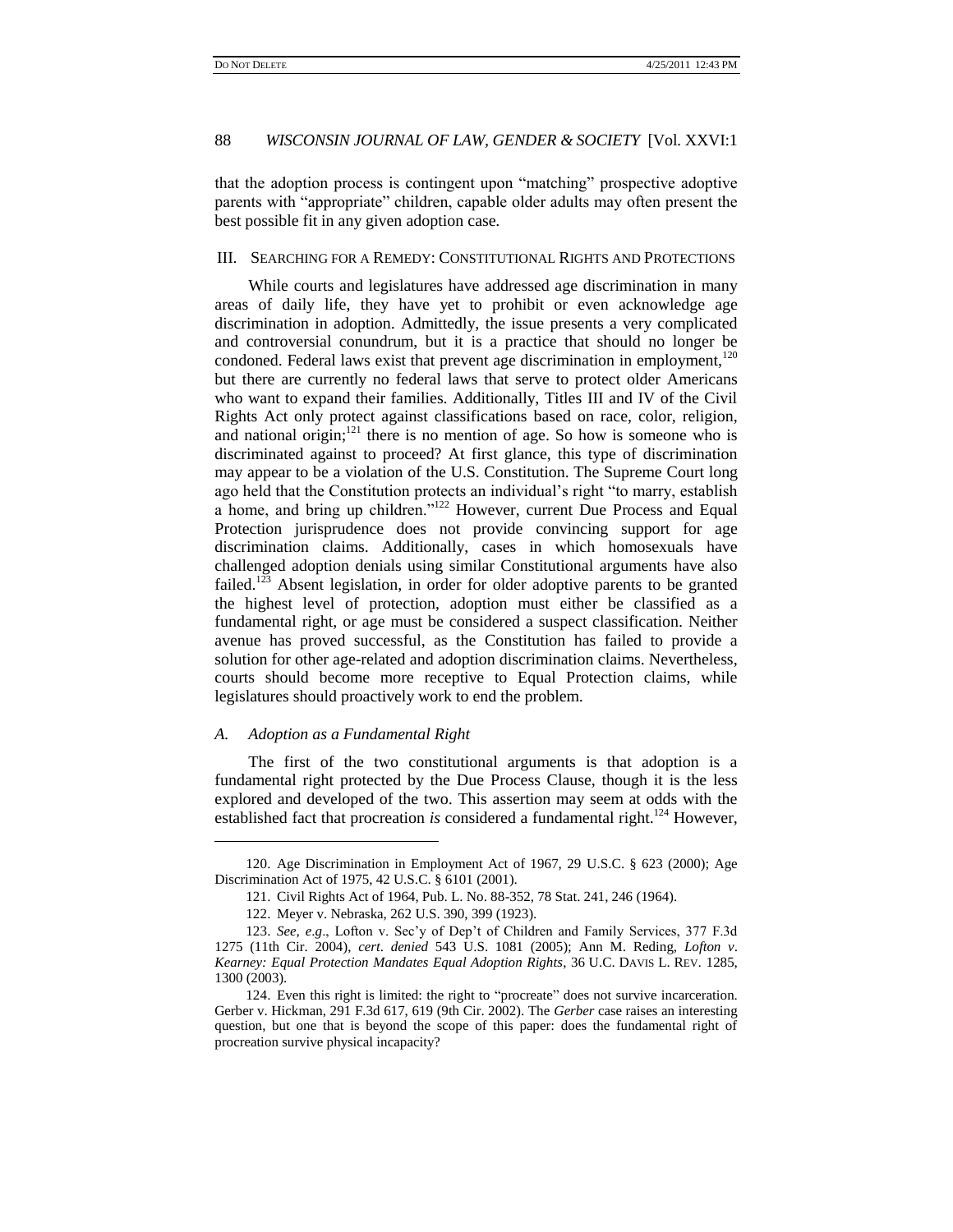$\overline{\phantom{a}}$ 

### 2011] *PERPETUATING AGEISM* 89

procreation is not treated as the equivalent of adoption,<sup>125</sup> even though, for a significant portion of the population, adoption is the sole path to family status.

Merriam-Webster's Medical Dictionary defines "procreate" as "to beget or bring forth offspring,"<sup>126</sup> and The American Heritage Dictionary defines "procreate" as "[t]o produce or create; originate."<sup>127</sup> Adoption allows a couple or individual to "produce" or "create" a family; "the idea that each individual has the right to experience the gift of parenthood has been increasingly acknowledged in the broader culture and has led to a greater acceptance and respect for various forms of nontraditional families.<sup>7128</sup> And while some scholars have argued that adoptive "procreation" should entail similar rights as biological procreation,<sup>129</sup> courts have recognized a difference. While biological families have their "origins entirely apart from the power of the State," foster families and adoptive families have, as their source, "state law and contractual arrangements."<sup>130</sup> Courts have called the difference between adoption and procreation "striking," and have explained, "Adoption always involves the weighing and balancing of many competing interests. The rights of a couple to adopt must be reconciled with the state's interest in protecting the existing rights of the natural parents, as well as in securing ultimately the welfare of the child."<sup>131</sup>

The requirements of the Due Process Clause of the Fourteenth Amendment only apply to deprivations of property or liberty interests.<sup>132</sup> For substantive Due Process purposes, "[a]n interest will . . . qualify as a liberty interest if it is both fundamental and traditionally protected by our society."<sup>133</sup> In adoption proceedings, courts have generally looked at the best interests of the child. Thus, the child's interest has been the interest upon which the "traditionally protected" analysis has focused.<sup>134</sup> However, these interests are not tantamount to either property or liberty interests. "The right to have a child's best interests be *the paramount* consideration in the adoption

132. Bd. of Regents v. Roth, 408 U.S. 564, 569 (1972).

<sup>125.</sup> Smith v. Organization of Foster Families For Equality and Reform, 431 U.S. 816 (1977).

<sup>126.</sup> *Merriam-Webster's Medical Dictionary*, *Procreation*, dictionary.reference.com, <http://dictionary.reference.com/browse/procreation> (last visited April 15, 2011).

<sup>127.</sup> *American Heritage Dictionary of the English Language*, *Procreation*, dictionary.reference.com, <http://dictionary.reference.com/browse/procreation> (last visited April 15, 2011).

<sup>128.</sup> VIVIAN SHAPIRO ET AL., COMPLEX ADOPTION & ASSISTED REPRODUCTIVE TECHNOLOGY 10 (2001).

<sup>129.</sup> *See* Amartya Sen, *Fertility and Coercion*, 63 U. CHI. L. REV. 1035, 1037-40 (1996).

<sup>130.</sup> Smith v. Organization of Foster Families For Equality and Reform, 431 U.S. 816, 845 (1977).

<sup>131.</sup> Lindley for Lindley v. Sullivan, 889 F.2d 124, 131 (7th Cir. 1989) (*citing* Smith, 431 U.S. 816, 846-47).

<sup>133.</sup> *In the interest of* Angel Lace M., 516 N.W.2d 678, 685, (Wis. 1994) (citing Michael H. v Gerald D., 491 U.S. 110, 122 (1989)).

<sup>134.</sup> *See, e*.*g*., Thomas M.P. v. Kimberly J.L., 558 N.W.2d 897, 901 (Wis. Ct. App.1996).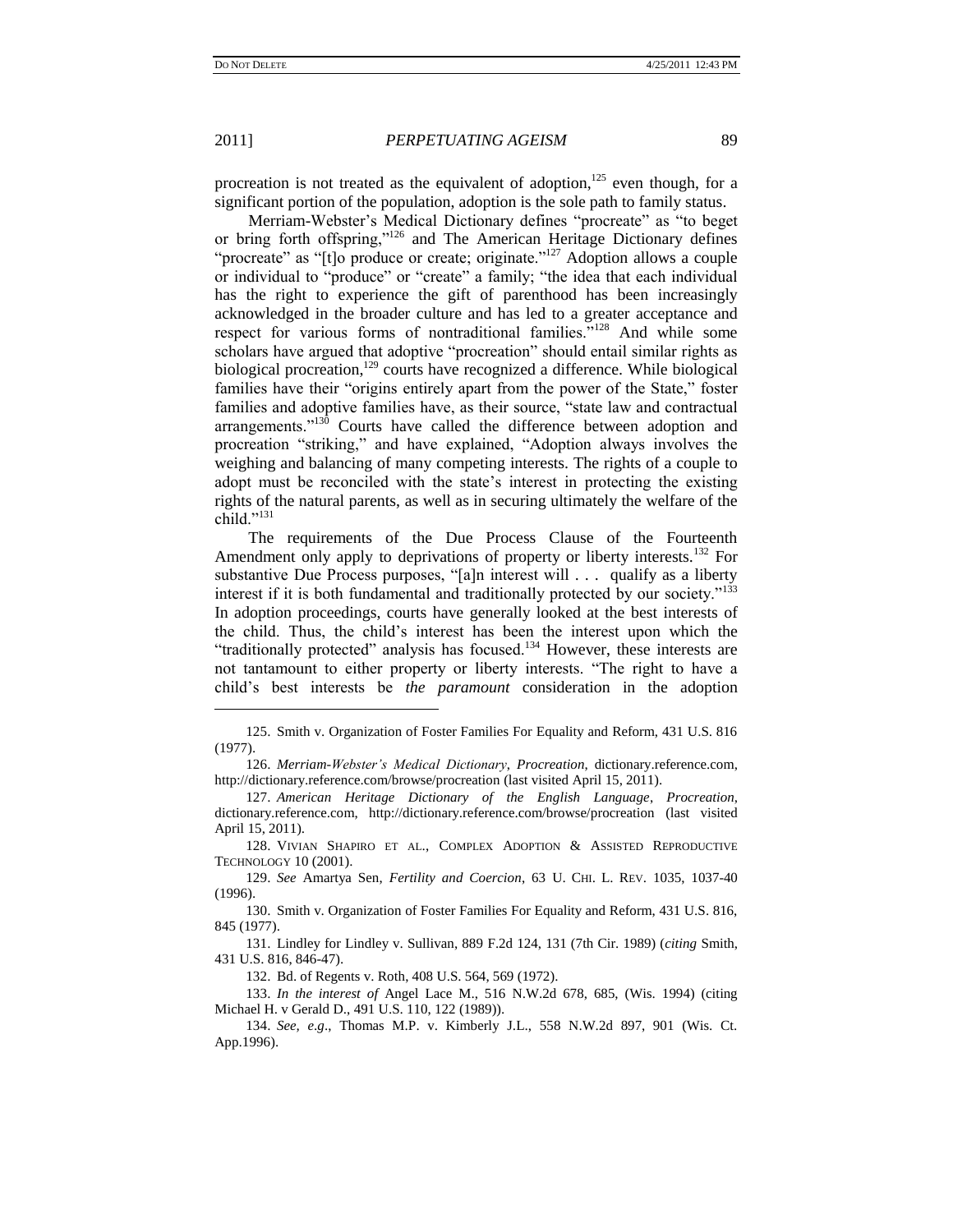proceedings is neither fundamental nor traditionally protected by our society."<sup>135</sup> And courts have also held that adoption has not traditionally been protected by our society.<sup>136</sup> Therefore, not only is adoption not a fundamental right currently, but the deprivation of the right to adopt is not considered synonymous with the deprivation of a liberty interest.<sup>137</sup> In order to change this outcome, courts should recognize the traditionally protected interest of intimate association<sup>138</sup> within the adoption framework in addition to the child's interests, and courts should endorse the longstanding value of adoption in this country.

It is not the province of courts to "create" fundamental rights; rather, fundamental rights are only those implicitly or explicitly guaranteed by the Federal Constitution. For a right to be characterized as fundamental the right must be deeply rooted in the nation's history and tradition and be so implicit in the concept of ordered liberty that neither liberty nor justice would exist if it were sacrificed.<sup>139</sup> Therefore, courts do not consider adoption, even if traditionally-protected, the type of liberty interest that the Fourteenth Amendment was intended to protect.<sup>140</sup>

While courts consider the interests of the children involved in adoption proceedings, they must also examine the interests of adoptive parents in their analyses. While a child's best interests may not be considered fundamental, $141$ the adoptive parent's right to adopt should be. Courts must reexamine the contradictory nature of their holdings and recognize that adoption is an integral part of the fundamental right of intimate association. The Supreme Court has recognized "that choices to enter into and maintain certain intimate human relationships must be secured against undue intrusion by the State because of the role of such relationships in safeguarding the individual freedom that is central to our constitutional scheme.<sup> $142$ </sup> This includes the most intimate forms of association provided by the relationships created within families. "[C]ertain kinds of personal bonds have played a critical role in the culture and traditions of the Nation by cultivating and transmitting shared ideals and beliefs; they thereby foster diversity and act as critical buffers between the individual and the power of the State." $143$  And as the Supreme Court recognized, "cutting off any protection of family rights at the first convenient, if arbitrary boundary[,]

<sup>135.</sup> In the interest of *Angel Lace M*., 516 N.W.2d at 685 (emphasis added).

<sup>136.</sup> *Id*.

<sup>137.</sup> For a discussion of the possible procedural Due Process rights available to prospective adoptive parents, see Hal Aigner, *The Rights of Adoptive Parents Must Be Protected*, *in* ADOPTION: OPPOSING VIEWPOINTS 85, 94-96 (Andrew Harnack ed., 1995).

<sup>138.</sup> *See* Roberts v. United States Jaycees, 468 U.S. 609, 618-20 (1984).

<sup>139.</sup> Doe v. Department of Public Safety and Correctional Services, 971 A.2d 975 (Md. Ct. Spec. App. 2009) (quoting Moore v. East Cleveland, 431 U.S. 494, 503 (1977) and Palko v. Connecticut, 302 U.S. 319, 325, 326 (1937)).

<sup>140.</sup> Smith v. Organization of Foster Families For Equality and Reform, 431 U.S. 816, 839-41 (1977).

<sup>141.</sup> *In the interest of* Angel Lace M., 516 N.W.2d 678, 685 (Wis. 1994).

<sup>142.</sup> *Roberts*, 468 U.S. at 617-18.

<sup>143.</sup> *Id*. at 618-19.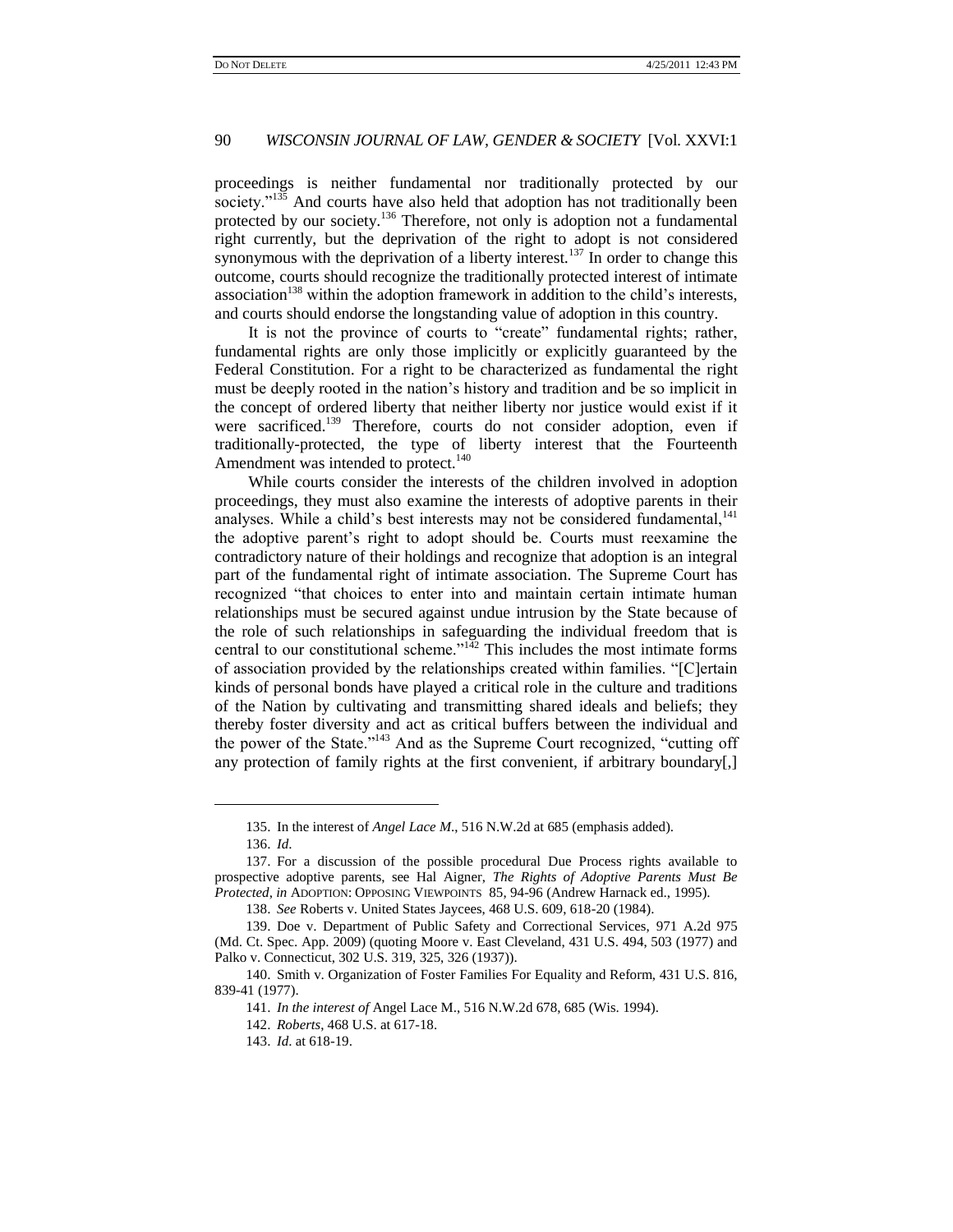the boundary of the nuclear family," is antithetical to the Constitution's guarantees in the Bill of Rights.<sup>144</sup>

The Supreme Court has also indirectly recognized the right to familial privacy in the integrity of a family unit for families consisting of foster parents and foster children.<sup>145</sup> Those courts that have deemed adoptive families to be strikingly different than biological families have neglected to follow established precedent: ―Our decisions establish that the Constitution protects the sanctity of the family precisely because the institution of the family is deeply rooted in this Nation's history and tradition."<sup>146</sup> While we may quibble over the exact definition of a term such as "procreate," there is far less uncertainty about the definition of a "family." "[B]iological relationships are not [the] exclusive determination of the existence of a family."<sup>147</sup> That the bonds created between a parent and her child were not fostered in the womb does not make them any less deserving of recognition and protection. As Justice Harlan explained in his dissent in *Poe v. Ullman*, the liberty interest protected by the Due Process Clause "is not a series of isolated points pricked out. . .[i]t is a rational continuum which, broadly speaking, includes a freedom from all substantial arbitrary impositions and purposeless restraints."<sup>148</sup> The right to adopt without reference to the age of the petitioners is merely part of that continuum of liberty interests protected by the Constitution.

Furthermore, accepting adoption as a fundamental right will not jeopardize the best interests of the children involved; the misconception that fundamental rights may not be abridged in any way is too often assumed where two competing interests meet. Fundamental rights are not absolute. Instead, fundamental rights are those rights most stringently protected from infringement.<sup>149</sup> The fundamental right of adoption need not be framed in an overly-broad or overly-narrow manner, though "[t]he selection of a level of generality necessarily involves value choices.<sup>5150</sup> The competing interests and values inherent in the adoption process could shape its contours; for example, it might be recognized simply as the right of any individual to adopt any other individual. This broad interpretation of the right would allow for a person of any age to adopt a child, but it could also allow an unfit person to adopt. Conversely, it could be stated as the right of an otherwise fit adult to adopt a minor child. If the right is described in very specific terms, there exists a risk that it will be disconnected from previously established rights of parenthood,

<sup>144.</sup> Moore v. East Cleveland, 431 U.S. 494, 502 (1977).

<sup>145.</sup> *Smith*, 431 U.S. at 842 n. 45, 842-44 ("There can be, of course, no doubt of appellees' standing to assert this interest, which, to whatever extent it exists, belongs to the foster parents as much as to the foster children.").

<sup>146.</sup> *Moore*, 431 U.S. at 503, (citing Wisconsin v. Yoder, 406 U.S. 205, 232 (1972), Ginsberg v. New York, 390 U.S. 629, 639 (1968), Griswold v. Connecticut, 381 U.S. 479, 496, Poe v. Ullman, 367 U.S. 497, 551-52 (1961) (Harlan, J., dissenting)).

<sup>147.</sup> *Smith*, 431 U.S. at 843.

<sup>148.</sup> Poe v. Ullman, 367 U.S. 497, 543 (1961) (Harlan, J., dissenting).

<sup>149.</sup> *See* Laurence H. Tribe & Michael C. Dorf, *Levels of Generality in the Definition of Rights*, 57 U. CHI. L. REV. 1057, 1057-58 (1990).

<sup>150.</sup> *Id*. at 1058.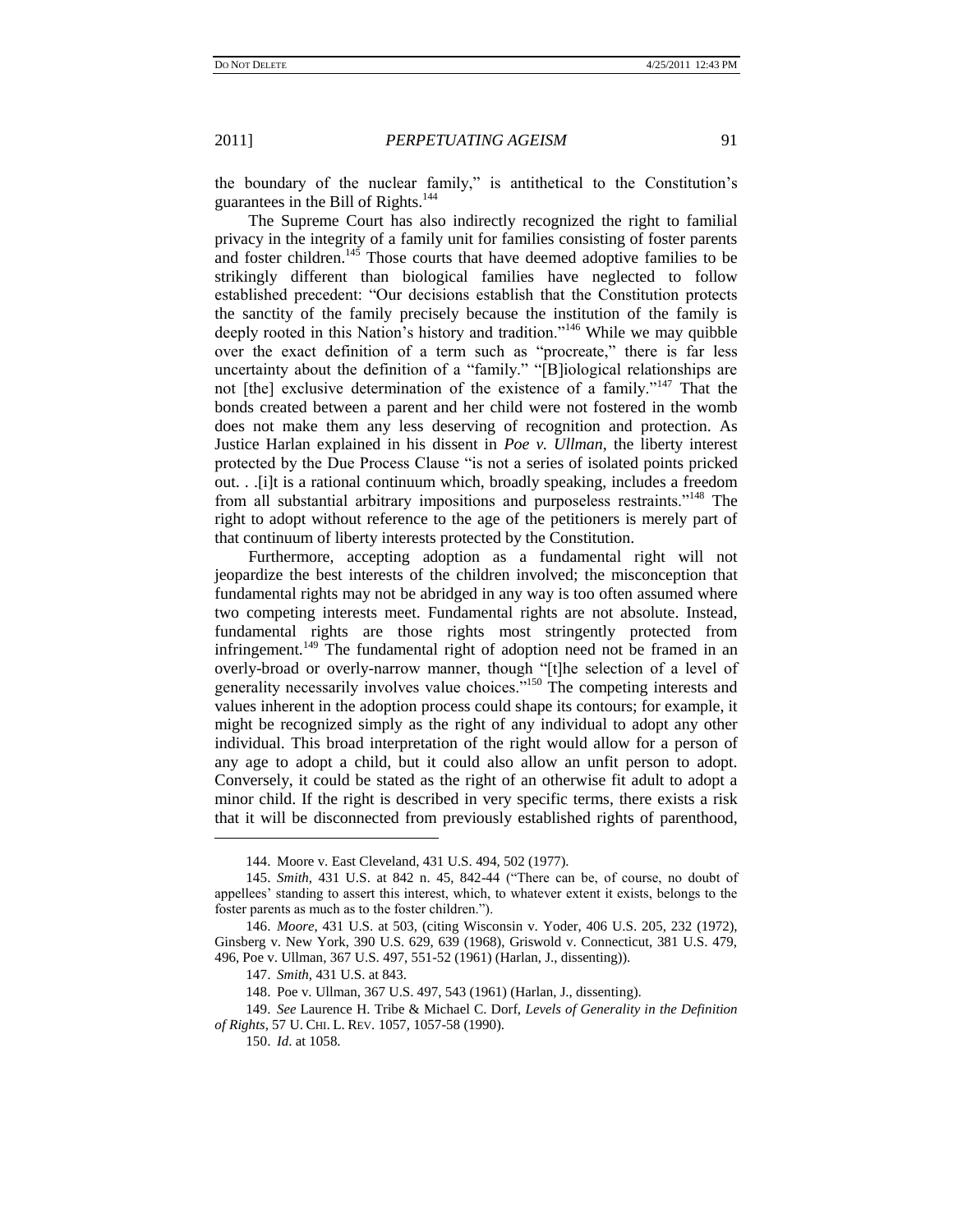procreation, and intimate association and thus be denied.<sup>151</sup> In some cases, such as *Bowers v. Harwick*, courts have easily distinguished a narrowly defined right from the broad, pre-existing fundamental rights used to support it.<sup>152</sup> However, given the breadth of rights already protected, including the rights of child rearing,<sup>153</sup> familial relationships,<sup>154</sup> procreation,<sup>155</sup> marriage,<sup>156</sup> contraception,<sup>157</sup> decisions to beget or bear a child,<sup>158</sup> and of intimate association,<sup>159</sup> even a narrower definition of the right to adopt may be sufficient to protect both the rights of adoptive parents and children and withstand judicial scrutiny.

A basic examination of the history of the United States provides support for this conclusion: adoption is a practice that has been traditionally valued and protected by society. To hold otherwise is to ignore thousands of years of history.<sup>160</sup> Written adoption laws existed as early as 1780 BC, and modern American adoption laws based on Napoleonic Codes and Roman adoption laws have been in use since the late  $1800s$ .<sup>161</sup> "By the mid-1950s, 90,000 children per year were being placed for adoption.<sup> $162$ </sup> Certainly, the values underlying adoption and the procedures used to accomplish it have evolved; but to say that adoption is not a traditionally recognized and protected aspect of our culture is ill informed at best. However, even if one could successfully challenge this conclusion and elevate adoption to the status of a "traditionally protected" interest, courts would still need to consider it a fundamental right.

No matter how the right is stated, the state may always infringe upon it when the infringement survives a strict scrutiny analysis.<sup>163</sup> Strict scrutiny analysis requires that the action, law, or policy is narrowly tailored to achieve a compelling government interest and that it is the least restrictive means of achieving that interest.<sup>164</sup> Therefore, necessary infringements could be analyzed on a case-by-case basis that would allow for protection of other competing interests. And no matter how the right is defined, where the interests of a child must be considered, courts should not waive the "best interests" standard as a

 $\overline{\phantom{a}}$ 

156. Loving v. Virginia, 388 U.S. 1, 12 (1967).

- 158. Bowers v. Hardwick, 478 U.S. 186, 190 (1986).
- 159. Roberts v. United States Jaycees, 468 U.S. 609, 617-18 (1984).

160. *See* MOE, *supra* note 2, at 123-44 (giving a detailed chronology of the history of adoption). *See also* BABB, *supra* note 6, at 28-42.

- 161. *See* BABB, *supra* note 6, at 30-33.
- 162. GROZA & ROSENBERG, *supra* note 11, at 110.

163. *See, e*.*g*.*, In re* R.L.S., 820 N.E.2d 1201, 1204-05 (Ill. App. Ct. 2004) (stating that there is a "fundamental right of a parent to the care, custody and control of [the] child"); Foe v. Vanderhoof, 389 F. Supp. 947, 954 (D. Colo. 1975) (stating that to infringe on a privacy right the state must show a compelling interest).

164. *See*, *e*.*g*., City of Boerne v. Flores, 521 U.S. 507, 529 (1997).

<sup>151.</sup> *See*, *e*.*g*., *id*. at 1066 (discussing the level of specificity used in defining the right at issue in Bowers v. Hardwick, 478 U.S. 186 (1986) and its effect on the case's outcome).

<sup>152.</sup> *See id*. at 1069.

<sup>153.</sup> Meyer v. Nebraska, 262 U.S. 390, 399 (1923).

<sup>154.</sup> Prince v. Massachusetts, 321 U.S. 158, 166 (1944).

<sup>155.</sup> Skinner v. Oklahoma, 316 U.S. 535, 541 (1942).

<sup>157.</sup> Griswold v. Connecticut, 381 U.S. 479, 485 (1965).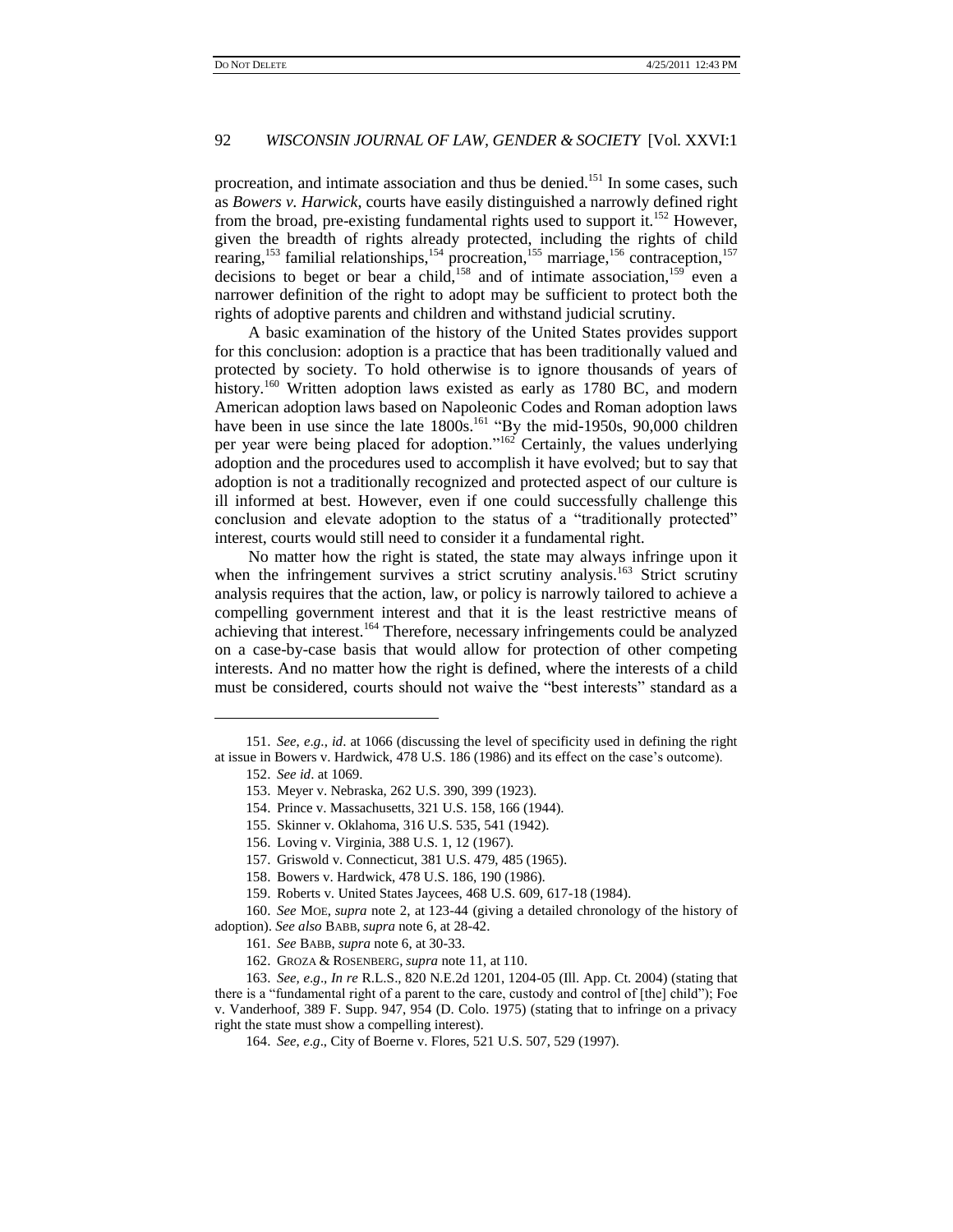banner of opposition to adoptive parents' rights. Due Process jurisprudence must evolve to ensure that the child's best interests, which are themselves often debated, do not prevent adoptive parents from exercising their own fundamental rights. The Supreme Court itself has admitted that due process history "counsels caution and restraint. But it does not counsel abandonment."<sup>165</sup> Some adoption groups and lawmakers seem to fear that establishing adoption as a fundamental right would set a precedent that neglects the needs of the children. "The purpose of adoption is to provide the best possible parents for children, not to provide children for adults who desire to parent them . . . Children's interests, not ideologies, should come first."<sup>166</sup> However, there is no reason that, in the context of a strict scrutiny analysis, a court could not still meaningfully consider a child's best interests.

#### *B. Equal Protection for Older Adoptive Parents*

The argument for Equal Protection can take two different paths: first, one can argue that, even if age cannot be given any type of suspect classification, the current laws and practices discriminating against older adoptive parents fail even the low standards of rational review. Second, one can argue that age should be considered a quasi-suspect or suspect classification and should be afforded heightened judicial review. Once given this classification, laws discriminating against older adoptive parents would fail the heightened standard of review. In order to set the stage for these analyses, an examination of the existing precedent is helpful.

## 1. Equal Protection Jurisprudence in Same-Sex Adoption

Same-sex couples have raised Constitutional arguments in the context of adoption and have seen little success. These challenges provide a basis for ageist discrimination, because same-sex couples have raised many of the same justifications for equal protection of the law. Couples facing discrimination because of their sexual orientation have had to argue against the "best interests" standard as well, and one of the strongest arguments advanced has been that denying them the right to adopt is a denial of their Fourteenth Amendment rights. Until recently, Florida had a statutory ban on both public and private adoptions by any person that "is a homosexual."<sup>167</sup> This law was challenged unsuccessfully in *Lofton v. Secretary of Department of Children and Families,*<sup>168</sup> at least partially because sexuality is not considered a suspect or quasi-suspect classification.<sup>169</sup> Because of this, the Eleventh Circuit was able to

<sup>165.</sup> Moore v. East Cleveland*,* 431 U.S. 494, 502 (1977).

<sup>166.</sup> National Council for Adoption, *The Rights of Adopted Children Should Be Protected*, *in* ADOPTION: OPPOSING VIEWPOINTS 82, 84-85 (Mary E. Williams ed., 2006).

<sup>167.</sup> FLA. STAT. § 63.042(3) (1992).

<sup>168.</sup> Lofton v. Sec'y of Dep't of Children and Families, 358 F.3d 804 (11th Cir. 2004).

<sup>169.</sup> *See* Johnson v. Johnson, 385 F.3d 503, 532 (5th Cir. 2004); State v. Limon, 122 P.3d 22, 29 (Kan. 2005).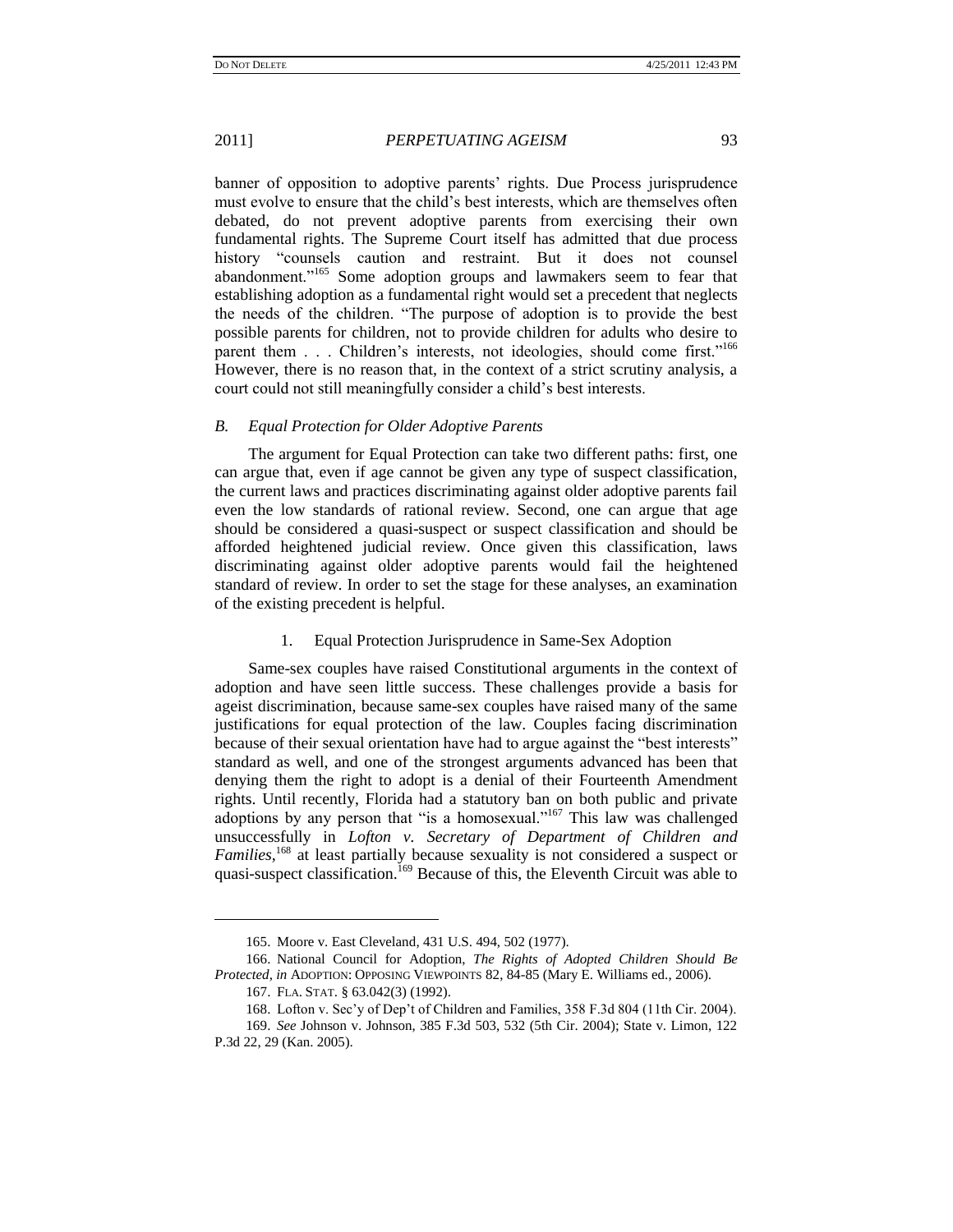hold that banning homosexuals from adopting children was rationally related to the legitimate state interest of furthering the best interests of children.<sup>170</sup>

The problematic subjectivity of the "best interest" standard was highlighted in *Lofton*. Although scholarly literature is in disagreement with this conclusion, the court sided with the argument that homes with married mothers and fathers "provide the stability that marriage affords and the presence of both male and female authority figures, which [the state] considers critical to optimal childhood development and socialization."<sup>171</sup> In doing so, the court essentially eschewed a substantial body of well-respected research across a variety of fields that believes same-sex parents do not negatively impact their children's best interests.<sup>172</sup> Additionally, it is important to note that Florida does not ban single adults from adopting, $1^{73}$  despite the aforementioned "critical" presence of both male and female authority figures. Although national journals on medicine, psychiatry, and social science have all published empirical studies on the impact of same-sex parenting, the "best interest" standard's subjectivity allowed the court to make its own determination.<sup>174</sup> The court also noted that protecting and furthering "public morality" was a legitimate state interest that would be rationally related to the statute; although the court never explicitly said that homosexuality is immoral, its holding leaves little doubt about the question. $175$ 

 $\overline{a}$ 

172. *See*, *e*.*g*., Perrin & Comm. on Psychosocial Aspects, *supra* note 171, at 343. *See also* Jennifer L. Wainright et al., *Psychosocial Adjustment, School Outcomes, and Romantic Relationships of Adolescents With Same-Sex Parents*, 75 CHILD DEVELOPMENT 1886, 1897 (2004); Charlotte J. Patterson, *Children of Lesbian and Gay Parents*, 15 CURRENT DIRECTIONS IN PSYCH SCIENCE 241, 243 (2006).

<sup>170.</sup> *Lofton*, 358 F.3d at 818-19.

<sup>171.</sup> *Id*. at 818. For a view of the alternate arguments regarding same-sex adoption's impact on children, *see*, *e*.*g*., Ellen C. Perrin & Comm. on Psychosocial Aspects of Child and Family Health, *Technical Report: Coparent or Second-Parent Adoption by Same-Sex Parents*, 109 PEDIATRICS, 341, 343 (2002); Charlotte J. Patterson, *Lesbian and Gay Parents and Their Children: Summary of Research Findings*, *in* LESBIAN AND GAY PARENTING, 5, 15 (2005). For those that are opposed to same-sex parenting, see GETTING IT STRAIGHT: WHAT THE RESEARCH SHOWS ABOUT HOMOSEXUALITY (Peter Sprigg & Timothy Dailey eds., 2004); Paul Cameron & Kirk Cameron, *Homosexual Parents*, 31 ADOLESCENCE 757, 772 (1996). For a study that questions the validity of studies that claim children raised by homosexual parents are no different than those raised by heterosexual parents, see ROBERT LERNER & ALTHEA K. NAGAI, NO BASIS: WHAT THE STUDIES DON'T TELL US ABOUT SAME-SEX PARENTING (2001), *available at* [http://www.emaso.com/links/REF-Books/REF.6-D.pdf.](http://www.emaso.com/links/REF-Books/REF.6-D.pdf)

<sup>173.</sup> FLA. STAT. § 63.042(2)(b) (1992).

<sup>174.</sup> *See supra* notes 170-72.

<sup>175.</sup> *See Lofton*, 358 F.3d at 819 n. 17 ("We also note that our own recent precedent has unequivocally affirmed the furtherance of public morality as a legitimate state interest. The crafting and safeguarding of public morality has long been an established part of the States' plenary police power to legislate and indisputably is a legitimate government interest under rational basis scrutiny. In fact, the State's interest in public morality is sufficiently substantial to satisfy the government's burden under the more rigorous intermediate level of constitutional scrutiny applicable in some cases.‖ (internal citations and quotation marks omitted)).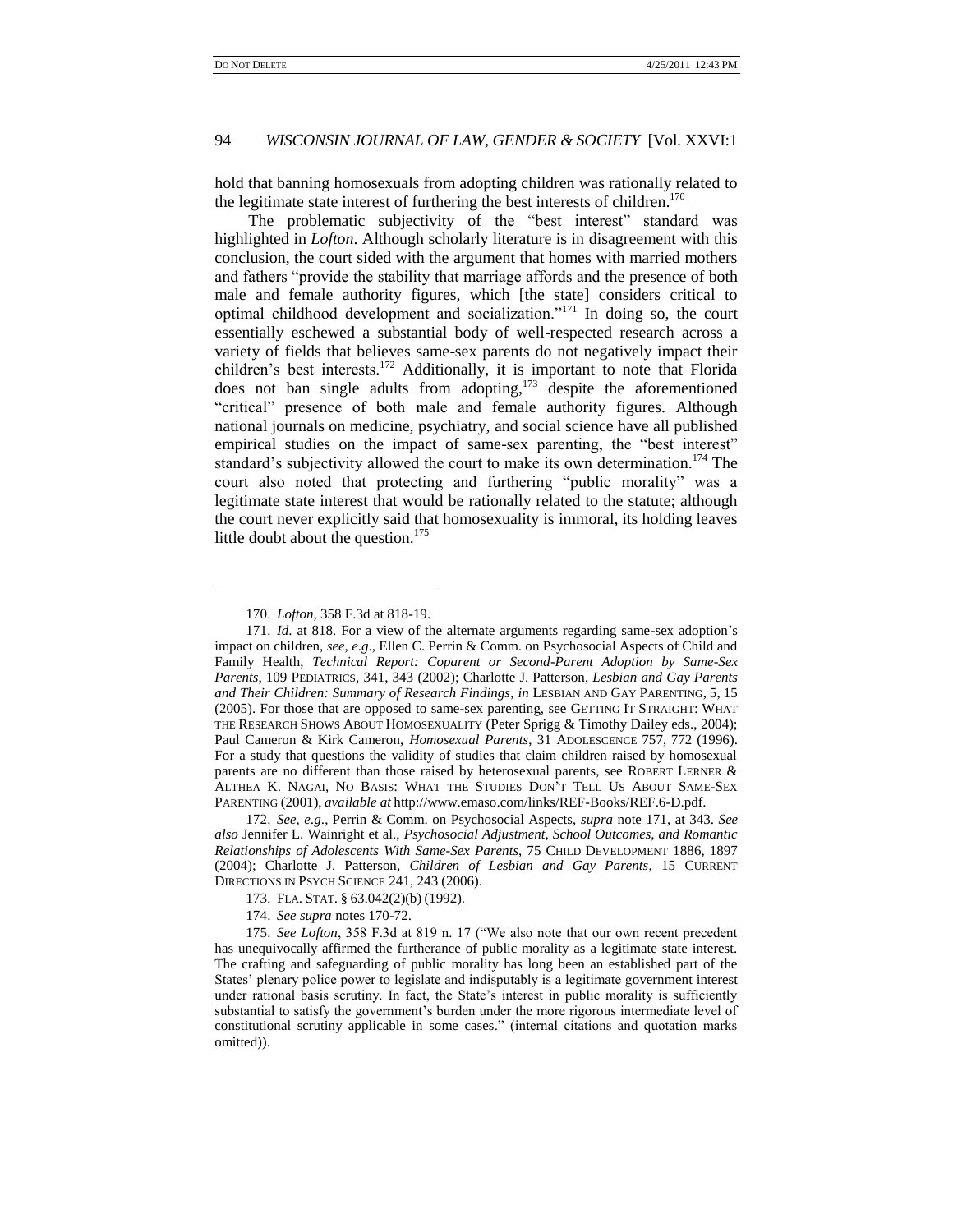A more recent judicial holding examined the Florida adoption ban from a rational basis perspective and, which will be discussed below, held the law to be unconstitutional.<sup>176</sup> While challenges to this statute and commentary on its irrationality are numerous, the *Lofton* case aptly demonstrates the difficulty an adoptive parent faces when being measured against the "best interest" standard, particularly under the rubric of equal protection. Just as certain authorities feel that same-sex households do not foster a child's best interest, many argue that older parents simply cannot measure up to the best interest standard. Because sexuality does not rise to the level of a suspect classification, the best interest standard allowed the court to craft its own rationale out of the divergent authorities in order to satisfy the rational basis test.

#### 2. Rational Basis Review

The Constitution has also failed to provide a solution for age as a suspect classification, as is exemplified by the Supreme Court's decision in *Massachusetts Board of Retirement v. Murgia*. <sup>177</sup> Although the case involved a challenge of mandatory retirement laws, the Court's reasoning is applicable to age-related claims generally. The plaintiff argued that a state law violated the Equal Protection Clause because of its age-based classification; however, "equal protection analysis requires strict scrutiny of a legislative classification only when the classification impermissibly interferes with the exercise of a fundamental right, or when it operates to the peculiar disadvantage of a suspect class."<sup>178</sup> The Court held that the class in question, uniformed police officers over the age of 50, was not a suspect classification and thus not entitled to strict scrutiny.<sup>179</sup> The Court's reasoning did acknowledge the existence of age-related discrimination, however.

While the treatment of the aged in this Nation has not been wholly free of discrimination, such persons, unlike, say, those who have been discriminated against on the basis of race or national origin, have not experienced a "history of purposeful unequal treatment" or been subjected to unique disabilities on the basis of stereotyped characteristics not truly indicative of their abilities.<sup>180</sup>

Therefore, the Court's holding applies to all age-based discrimination claims, and the test for any discriminatory action is merely rational review. Although more than thirty years have passed since the *Murgia* decision was rendered, the Supreme Court still follows its holding and reasoning.<sup>181</sup>

l

<sup>176</sup>**.** Florida Dep't of Children and Families v. Adoption of X.X.G**.,** 45 So.3d 79, 92 (Fla. Dist. Ct. App. 2010).

<sup>177.</sup> Mass. Bd. of Ret. v. Murgia*,* 427 U.S. 307 (1976) (per curiam).

<sup>178.</sup> *Id*. at 312.

<sup>179.</sup> *Id*. at 313.

<sup>180.</sup> *Id*. (citing San Antonio School District v. Rodriguez, 411 U.S. 1, 16 (1973)).

<sup>181.</sup> *See* Kimel v. Florida Bd. of Regents, 528 U.S. 62, 83 (2000); Gregory v. Ashcroft, 501 U.S. 452, 470-71 (1991); Vance v. Bradley, 440 U.S. 93, 96-97 (1979).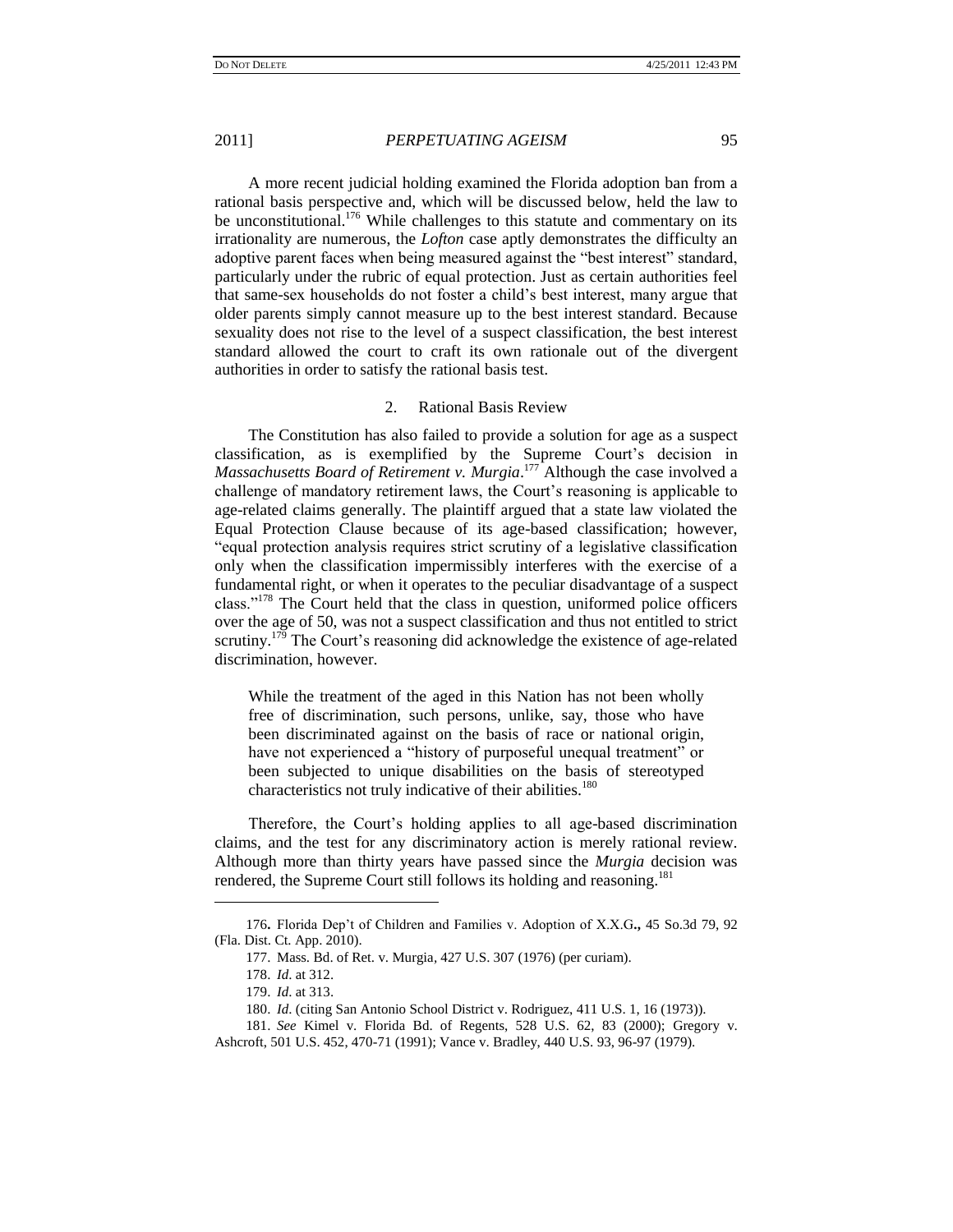Because age-related claims are subject to the lowest level of judicial scrutiny, any governmental action need only be rationally related to a legitimate government interest.<sup>182</sup> This standard is extremely deferential; for example, a statute or action is not invalid under the rational basis test simply because it is not the best possible method or least burdensome method to achieve the state's objective.<sup>183</sup> A statutory classification should not be overturned on equal protection grounds unless the varying treatment of different groups or persons is so unrelated to the achievement of any combination of legitimate purposes that the court can only conclude that the legislature's actions are irrational.<sup>184</sup> ―[T]he burden is on the challenging party to negative any reasonably conceivable state of facts that could provide a rational basis for the classification."<sup>185</sup>

### *a. Homosexual Adoptions*

Decisions in which a state action fails this deferential standard are extremely rare. One of these very few cases is *Romer v. Evans*. <sup>186</sup> In *Romer*, homosexuals challenged an amendment to the Colorado Constitution that prohibited all legislative, executive, or judicial action designed to protect homosexual persons from discrimination. Because homosexuals have not been granted suspect or quasi-suspect classification, the amendment was tested against rational review. However, in this context, the amendment imposed such a "broad and undifferentiated disability on a single named group," that the Court held the action invalid.<sup>187</sup> Further, the breadth of the enactment was so extreme and its proffered justifications so "discontinuous with the reasons offered for it," that the Court felt its only motivating factor was animus toward homosexuals generally.<sup>188</sup> The Court pointed out the amendment's primary flaw in language that could easily be used to describe age bans in adoption: "It is at once too narrow and too broad. It identifies persons by a single trait and then denies them protection across the board."<sup>189</sup>

Another recent case resulted in the overturning of the Florida ban on homosexual adoptions: *Florida Department of Children and Families v. Adoption of X.X.G*. In *X.X.G*., a homosexual foster father petitioned to adopt

<sup>182.</sup> Exxon Corp. v. Eagerton, 462 U.S. 176, 195-96 (1983).

<sup>183.</sup> *See, e*.*g*.*,* Mitchell v. Commission on Adult Entertainment Establishments of State of Del., 10 F.3d 123 (3d Cir. 1993); American Booksellers v. Webb, 919 F.2d 1493, 1509 (11th Cir. 1990).

<sup>184.</sup> *See Kimel*, 528 U.S. at 83 ("The rationality commanded by the Equal Protection Clause does not require States to match age distinctions and the legitimate interests they serve with razorlike precision").

<sup>185.</sup> Bd. of Trustees of University of Alabama v. Garrett, 531 U.S. 356, 367 (2001) (internal quotations omitted).

<sup>186.</sup> Romer v. Evans, 517 U.S. 620 (1996).

<sup>187.</sup> *Id*. at 632.

<sup>188.</sup> *Id*.

<sup>189.</sup> *Id*. at 633.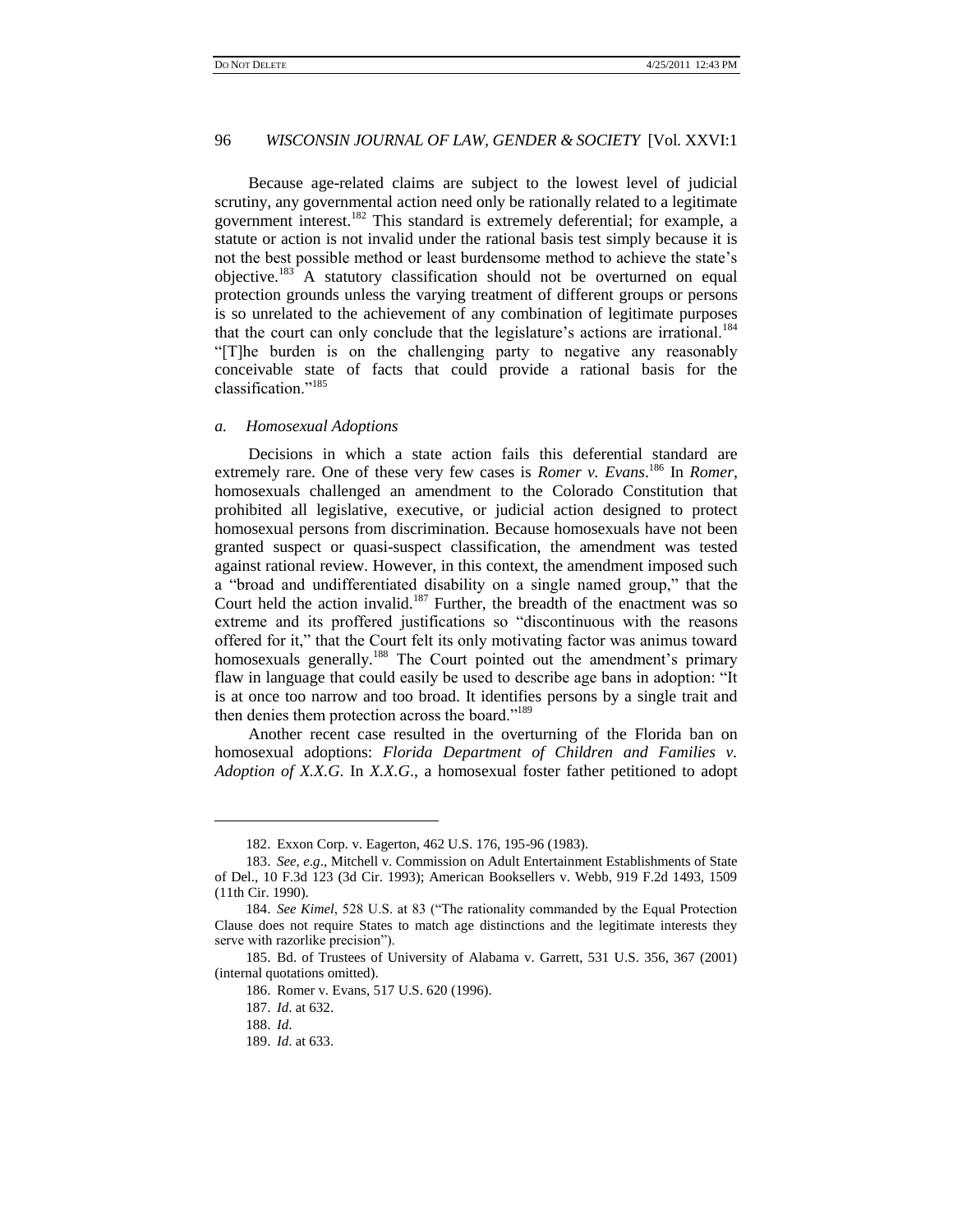two foster children who had been placed in his care.<sup>190</sup> The foster father, Martin Gill, was a licensed foster parent who was matched with his two children in 2004.<sup>191</sup> Mr. Gill was considered an "experienced" foster parent who had successfully fostered seven other children before being matched with his sons, referred to as  $X.X.G.$  and  $N.R.G.$ <sup>192</sup> When the two children were placed with Mr. Gill, their situation was dire: "The children arrived with medical problems and other needs. X.X.G. arrived wearing a dirty adult-sized t-shirt and sneakers four sizes too small. Both children were suffering from ringworm and the fourmonth-old suffered from an untreated ear infection. X.X.G., the four-year-old, did not speak and his main concern was changing, feeding and caring for his baby brother."<sup>193</sup> Although Mr. Gill was initially told that the placement was only temporary, the relatives who had intended to adopt the boys changed their minds and the boys' great-grandmother asked Mr. Gill to adopt them.<sup>194</sup>

The final judgment of adoption held that Mr. Gill was a fit parent and that the adoption was in the best interests of the children.<sup>195</sup> Yet the Department of Children and Families appealed. No one in the *X.X.G*. case argued that the adoption ban was based on a belief that homosexuals were unfit to be parents. Rather, the Department argued that there was a rational basis for the prohibition because children would have "better role models, and face less discrimination, if they are placed in non-homosexual households, preferably with a husband and wife as the parents."<sup>196</sup> Further, the Department argued that homosexuals should be barred from adopting "because the homes of homosexuals may be less stable and more prone to domestic violence"<sup>197</sup> and because "placement of children with homosexuals presents a risk of discrimination and societal stigma."<sup>198</sup> Interestingly, the Department had no such qualms, or ban, on placing children with gay foster parents.<sup>199</sup>

After lengthy testimony from experts, the court held that the statute was not supported by any rational basis. The court emphasized: "The classification must be based **on a real difference** which is reasonably related to the subject and purpose of the regulation."<sup>200</sup> Because Florida law allows for adoption by single parents, the Department's proffered justification—better role models—

<sup>190</sup>**.** Florida Dep't of Children and Families v. Adoption of X.X.G., 45 So.3d 79, 81 (Fla. Dist. Ct. App. 2010).

<sup>191.</sup> Bonnie Rochman, *Florida's Gay Adoption Ban Crumbles: The Dad Behind the Case Celebrates*, TIME, November 19, 2010, *available at* http://healthland.time.com/ 2010/11/19/floridas-gay-adoption-ban-crumbles-the-dad-behind-the-case-celebrates/.

<sup>192.</sup> *Adoption of X*.*X*.*G*., 45 So. 3d at 82 n. 3.

<sup>193.</sup> *Id*. at 82.

<sup>194.</sup> Rochman, *supra* note 191.

<sup>195.</sup> *Adoption of X*.*X*.*G*., 45 So. 3d at 81.

<sup>196.</sup> *Id*. at 85.

<sup>197.</sup> *Id*. at 90.

<sup>198.</sup> *Id*. at 91.

<sup>199.</sup> *Id.* at 86 ("The average length of stay in foster care before adoption is thirty months.").

<sup>200.</sup> *Id*. at 83 (emphasis in the original).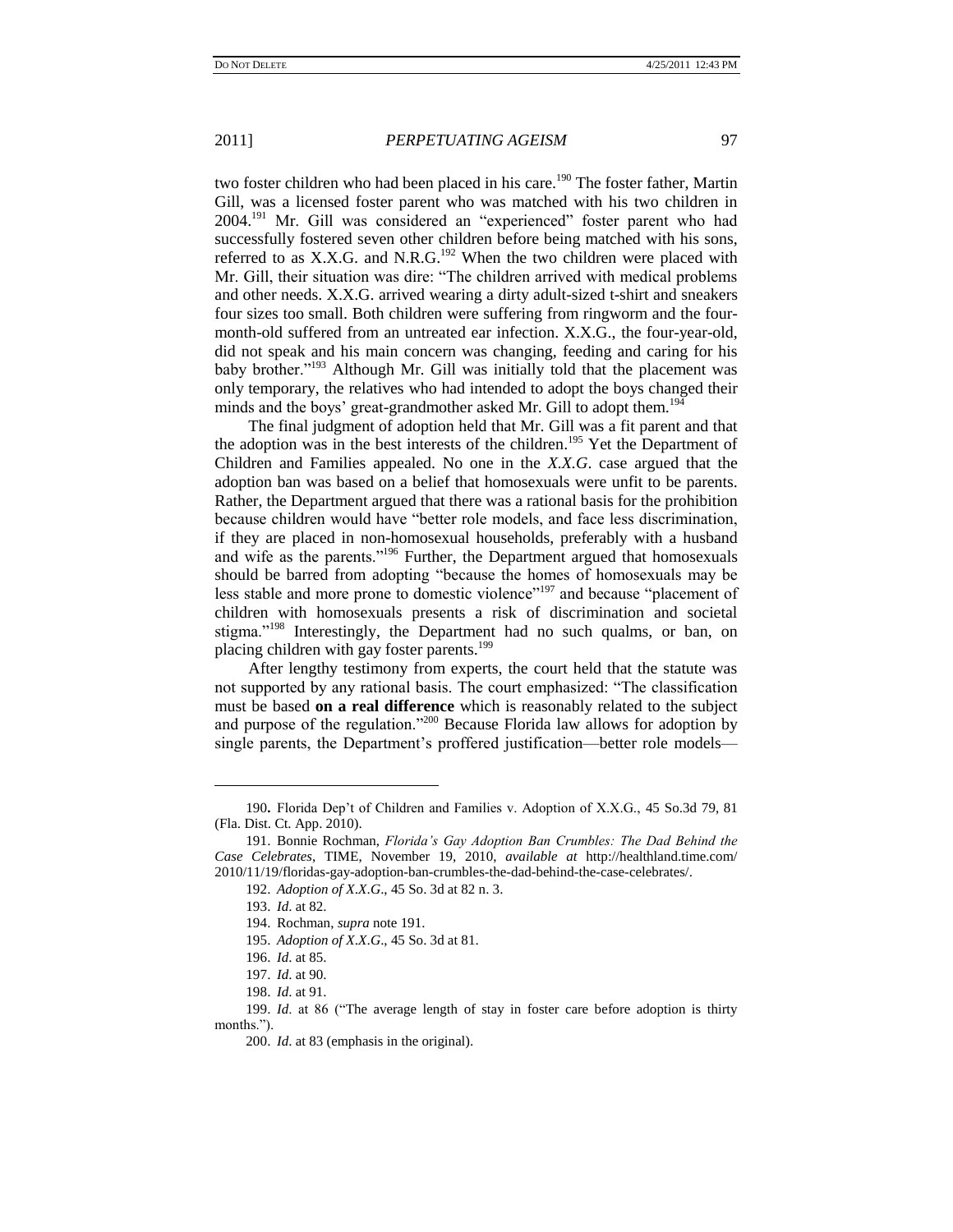was insufficient.<sup>201</sup> The court further dismissed the Department's social science testimony: "These reports and studies find that there are no differences in **the parenting of homosexuals or the adjustment of their children.** These conclusions have been accepted, adopted and ratified by the American Psychological Association, the American Psychiatry Association, the American Pediatric Association, the American Academy of Pediatrics, the Child Welfare League of America and the National Association of Social Workers."202 Ultimately, the court affirmed the final judgment of adoption: "this Court is satisfied that the issue is so far beyond dispute that it would be irrational to hold otherwise; the best interests of children are not preserved by prohibiting homosexual adoption."<sup>203</sup> Current reports note that the state will not appeal the decision.<sup>204</sup>

Generally, the state's interest in adoption proceedings is the expeditious facilitation of adoptions of children into suitable homes.<sup>205</sup> The state may also have a legitimate interest in protecting the integrity of the adoption process.<sup>206</sup> Most agencies and legislators justify age limitations placed on adoptive parents in the same way that the Department of Children and Families did in *X.X.G*.: limitations are rationally related to the state's interests; even though limiting the age of adoptive parents may not be the *best* possible way to achieve the state interest, it may still be valid.<sup>207</sup> Despite the fact that these practices identify persons by a single trait—their age—and then deny them protection because of it, the actions are continually justified as having a "rational" relationship to the facilitation of adoption.<sup>208</sup> Statutes that implicitly or explicitly allow age to be considered under this kind of analysis will probably withstand constitutional scrutiny even in light of the recent Florida decision overturning the ban on homosexual adoption.

<sup>201.</sup> *Id.* at 85 ("The percentage of adoptions of dependent children in Florida that were by single parents for the year 2006 was  $34.47$  %."

<sup>202.</sup> *Id*. at 87 (emphasis in the original).

<sup>203.</sup> *Id*.

<sup>204.</sup> *Florida Ends Ban on Gay, Lesbian Adoptions*, CNN.com, (Oct. 22, 2010), [http://articles.cnn.com/2010-10-22/us/florida.gay.adoptions\\_1\\_frank-martin-gill-lesbian](http://articles.cnn.com/2010-10-22/us/florida.gay.adoptions_1_frank-martin-gill-lesbian-adoptions-adoptions-by-gay-men?_s=PM:US)[adoptions-adoptions-by-gay-men?\\_s=PM:US](http://articles.cnn.com/2010-10-22/us/florida.gay.adoptions_1_frank-martin-gill-lesbian-adoptions-adoptions-by-gay-men?_s=PM:US) ("We had weighed an appeal to the Florida Supreme Court to achieve an ultimate certainty and finality for all parties,' said Joe Follick, the department's communications director. ‗But the depth, clarity and unanimity of the DCA opinion . . . has made it evident that an appeal would have a less than limited chance of a different outcome."").

<sup>205.</sup> *In re* D.D.D., 961 So.2d 1216, 1221 (La. Ct. App. 2007); N.T. v. Doe (*In re*  Adoption of Doe), 199 P.3d 368, 370 (Utah Ct. App. 2008).

<sup>206.</sup> *See In re* C.M.D., 287 S.W.3d 510, 513 (Tex. App. 2009).

<sup>207.</sup> Schweiker v. Wilson, 450 U.S. 221, 234-35 (1981) (holding that as long as the limitation "rationally advances a reasonable and identifiable governmental objective, we must disregard the existence of other methods of allocation that we, as individuals, perhaps would have preferred.").

<sup>208.</sup> *Supra* notes 74-82.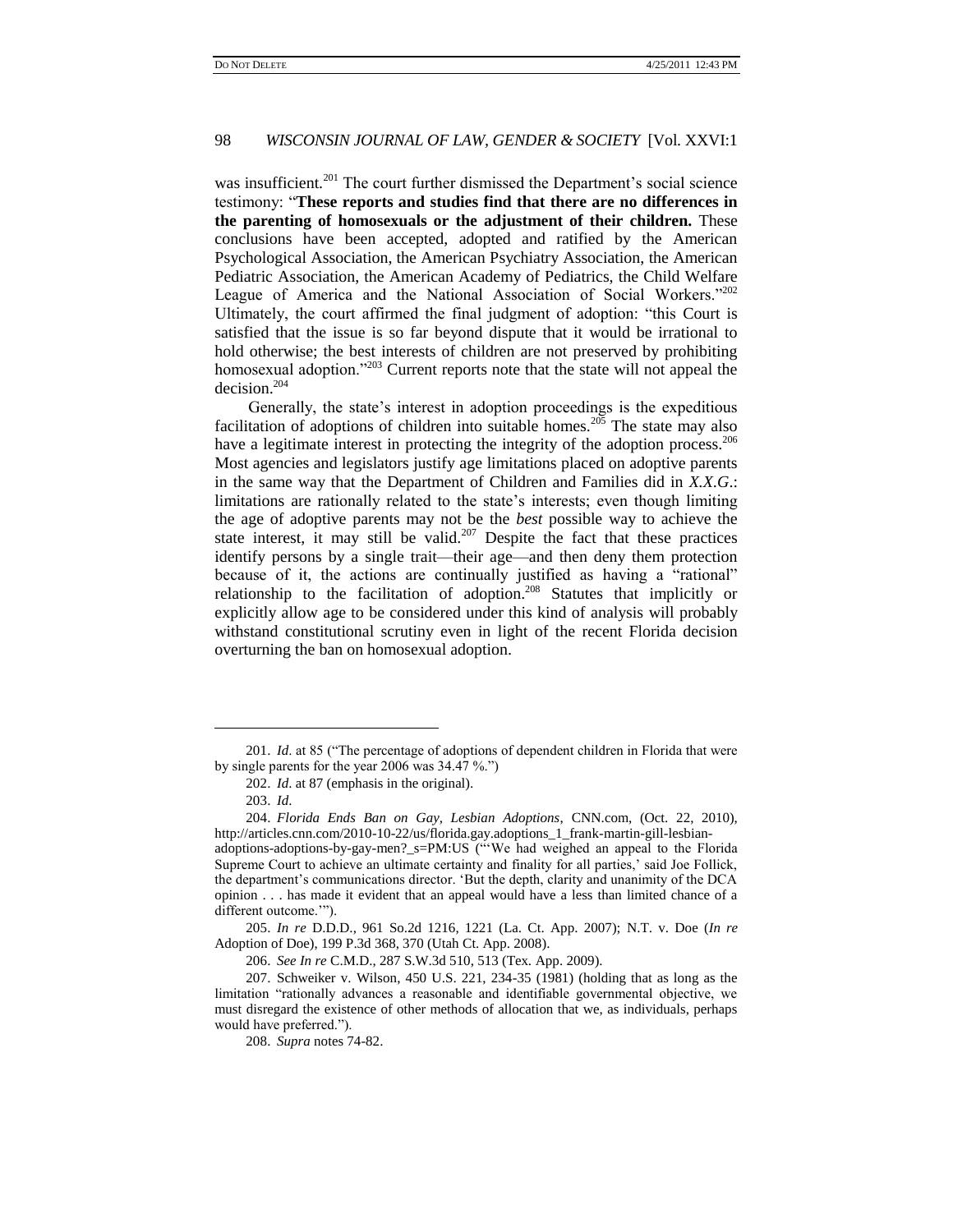#### *b. Grandparent Adoptions*

The prevalence of grandparent adoptions and the courts' preference for these types of placements undermine arguments that age is rationally related to the successful facilitation of adoption, however. Courts' preference for grandparent adoption stems from the perceived importance of being raised with biological relatives. It may also reflect reality. In 1998, 3.9 million children were living in homes maintained by their grandparents in either an informal arrangement or because of formal adoption; one million households were run by grandmothers with a single daughter or by a grandmother alone.<sup>209</sup> However, these arrangements are often due to major family disruptions or breakdowns, and the needs of both the grandparents and grandchildren may suffer as a result. Children living in grandparent-maintained households were more likely to be without health insurance, to be living below the poverty line, and to be receiving public assistance.<sup>210</sup> Despite the realities of kinship care, professionals still favor it. One survey of 50 state licensors of adoption agencies and 22 professional and child welfare associations and adoptionrelated organizations found that, in identifying the "best interest of the child" standard, three factors were paramount: "the desire and ability of birth family members to raise the child, the potential or actual parenting ability of those parents, and the option of being raised with biological relatives."<sup>211</sup>

Further, the federal Adoption Assistance and Child Welfare Act of 1980 codified this preference to a degree: it directs states to give preference to relatives of the adoptive child.<sup>212</sup> The same survey revealed that adoption professionals overwhelmingly supported adoptions by people with physical disabilities. Of 71 people surveyed, only one person felt that physically disabled people should not be allowed to adopt.<sup>213</sup> So adoption professionals agree, at least in theory, that older adults who are biologically related to the adoptee and those with physical disabilities should be allowed to adopt. Nevertheless, a disconnect exists between theory and practice when it is applied to non-relative adults over a certain age.

This may seem contradictory. The facilitation of adoption is a legitimate government interest, and limiting the pool of prospective parents thwarts that state goal. "Any practice that potentially reduces the pool of prospective adoptive parents raises grave concerns.<sup> $214$ </sup> Certainly, a simultaneously existing overly broad and overly narrow policy would seem to decrease the number of applicants and degrade the quality and efficacy of the process. Although it is arguable, though tenuously, that age limitations are rationally related to

<sup>209.</sup> SHAPIRO ET AL., *supra* note 128, at 125.

<sup>210.</sup> *Id*. at 126.

<sup>211.</sup> BABB, *supra* note 6, at 97-98, 103.

<sup>212. 42</sup> U.S.C.  $\S 671(a)(19)$  (2006) ("The State shall consider giving preference to an adult relative over a non-related caregiver when determining a placement for a child, provided that the relative caregiver meets all relevant State child protection standards.").

<sup>213.</sup> BABB, *supra* note 6, at 101 (survey did not ask about attitudes regarding adoption by older non-relatives).

<sup>214.</sup> Adoption of Vito, 728 N.E.2d 292, 303 (Mass. 2000).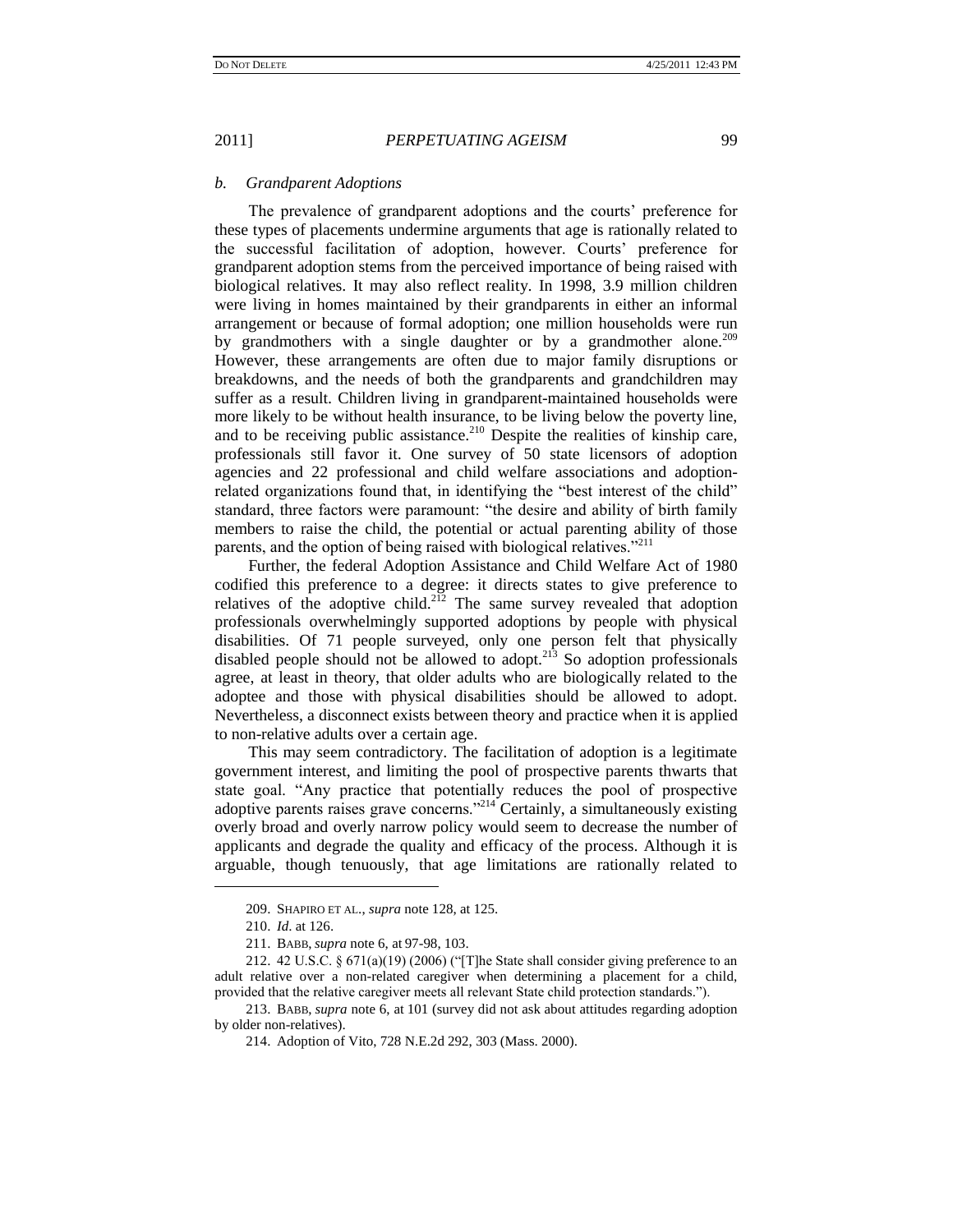### 100 *WISCONSIN JOURNAL OF LAW, GENDER & SOCIETY* [Vol. XXVI:1

adoption, it is also arguable that they are fundamentally at odds with the purported state interest. With so many different parties' interests to consider, courts do not always reach predictable conclusions when considering the state's and child's interests. For example, a Wisconsin court held that the fact that an adoption will be in a child's best interests, by itself, does not authorize the court to grant the adoption petition.<sup>215</sup> If current laws cannot produce predictable or even desirable results, it is possible that the laws no longer bear any rational relationship with the government interests. However, cases like *Romer* are not the norm; most courts will not hesitate to find a rational relationship sufficient to withstand the low level of scrutiny required by the rational basis test.

#### 3. Age as a Quasi-Suspect Classification

Perhaps a stronger argument against the use of rational review is that courts should consider age a quasi-suspect classification. "[A] state may not rely on a classification whose relationship to an asserted goal is so attenuated as to render the distinction arbitrary or irrational.<sup>2216</sup> Treating the aged and aging as a monolithic group certainly seems irrational. It is time that the courts reconsider the per curiam conclusion of the *Murgia* Court that the aged "have not experienced a ‗history of purposeful unequal treatment' or been subjected to unique disabilities on the basis of stereotyped characteristics not truly indicative of their abilities." $^{217}$  Older adults may be subject to discrimination based on scientifically sound findings about a very limited number of generalizations, but there still exists a vast amount of ageist discrimination based on "pure empirically unsupportable prejudice."<sup>218</sup> Social Security benefits, Medicare, and the Age Discrimination in Employment Act are clear examples of older people being treated unequally, and both the existence of these programs and the policies that underlie them are crucial to recognizing that older Americans *are* subject to "unique disabilities on the basis of stereotyped characteristics not truly indicative of their abilities.<sup> $219$ </sup> While younger adults have historically treated older adults differently, the historically used justifications for this differential treatment are becoming progressively

<sup>215.</sup> *In re* Angel Lace M., 516 N.W.2d 678, 681 (Wis. 1994).

<sup>216.</sup> City of Cleburne v. Cleburne Living Center, 473 U.S. 432, 446 (1985).

<sup>217.</sup> Mass. Bd. Of Ret. v. Murgia*,* 427 U.S. 307, 313 (1976) (per curiam).

<sup>218.</sup> *See* FREDERICK SCHAUER, PROFILES, PROBABILITIES AND STEREOTYPES 112, 129- 30 (2003); *see also* Phoebe Weaver Williams, *Age Discrimination in the Delivery of Health Care Services to Our Elders*, 11 MARQ. ELDER'S ADVISOR 1, 3, 4, 40-41 (2009) (discussing pervasive age discrimination in healthcare).

<sup>219.</sup> *Murgia*, 427 U.S. at 313. These programs' very existence highlights the paradox of discrimination: discriminating against someone negatively because of a characteristic they cannot control is wrong. But discriminating against someone positively because of those same characteristics is both accepted and desirable. For an overview of the justifications supporting positive age discrimination, see Frolik & McChrystal Barnes, *supra* note 17, at 32-37.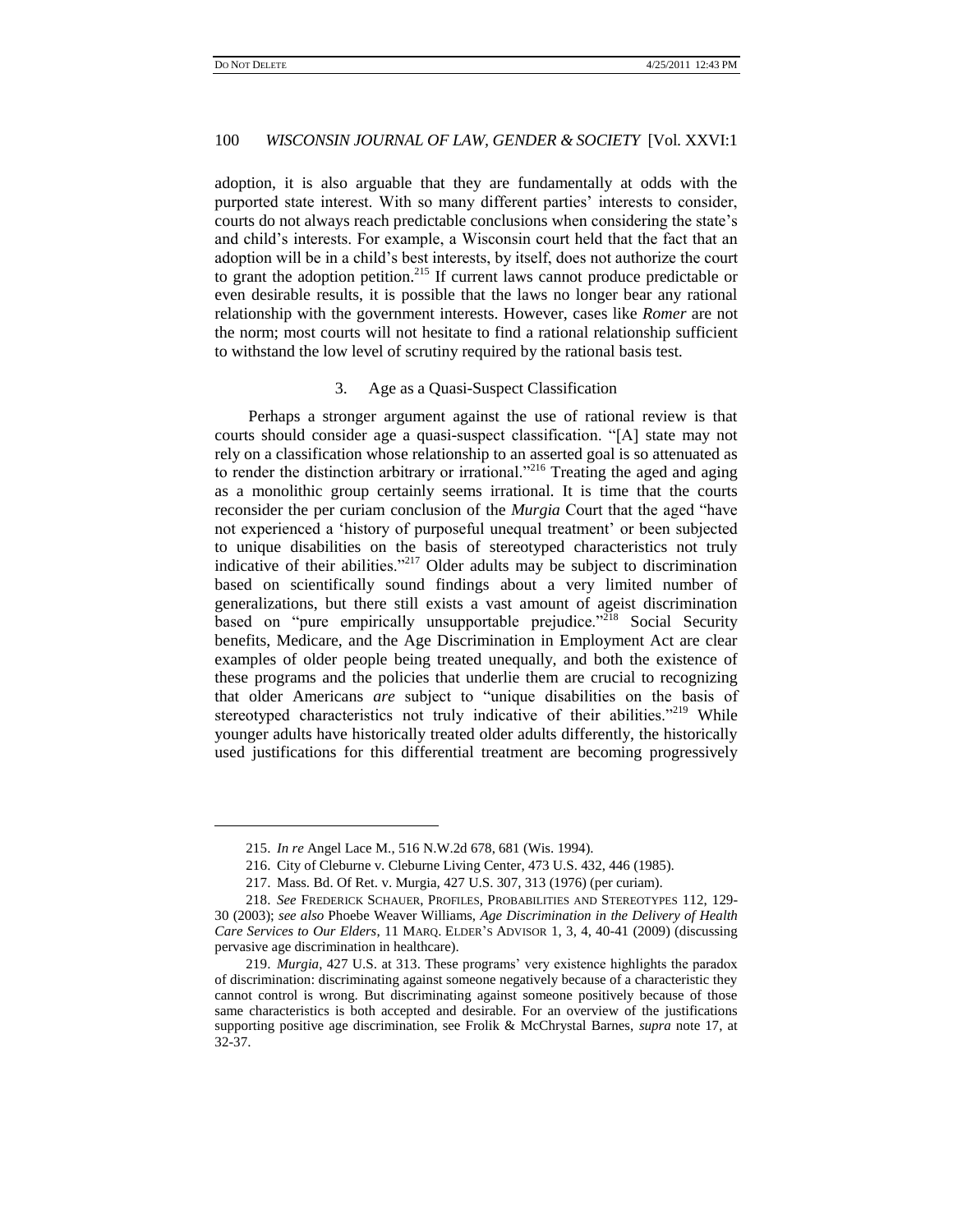more divorced from reality.<sup>220</sup> Reconsideration is especially overdue in the adoption context, where courts have allowed kinship adoptions between grandparents and their grandchildren for decades; however, courts and agencies still arbitrarily and irrationally discriminate against non-relative adults who they consider too "old." $221$ 

Further, Justice Marshall's dissent in *Murgia* strongly admonished the continued use of a "rigid two-tier model" to analyze age-based equal protection cases, <sup>222</sup> and in the years following *Murgia*, the Court shifted to accept Justice Marshall's reasoning for other equal protection claims. In *Craig v. Boren*, decided only six months after the *Murgia* decision, the Court established the intermediate level of scrutiny under which the challenged statute must further an important governmental interest and be substantially related to that interest. $223$  Maybe more importantly, under the intermediate level of scrutiny, the justification for classifications must be genuine and must not depend on broad generalizations or stereotypes.<sup>224</sup> And yet, these broad generalizations and stereotypes are nearly impossible to escape. For instance, although adults age 65 and older comprise 12.7% of the population, less than 2% of prime-time television characters are age 65 or older.<sup>225</sup> Advertisements for wrinkle creams, vitamins, diet regimens, hair dyes, plastic surgery, and pharmaceuticals are inescapable, and they perpetuate the aging process as negative, undesirable, and debilitating. And the messages are targeted at progressively younger audiences: marketing focus groups for anti-aging products designed to treat appearance concerns are comprised of people as young as  $36$  years old.<sup>226</sup> However, their messages seem to be succeeding: in 2006, the U.S. market for anti-aging products and services was estimated to reach \$72 billion by  $2009$ <sup>227</sup> Our constant exposure to ageist stereotypes and condoned age discrimination may be desensitizing American society to the extent and depth of the problem; however, the reality is that our culture's perception of older people is based almost exclusively on broad, erroneous generalizations and groundless stereotypes.<sup>228</sup>

To date, courts have only applied intermediate scrutiny to sex or gender based classifications, classifications based on illegitimacy, and regulations that

<sup>220.</sup> *See generally* ANTI-AGEISM TASKFORCE AT THE INTERNATIONAL LONGEVITY CENTER, *Ageism in America* (2006), *available at* [http://www.ilcusa.org/media/pdfs/Ageism](http://www.ilcusa.org/media/pdfs/Ageism%20in%20America%20-%20The%20ILC%20Report.pdf)  in America - [The ILC Report.pdf.](http://www.ilcusa.org/media/pdfs/Ageism%20in%20America%20-%20The%20ILC%20Report.pdf)

<sup>221.</sup> *Supra* notes 76-84.

<sup>222.</sup> *Murgia,* 427 U.S. at 318 (Marshall, J., dissenting).

<sup>223.</sup> Craig v. Boren, 429 U.S. 190, 197 (1976).

<sup>224.</sup> United States v. Virginia, 518 U.S. 515, 533 (1996) ("The justification must be genuine, not hypothesized or invented *post hoc* in response to litigation. And it must not rely on overbroad generalizations . . .").

<sup>225.</sup> Margie M. Donlon, Ori Ashman & Becca R. Levy, *Re-Vision of Older Television Characters: A Stereotype-Awareness Intervention*, 61 J. OF SOC. ISSUES 307, 308 (2005).

<sup>226.</sup> ANTI-AGEISM TASKFORCE, *supra* note 220, at 13-14.

<sup>227.</sup> *Id*. *See also id*. at 41-47 (discussing the cultural ageism).

<sup>228.</sup> *See* Frolik & McCrystal Barnes, *supra* note 17.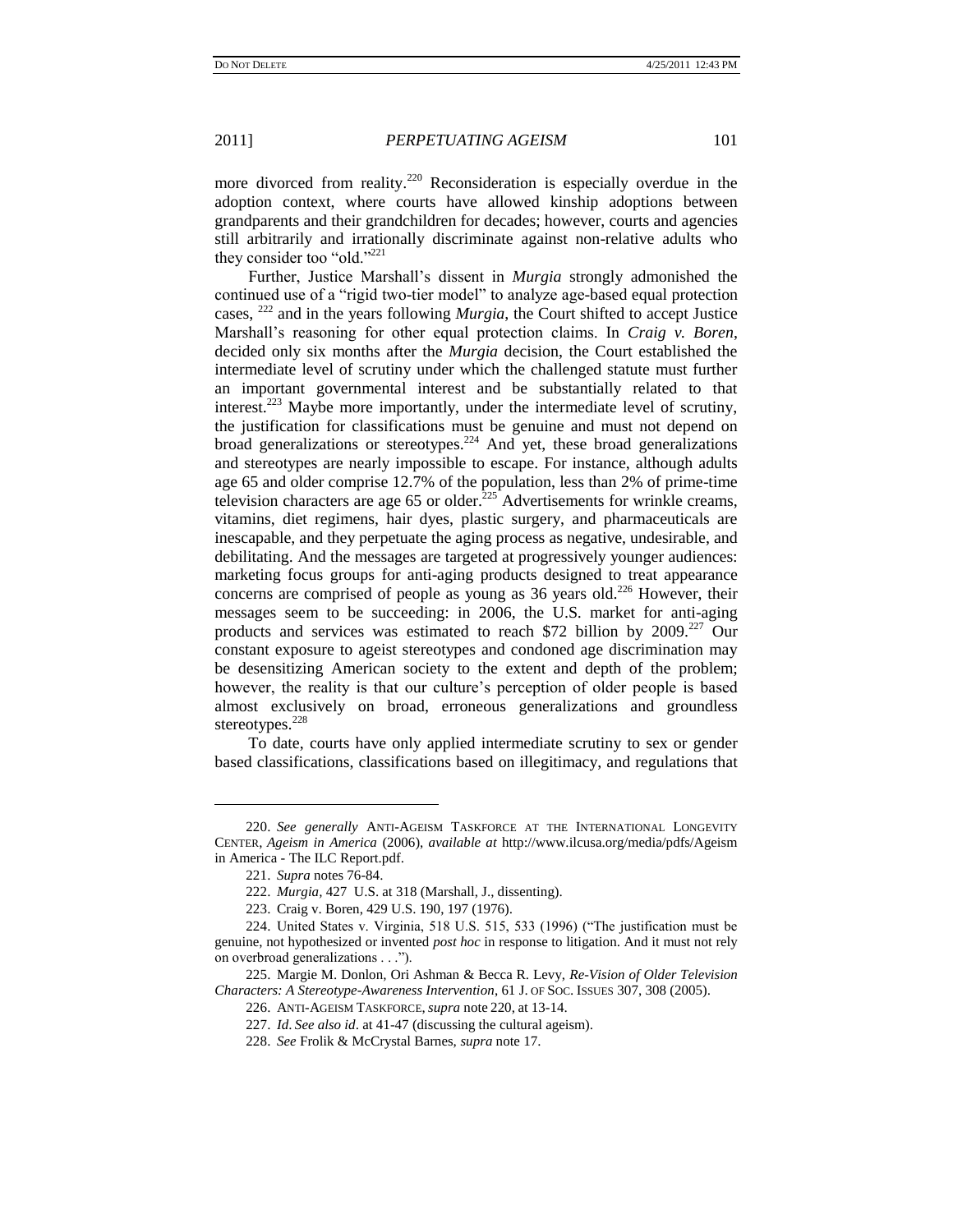### 102 *WISCONSIN JOURNAL OF LAW, GENDER & SOCIETY* [Vol. XXVI:1

have a substantial impact on free speech.<sup>229</sup> The Supreme Court also has cited two other considerations that may be relevant in determining whether statutory provisions pertaining to a particular group are subject to heightened scrutiny.<sup>230</sup> First, if the characteristic that defines the members of the class as a discrete group is immutable or otherwise not within their control, the classification should be subject to heightened scrutiny.<sup>231</sup> As much as society urges us to wish otherwise, aging is clearly an immutable process. The second consideration is whether the group is "a minority or politically powerless."<sup>232</sup> While politicians usually consider older Americans to be a highly coveted bloc of constituents, their political power is not matched by their numbers. The U.S. Census Bureau projected that the number of Americans over the age of 65 would reach 40 million by 2010; that number is only 12.9% of the estimated 2010 population of 310 million.<sup>233</sup> If subject to these considerations that accompany heightened review, age discrimination in adoption would once again fail to find justification. Unfortunately, because states use age as a proxy for stereotypical qualities of older people, and because these distinctions are presumptively rational under the lower level of scrutiny, age-based stereotypes will continue to proliferate via state action. Courts need to recognize both the myriad of policy reasons and daily-lived realities that support elevating age to a quasisuspect classification. Courts will then be able to address properly the invidious discrimination against older people in adoptions.

Some positive recent support for this argument can be found in Connecticut's 2008 holding that sexuality should be considered a quasi-suspect classification. In *Kerrigan v. Commissioner of Public Health*, the Supreme Court of Connecticut examined at length the arguments about sexuality's classification—including the *Lofton* decision.<sup>234</sup> In *Kerrigan*, same-sex couples who were denied marriage licenses brought an action against the state alleging that the denial was unconstitutional under Connecticut's State Constitution.<sup>235</sup> Importantly, the *Kerrigan* court noted the "long history of purposeful and

<sup>229</sup>**.** United States. v. Miller, 604 F. Supp. 2d 1162, 1169 (W.D. Tenn. 2009) (citing Clark v. Jeter, 486 U.S. 456, 461 (1988)).

<sup>230.</sup> Kerrigan v. Comm'r of Pub. Health, 957 A.2d 407, 429 (Conn. 2008).

<sup>231.</sup> *See, e*.*g*., Lyng v. Castillo, 477 U.S. 635, 638 (1986).

<sup>232.</sup> Bowen v. Gilliard, 483 U.S. 587, 602 (1987) (quoting *Lyng*, 477 U.S. at 638).

<sup>233.</sup> U.S. Census Bureau, U.S. Population Projections, Tables 2 & 3 (2008), <http://www.census.gov/population/www/projections/summarytables.html> (last visited April 15, 2011).

<sup>234.</sup> *Kerrigan*, 957 A.2d at 463 (holding contrary to the Eleventh Circuit's decision in *Lofton*, but noting the U.S. Supreme Court has yet to address the issue of quasi-suspect or suspect classification for sexuality).

<sup>235.</sup> Connecticut's Constitution reads slightly differently than the Fourteenth Amendment to the U.S. Constitution: "No person shall be denied the equal protection of the law nor be subjected to segregation or discrimination in the exercise or enjoyment of his or her civil or political rights because of religion, race, color, ancestry, national origin, sex or physical or mental disability." CONN. CONST. art. I, § 20.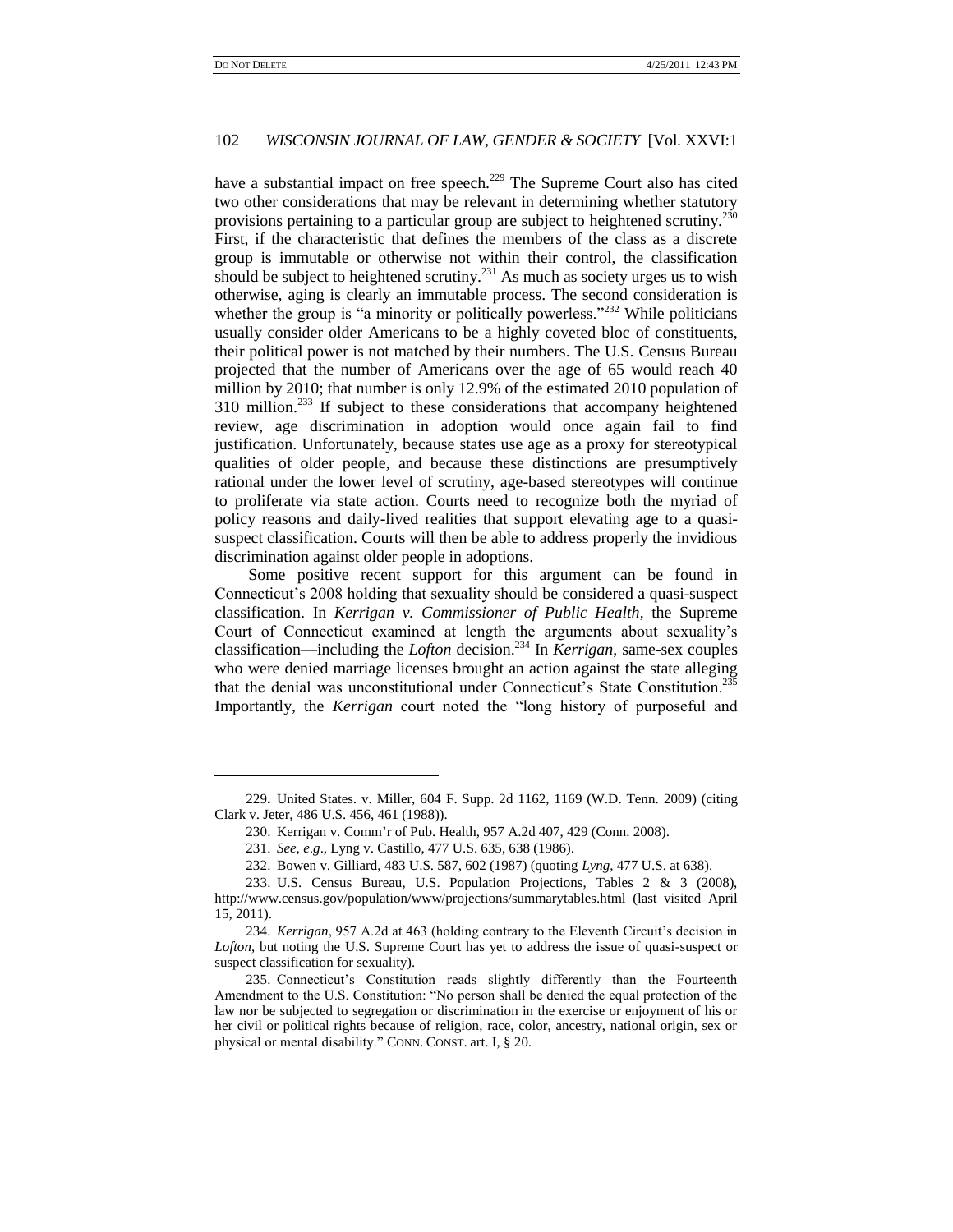invidious discrimination that continues to manifest itself in society" against gay persons.<sup>236</sup> In one excerpt, the court stated:

The characteristic that defines the members of this group—attraction to persons of the same sex—bears no logical relationship to their ability to perform in society, either in familial relations or otherwise as productive citizens. Because sexual orientation is such an essential component of personhood, even if there is some possibility that a person's sexual preference can be altered, it would be wholly unacceptable for the state to require anyone to do so. $237$ 

This passage could easily apply to older adoptive parents with minimal editing: the characteristic that defines the group—their "advanced" age—bears no logical relationship to their ability to perform in society, *especially* in familial relationships. And while the court further conceded that, as a group, gays have made great strides toward equal treatment in recent years, the court felt that as a minority group, they "continue[] to suffer the enduring effects of centuries of legally sanctioned discrimination.<sup>7238</sup> Older Americans continue to battle against discrimination in myriad contexts, and the existence of the Age Discrimination Act of 1975 and the Age Discrimination in Employment Act of 1967 stand as glaring reminders of that fact. Although the *Kerrigan* decision's precedential value is somewhat limited by its use of the Connecticut state constitution (as opposed to the U. S. Constitution), the analysis is still valuable. The reexamination of the analytical underpinnings that ground suspect classification serves to demonstrate that change is possible—even under the existing legal constraints.

### *C. Adoption and the State Action Doctrine*

Even if a constitutionally based solution to age discrimination in adoption exists, the protections against discrimination found in the Federal Constitution are limited to government actions rather than those of private individuals.<sup>239</sup> While many children who have spent time in the some aspect of state-run child welfare systems are adopted every year, adoptions involving wards of the state do not comprise the majority of placements. Though studies and numbers vary, approximately 50,000 public agency adoptions are completed annually,  $240$  while approximately  $127,000$  children total are adopted annually.<sup>241</sup> When public agencies are involved, state actors and tax dollars bring these adoptions under the aegis of governmental bureaucracy. Adoption agreements entered into

l

240. Centers for Disease Control and Prevention, *supra* note 53, at 17.

<sup>236.</sup> *Kerrigan*, 957 A.2d at 432.

<sup>237.</sup> *Id*.

<sup>238.</sup> *Id*.

<sup>239.</sup> Virginia v. Rives, 100 U.S. 313, 318 (1879).

<sup>241.</sup> *How Many Children Were Adopted in 2000 and 2001? Highlights*, U.S. DEPARTMENT OF HEALTH AND HUMAN SERVICES, CHILDREN'S BUREAU, at 1, *available at*  [http://www.childwelfare.gov/pubs/s\\_adoptedhighlights.pdf.](http://www.childwelfare.gov/pubs/s_adoptedhighlights.pdf)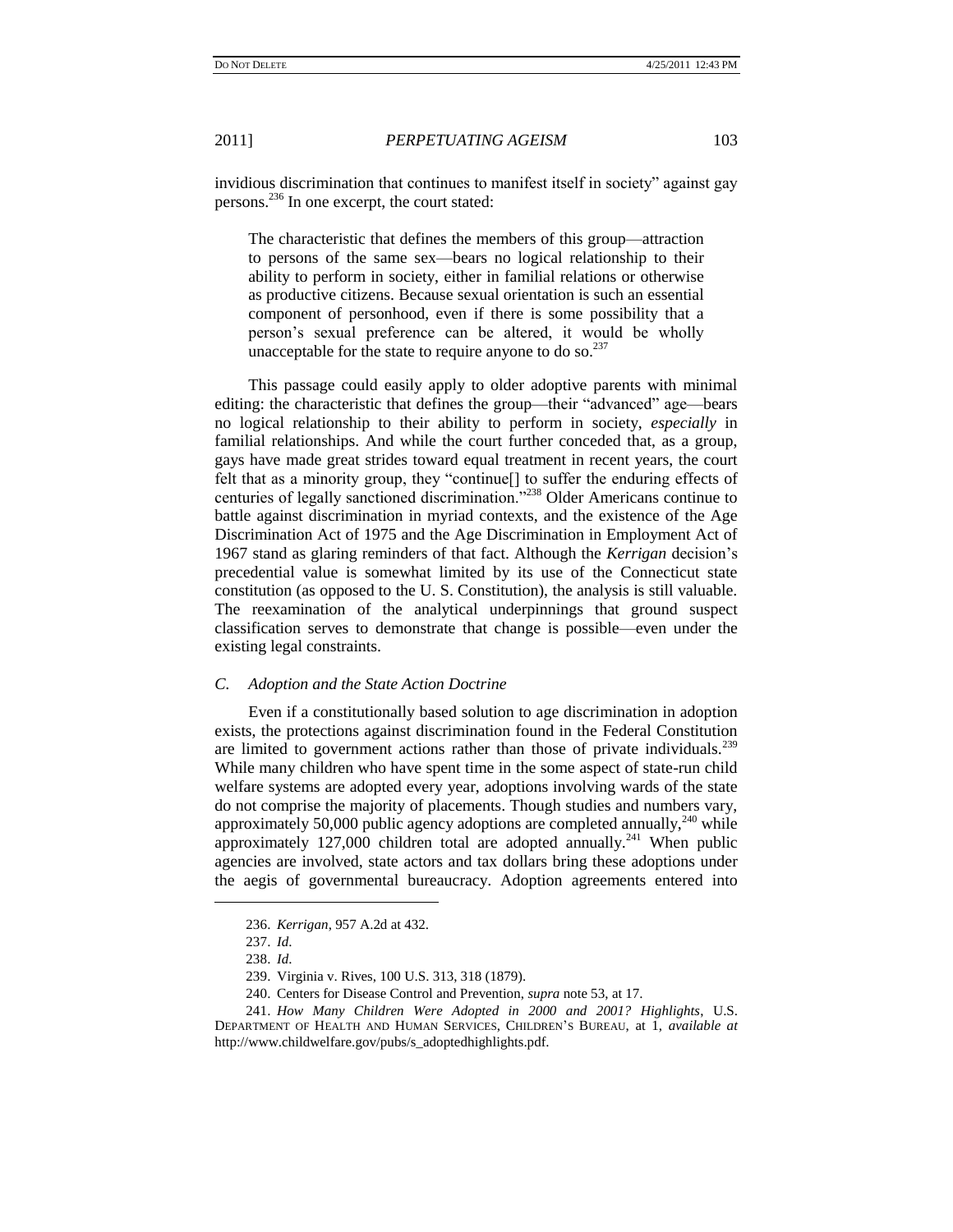privately between birth parents and adoptive parents may, at least initially, lack any governmental imprimatur. But no matter how the adoption is facilitated, the prospective parents must file an adoption petition for court approval, which ultimately inserts the state into the decision-making process.

Additionally, though state laws vary, most courts require some sort of agency consent or investigation before granting an adoption.<sup>242</sup> Some courts will proceed with an adoption in the face of adverse agency findings, and some courts will proceed in the absence of agency approval altogether.<sup>243</sup> When an agency does withhold consent, courts generally look to the reasonableness of the agency's refusal as an important factor in deciding whether to act in compliance with that agency's determination.<sup>244</sup> The relevant state action in an adoption proceeding is both the "grant of a statutory privilege" and the judicial enforcement of the agency recommendation.<sup>245</sup> The interest asserted is "the affirmative right to receive official and public recognition.<sup> $246$ </sup> When states act *in loco parentis* for children in need of protection, constitutional remedies for discrimination are applicable via incorporation.<sup>247</sup> It is beyond question that when the state and its court act as *parens patriae* in these adoption proceedings, any constitutional limitations on discrimination are applicable. It is less clear how independent and agency adoptions fit into the state action doctrine.

When private entities and individuals facilitate adoptions, the court's involvement is typically limited to approval of the placement. In independent adoptions and those involving private agencies, the opportunity for discrimination against prospective adoptive parents is far more common; this is because agency policies and the wishes of birth parents dictate the choice of applicants.<sup>248</sup> This further exacerbates the dichotomy between public adoptions and private adoptions. Infants are often considered the most "desirable" of adoptable children; national surveys show that of women actively seeking to adopt a child, 49.2% would prefer a child under the age of two, 56.3% would prefer a single child without siblings, and 55.1% would prefer a child with no disabilities.<sup>249</sup> However, infants are typically voluntarily relinquished and adopted through private agencies or independently with the help of private

<sup>242.</sup> *See, e*.*g*., 2010-12A HAW. REV. STAT. ANN. 520 (LexisNexis); IND. CODE ANN. § 31-19-8-5 (LexisNexis 2007); MD. CODE ANN., FAM. LAW § 5-3B-16 (LexisNexis 2006); MINN. STAT. ANN. § 259.53 (West 2007); N.H REV. STAT. ANN. § 170-B:18 (LexisNexis 2010).

<sup>243.</sup> *See In re* Harshey, 318 N.E.2d 544, 548 (Ohio Ct. App. 1974) (refusing consent to an adoption by a "certified organization . . . does not impair the jurisdiction of the probate court to fully hear and determine an adoption proceeding."). But see In re Adoption of Shawn, 222 N.W.2d 139, 142 Wis. 1974).

<sup>244.</sup> *See*, *e*.*g*., Bland v. Dep't of Children & Family Services, 490 N.E.2d 1327, 1332 (Ill. App. Ct. 1986); Rodriguez v. Miles, 655 S.W.2d 245 (Tex. App. 1983).

<sup>245.</sup> Lofton v. Sec'y of Dep't of Children and Family Services, 358 F.3d 804, 817 (11th Cir. 2004) (applying Florida law).

<sup>246.</sup> *Id*.

<sup>247.</sup> U.S. CONST. amend. XIV, § 1.

<sup>248.</sup> *See* Krawiec, *supra* note 59, at 231.

<sup>249.</sup> Centers for Disease Control and Prevention, *supra* note 53.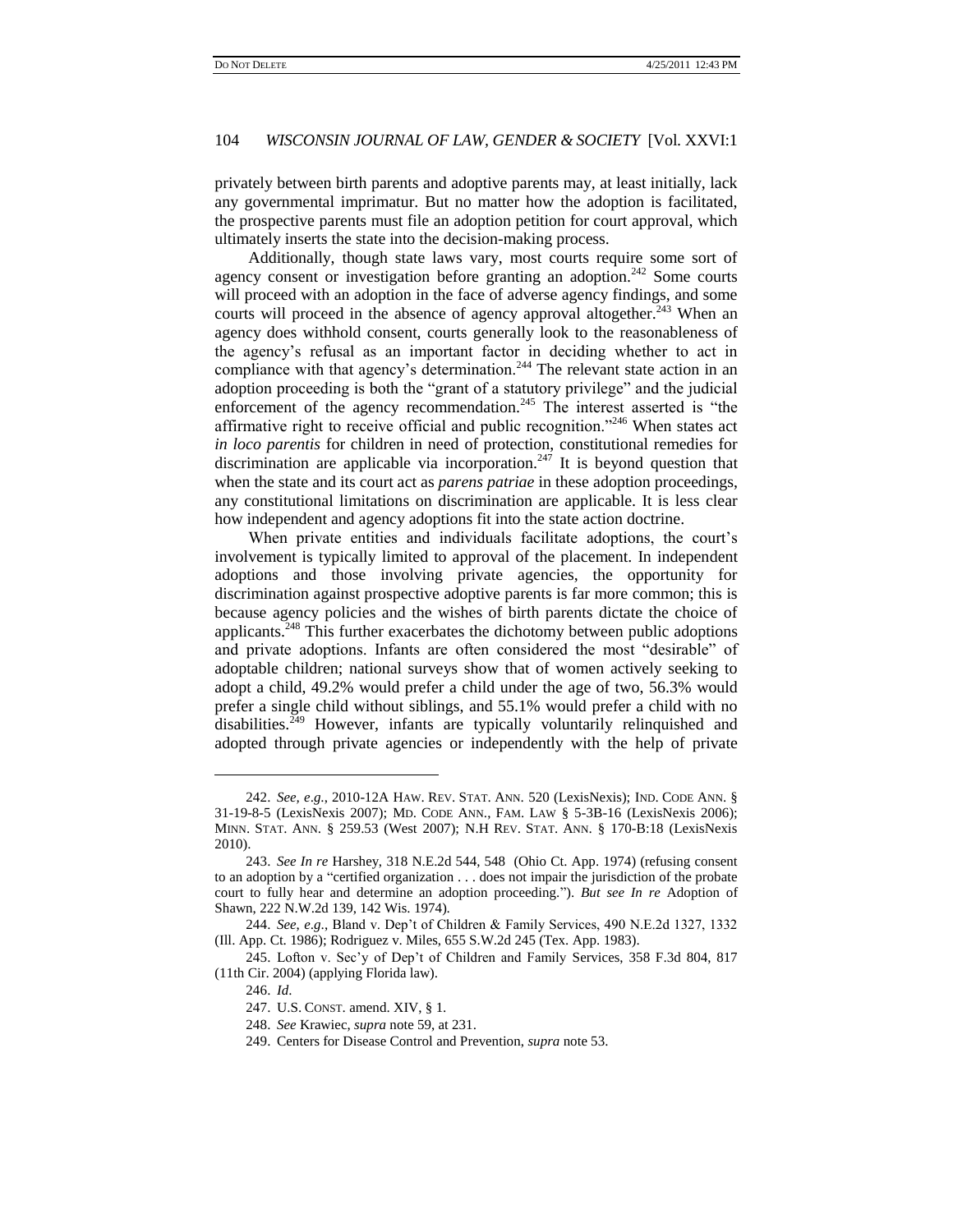attorneys.<sup>250</sup> And these agencies and private individuals, relying on ageist stereotypes, rarely consider older applicants to be the most desirable candidates for parenthood.<sup>251</sup> As one researcher commented, "Placement agencies have been charged with often subordinating the interests of parents and children alike in maintaining their own authority.<sup>3252</sup> Therefore, given the proliferation of discriminatory agency standards, the most coveted of adoptable children are also those who are least likely to be matched with an older applicant. This raises the question of whether a court's approval of an age discriminatory private placement rises to the level of state action.

Even mere court approval of an adoption petition becomes state action under the "public function" and "entanglement" exceptions to state action. The public function exception imputes state action onto a private actor in instances of "exercise by a private entity of powers traditionally exclusively reserved to the State.<sup>2253</sup> Since the state has long served as the arbiter in adoption proceedings, and because it is the court that holds exclusive powers to grant or deny an adoption, $254$  states should not be able to avoid the protections of the Constitution by delegating the task to private agencies. "[T]he judicial insistence on reserving to the courts the final word in adoption proceedings does represent a major victory for prospective parents whose interests clash with agency arbitrariness and subjectivity."<sup>255</sup>

An even more direct theory is the entanglement exception, in which the Constitution applies to private actions where the government affirmatively authorizes, encourages, or facilitates private conduct that violates the Constitution.<sup>256</sup> The most famous illustration of judicial entanglement is arguably *Shelley v. Kraemer*, in which the Supreme Court held that courts cannot enforce privately-established racially restrictive covenants.<sup>257</sup> In *Kraemer*, it was argued that private contractual agreements need not comply with the Constitution and that court enforcement was simply implementing private choices.<sup>258</sup> This is analogous to private adoption placements; courts have construed adoption agreements as contracts with terms "strictly prescribed by state law."<sup>259</sup> The *Kraemer* Court held that court enforcement of the restrictive covenants was the equivalent of government facilitation of discrimination.<sup>260</sup>

<sup>250.</sup> GROZA & ROSENBERG, *supra* note 11, at 4.

<sup>251.</sup> *See* Krawiec, *supra* note 59, at 230-31.

<sup>252.</sup> AIGNER, *supra* note 5, at 184.

<sup>253.</sup> Jackson v. Metropolitan Edison Co., 419 U.S. 345, 352 (1974).

<sup>254.</sup> *See In re* Adoption of Reinius, 55 Wash. 2d 117, 137, 346 P.2d 672, (Wash. 1959). *See also* Thomas Muskus, Annotations, *Adoption of Persons*, 2 C.J.S. § 5 (2003).

<sup>255.</sup> AIGNER, *supra* note 5, at 181.

<sup>256.</sup> ERWIN CHEMERINSKY, CONSTITUTIONAL LAW 552 (3d ed. 2009). *See also* Osler *ex rel*. Osler v. Huron Valley Ambulance Inc., 671 F. Supp. 2d 938, 943-45 (E.D.Mich.2009).

<sup>257.</sup> Shelley v. Kraemer, 334 U.S. 1, 20 (1948).

<sup>258.</sup> *Id*. at 13-14.

<sup>259.</sup> Does 1, 2, 3, 4, 5, 6, and 7 v. State, 993 P.2d 822, 829 (Or. Ct. App. 1999).

<sup>260.</sup> *Kraemer*, 334 U.S. at 20.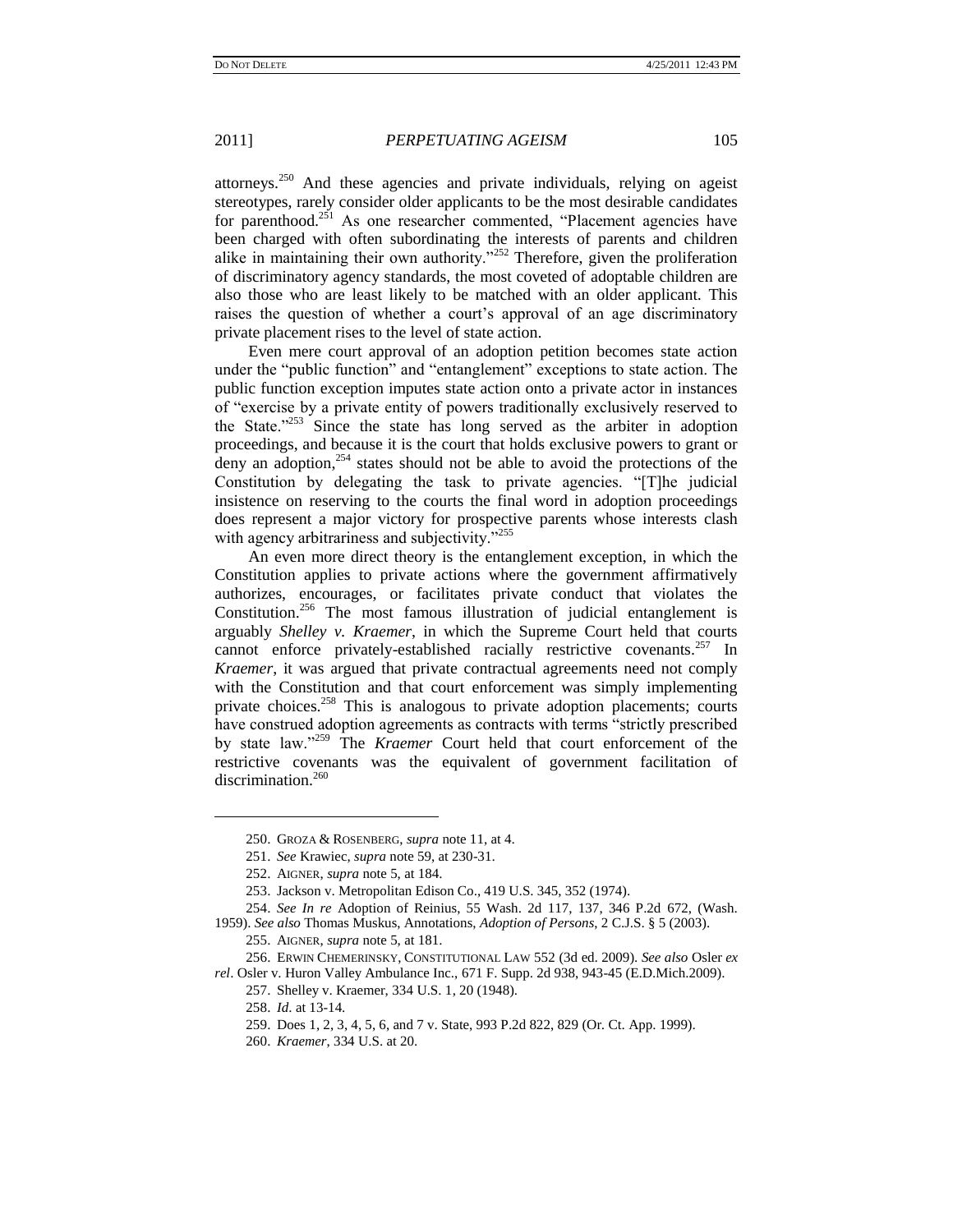*Shelley v. Kraemer* remains controversial because of its expansiveness, and it has only rarely been applied as a basis for finding state action.<sup>261</sup> Later decisions articulated a two-part test to limit the state action exception. In *Lugar v. Edmonson Oil Co.*, the Court held that first, "the deprivation must be caused by the exercise of some right or privilege created by the state, or by a rule of conduct imposed by the state.<sup>2262</sup> Although courts have not considered adoption to be a right created by the state, they have deemed it a state-created privilege; <sup>263</sup> therefore, adoption fulfills the first prong of *Lugar*'s state action test. Next, the Court in *Lugar* dictated that the party charged with the deprivation must be a person who may be called a state actor "because he has acted together with or has obtained significant aid from state officials, or because his conduct is otherwise chargeable to the State."<sup>264</sup> Agencies cannot accomplish adoption without the aid of the court. And ultimately, the approval of a discriminatory placement can only be charged to the judge who makes it. Therefore, adoption is a state action that brings it under the protections of the Constitution. Because of this, potential constitutional remedies to age discrimination in adoption proceedings should apply to both public and private agencies and individuals alike.

#### IV. SEARCHING FOR A REMEDY: STATUTORY CHANGES

State laws applicable to adoption proceedings produce little to no uniformity on a national level. While a Uniform Adoption Act does exist, the 1971 version has only been adopted by eight states.<sup>265</sup> Further, many states are completely silent on age discrimination against prospective parents.<sup>266</sup> Those state statutes that do address the topic usually do so broadly; Alabama's statute gives one such example: "No rule or regulation of the Department of Human Resources or any agency shall prevent an adoption by a single person solely because such person is single or shall prevent an adoption *solely because such person is of a certain age.*<sup>267</sup> While the language of the Alabama statute is helpful in thwarting baseless age discrimination, "age" is all too often used as proxy for other perceived limitations that are based upon stereotypes and generalizations. While a 45 year old applicant may not be denied simply

<sup>261.</sup> Additionally, it has traditionally been applied in cases of racial discrimination. *See*, *e*.*g*., Evans v. Newton, 382 U.S. 296, 320 n. 4 (1966) (Harlan, J. dissenting); Evans v. Abney, 396 U.S. 435, 445 (1970). *See also* Bell v. Maryland, 378 U.S. 226, 330 (1964) (Justice Black dissenting that the reason the restrictive covenants in *Shelley v*. *Kraemer* were deemed state action was not merely because the state court had acted, but because it had acted to deny petitioners, on the basis of their race, the enjoyment of property rights).

<sup>262.</sup> Lugar v. Edmonson Oil Co., 457 U.S. 922, 937 (1982).

<sup>263.</sup> Lofton v. Sec'y of Dep't of Children and Family Services, 358 F.3d 804, 809 (11th Cir. 2004) (applying Florida law).

<sup>264.</sup> *Lugar*, 457 U.S. at 937.

<sup>265.</sup> Tenenbaum, *supra* note 18, at 333.

<sup>266.</sup> *See*, *e*.*g*., 750 ILL. COMP. STAT. ANN. 50/4.1 (West 2009); IOWA CODE ANN. § 600.4 (West 2001); MINN. STAT. ANN. § 259.22 (West 2007); ARK. CODE ANN. § 9-9-204 (2009).

<sup>267.</sup> ALA. CODE § 26-10A-5 (LexisNexis 2010) (emphasis added).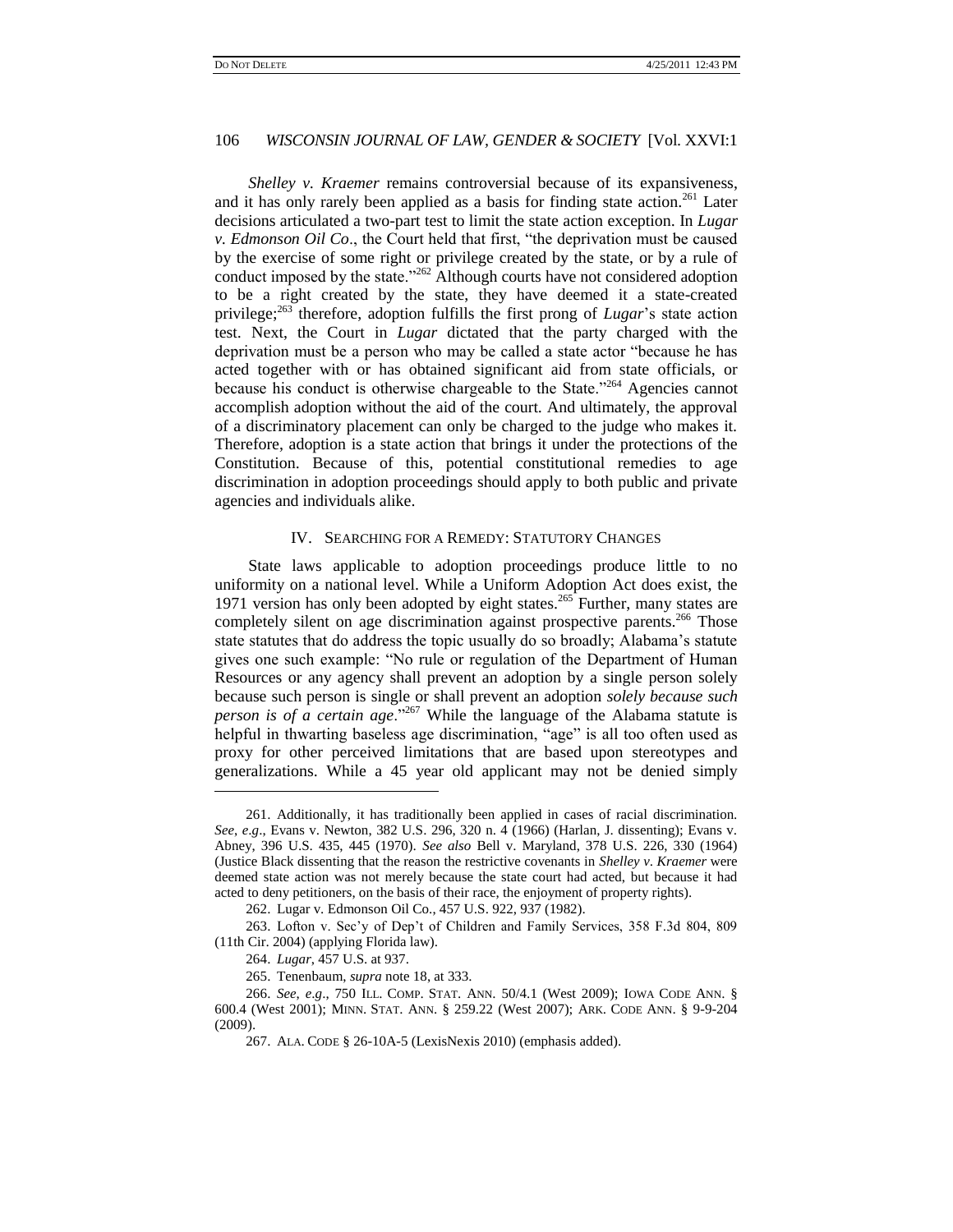because she is 45, that does not mean that a court or agency may not deny her because of attendant characteristics that are often assumed to accompany "advanced" age (*e.g.*, decreased quality of life, decreased health and wellbeing, decreased mobility, decreased lifespan).<sup>268</sup> Additionally, many adoption codes are silent on their purposes and policy or present very limited purposes and policy.<sup>269</sup> When a code is silent on age discrimination or underlying policy, or both, agencies and courts are given far too much freedom to unjustifiably discriminate against older adoptive parents.

The first step toward creating a workable statutory scheme is a wellarticulated purpose that identifies as concretely as possible what the best interests of a child are. The Connecticut adoption code provides a practical example: "The best interests of a child are promoted when the child is part of a loving, supportive and stable family, whether that family is a nuclear, extended, split, blended, single parent, adoptive or foster family.<sup>270</sup> This statement, though broad, reinforces the notion that a child's interests are served when he or she is part of a loving and supportive family, regardless of the exact characteristics of each family member. Despite its generality, a statement such as this helps support the argument that age discrimination is not rationally related to the amount of love or support a child will receive. Coupled with language similar to that in the Alabama statute, the laws will require a much more rigorous analysis of any age-based adoption decisions.

Another step toward creating an effective adoption statute is the inclusion of a framework that either prohibits private agencies from instituting arbitrary age bans or that strongly encourages them not to include such bans. This type of incentivizing has been achieved in the context of race through the Interethnic Adoption Provisions of the Small Business Job Protection Act.<sup>271</sup> When this bill amended the Multiethnic Placement Act, it subjected states to penalties for noncompliance, including reductions in federal funding of up to  $5\%$ <sup>272</sup> However, the penalty for private agencies is dire: any entity in a state that receives federal funds and violates the Act must remit back to the government *all* funds that it received during that year.<sup>273</sup> A similar type of penalty should be enacted in the context of age discrimination, and states and agencies that allow discrimination to continue should expect there to be consequences. While some portion of private adoption agencies may be able to continue to render services despite any financial penalties, the incentive to abandon age restrictions would be substantial.

l

<sup>268.</sup> *See In re* Adoption of Brown*,* 85 So.2d 617 (Fla. 1956).

<sup>269.</sup> *See*, *e*.*g*., MINN. STAT. ANN. § 259.20 (West 2007); 70 ILL. COMP. STAT. ANN. 50/0.01 (West 2009).

<sup>270.</sup> CONN. GEN. STAT. ANN. § 45a-727a(3) (West 2004).

<sup>271.</sup> Small Business Job Protection Act, Pub. L. No. 104-188, § 1808(a), 110 Stat. 1755, 1903 (1996).

<sup>272.</sup> *Id*. at § 1808(b).

<sup>273.</sup> *Id*. at § 1808(b)(2).